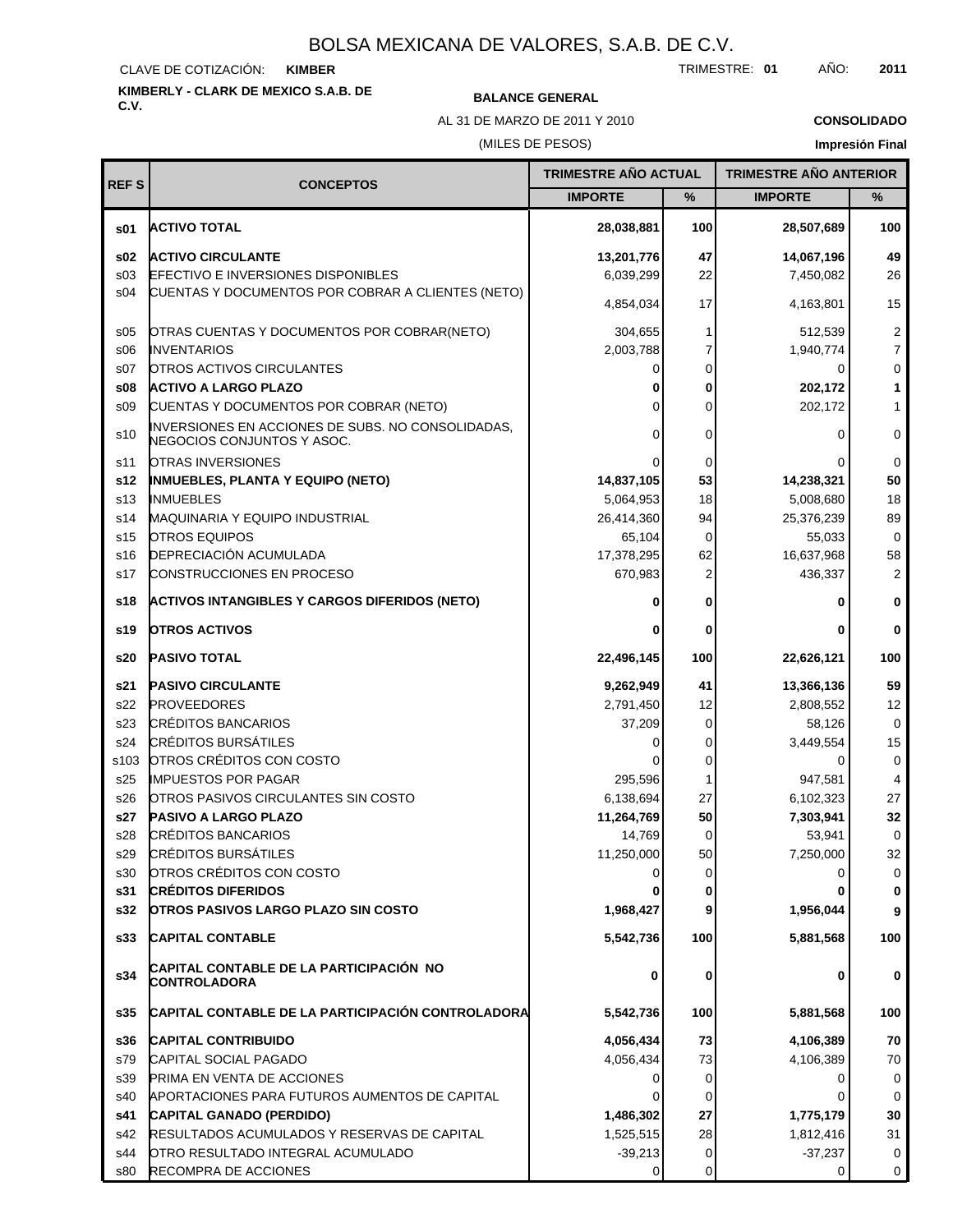# **KIMBERLY - CLARK DE MEXICO S.A.B.** CLAVE DE COTIZACIÓN: **KIMBER**

**BALANCE GENERAL** 

TRIMESTRE: **01** AÑO: **2011**

**CONSOLIDADO**

DESGLOSE DE PRINCIPALES CONCEPTOS

### (MILES DE PESOS)

|             |                                                          | TRIMESTRE AÑO ACTUAL |                  | <b>TRIMESTRE AÑO ANTERIOR</b> |                    |
|-------------|----------------------------------------------------------|----------------------|------------------|-------------------------------|--------------------|
| <b>REFS</b> | <b>CONCEPTOS</b>                                         | <b>IMPORTE</b>       | %                | <b>IMPORTE</b>                | %                  |
| \$03        | <b>EFECTIVO E INVERSIONES DISPONIBLES</b>                | 6,039,299            | 100              | 7,450,082                     | 100                |
| s46         | <b>EFECTIVO</b>                                          | 131,293              | 2                | 155,746                       | 2                  |
| s47         | <b>INVERSIONES DISPONIBLES</b>                           | 5,908,006            | 98               | 7,294,336                     | 98                 |
| \$07        | <b>OTROS ACTIVOS CIRCULANTES</b>                         | 0                    | 100              | 0                             | 100                |
| s81         | <b>INSTRUMENTOS FINANCIEROS DERIVADOS</b>                | 0                    | 0                | 0                             | 0                  |
| s82<br>s83  | OPERACIONES DISCONTINUADAS<br><b>OTROS</b>               | 0<br>0               | 0<br>0           | 0<br>$\Omega$                 | 0<br>$\mathbf 0$   |
|             |                                                          |                      |                  |                               |                    |
| s18         | <b>ACTIVOS INTANGIBLES Y CARGOS DIFERIDOS (NETO)</b>     | 0                    | 100              | 0                             | 100                |
| s48         | <b>GASTOS AMORTIZABLES (NETO)</b>                        | 0                    | 0                | 0                             | 0                  |
| s49         | CRÉDITO MERCANTIL                                        | 0                    | 0                | 0                             | 0                  |
| s51         | <b>OTROS</b>                                             | 0                    | $\mathbf{0}$     | 0                             | $\mathbf 0$        |
| s19 l       | <b>OTROS ACTIVOS</b>                                     | 0                    | 100              | 0                             | 100                |
| s85         | INSTRUMENTOS FINANCIEROS DERIVADOS                       | 0                    | 0                | 0                             | $\mathbf 0$        |
| s50<br>s104 | <b>IMPUESTOS DIFERIDOS</b><br>BENEFICIOS A LOS EMPLEADOS | 0                    | 0                | 0                             | 0                  |
| s86         | OPERACIONES DISCONTINUADAS                               | 0<br>0               | $\mathbf 0$<br>0 | 0<br>0                        | 0<br>$\pmb{0}$     |
| s87         | <b>OTROS</b>                                             | 0                    | 0                | 0                             | $\mathbf 0$        |
| s21         | <b>PASIVO CIRCULANTE</b>                                 | 9,262,949            | 100              | 13,366,136                    | 100                |
| s52         | PASIVO EN MONEDA EXTRANJERA                              | 1,613,348            | 17               | 1,567,254                     | 12                 |
| s53         | PASIVO EN MONEDA NACIONAL                                | 7,649,601            | 83               | 11,798,882                    | 88                 |
| s26 l       | OTROS PASIVOS CIRCULANTES SIN COSTO                      | 6,138,694            | 100              | 6,102,323                     | 100                |
| s88         | INSTRUMENTOS FINANCIEROS DERIVADOS                       | $\Omega$             | 0                | 0                             | 0                  |
| s89         | <b>INTERESES POR PAGAR</b><br><b>PROVISIONES</b>         | 135,907              | 2<br>23          | 78,642                        | $\mathbf{1}$<br>26 |
| s68<br>s90  | OPERACIONES DISCONTINUADAS                               | 1,413,967<br>0       | 0                | 1,609,059<br>0                | $\mathbf 0$        |
| s58         | OTROS PASIVOS CIRCULANTES                                | 3,627,343            | 59               | 3,468,117                     | 57                 |
| s105        | BENEFICIOS A LOS EMPLEADOS                               | 961,477              | 16               | 946,505                       | 16                 |
| s27         | <b>PASIVO A LARGO PLAZO</b>                              | 11,264,769           | 100              | 7,303,941                     | 100                |
| s59         | PASIVO EN MONEDA EXTRANJERA                              | 14,769               | 0                | 53,941                        |                    |
| s60         | PASIVO EN MONEDA NACIONAL                                | 11,250,000           | 100              | 7,250,000                     | 99                 |
| s31         | <b>CRÉDITOS DIFERIDOS</b>                                | 0                    | 100              | 0                             | 100                |
| s65         | <b>CRÉDITO MERCANTIL</b>                                 | 0                    | 0                | 0                             | 0                  |
| s67         | <b>OTROS</b>                                             | 0                    | 0                | 0                             | $\mathbf 0$        |
| s32         | OTROS PASIVOS LARGO PLAZO SIN COSTO                      | 1,968,427            | 100              | 1,956,044                     | 100                |
| s66         | <b>IMPUESTOS DIFERIDOS</b>                               | 1,648,746            | 84               | 1,644,323                     | 84                 |
| s91         | BENEFICIOS A LOS EMPLEADOS                               | 47,166               | 2                | 19,093                        | 1                  |
| s92<br>s69  | OPERACIONES DISCONTINUADAS<br><b>OTROS PASIVOS</b>       | 0<br>272,515         | 0<br>14          | 0<br>292,628                  | 0<br>15            |
|             |                                                          |                      |                  |                               |                    |
| s79<br>s37  | <b>CAPITAL SOCIAL PAGADO</b><br><b>NOMINAL</b>           | 4,056,434<br>8,689   | 100<br>0         | 4,106,389<br>8,796            | 100<br>0           |
| s38         | ACTUALIZACIÓN                                            | 4,047,745            | 100              | 4,097,593                     | 100                |
|             |                                                          |                      |                  |                               |                    |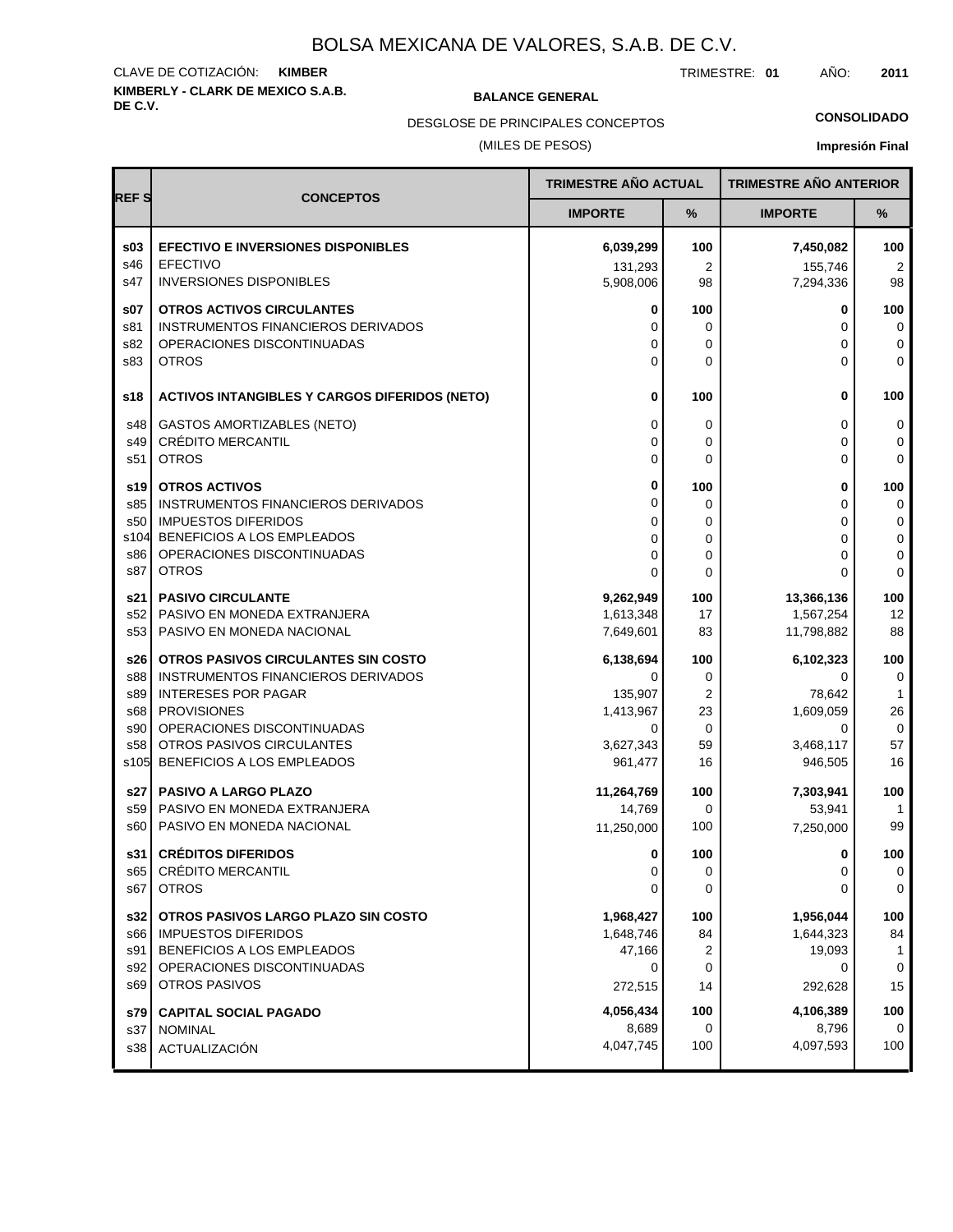# **KIMBERLY - CLARK DE MEXICO S.A.B.** CLAVE DE COTIZACIÓN: **KIMBER**

#### **BALANCE GENERAL**

TRIMESTRE: **01** AÑO: **2011**

DESGLOSE DE PRINCIPALES CONCEPTOS

## (MILES DE PESOS)

### **CONSOLIDADO**

| <b>REFS</b>       | <b>CONCEPTOS</b>                                                                                                                   | <b>TRIMESTRE AÑO ACTUAL</b> |          | <b>TRIMESTRE AÑO ANTERIOR</b> |                                   |  |
|-------------------|------------------------------------------------------------------------------------------------------------------------------------|-----------------------------|----------|-------------------------------|-----------------------------------|--|
|                   |                                                                                                                                    | $\%$<br><b>IMPORTE</b>      |          | <b>IMPORTE</b>                | $\%$                              |  |
| s42<br>s93        | <b>RESULTADOS ACUMULADOS Y RESERVAS DE CAPITAL</b><br>RESERVA LEGAL                                                                | 1,525,515<br>2,193          | 100<br>O | 1,812,416<br>100,000          | 100<br>6                          |  |
| s43<br>s94        | RESERVA PARA RECOMPRA DE ACCIONES<br>OTRAS RESERVAS                                                                                |                             | 0<br>0   |                               | $\mathbf 0$<br>$\mathbf 0$        |  |
| s95<br>s45        | RESULTADO DE EJERCICIOS ANTERIORES<br>RESULTADO DEL EJERCICIO                                                                      | 543,001<br>980,321          | 36<br>64 | 728,540<br>983,876            | 40<br>54                          |  |
| s44<br>s70<br>s71 | OTRO RESULTADO INTEGRAL ACUMULADO<br>RESULTADO ACUMULADO POR POSICIÓN MONETARIA<br>RESULTADO POR TENENCIA DE ACTIVOS NO MONETARIOS | $-39,213$                   | 100<br>0 | $-37,237$                     | 100<br>$\mathbf 0$<br>$\mathbf 0$ |  |
| s96               | EFECTO ACUMULADO POR CONVERSIÓN                                                                                                    |                             | 0        | $-2,377$                      | 6                                 |  |
| s97               | EFECTO ACUMULADO POR VALUACIÓN DE INST. FIN.<br><b>DERIVADOS</b>                                                                   | $-39,213$                   | 100      | $-34,860$                     | 94                                |  |
| s98<br>s100       | RESULTADO POR IMPUESTOS DIFERIDOS<br><b>OTROS</b>                                                                                  |                             | 0<br>0   | 0                             | $\mathbf 0$<br>$\mathbf 0$        |  |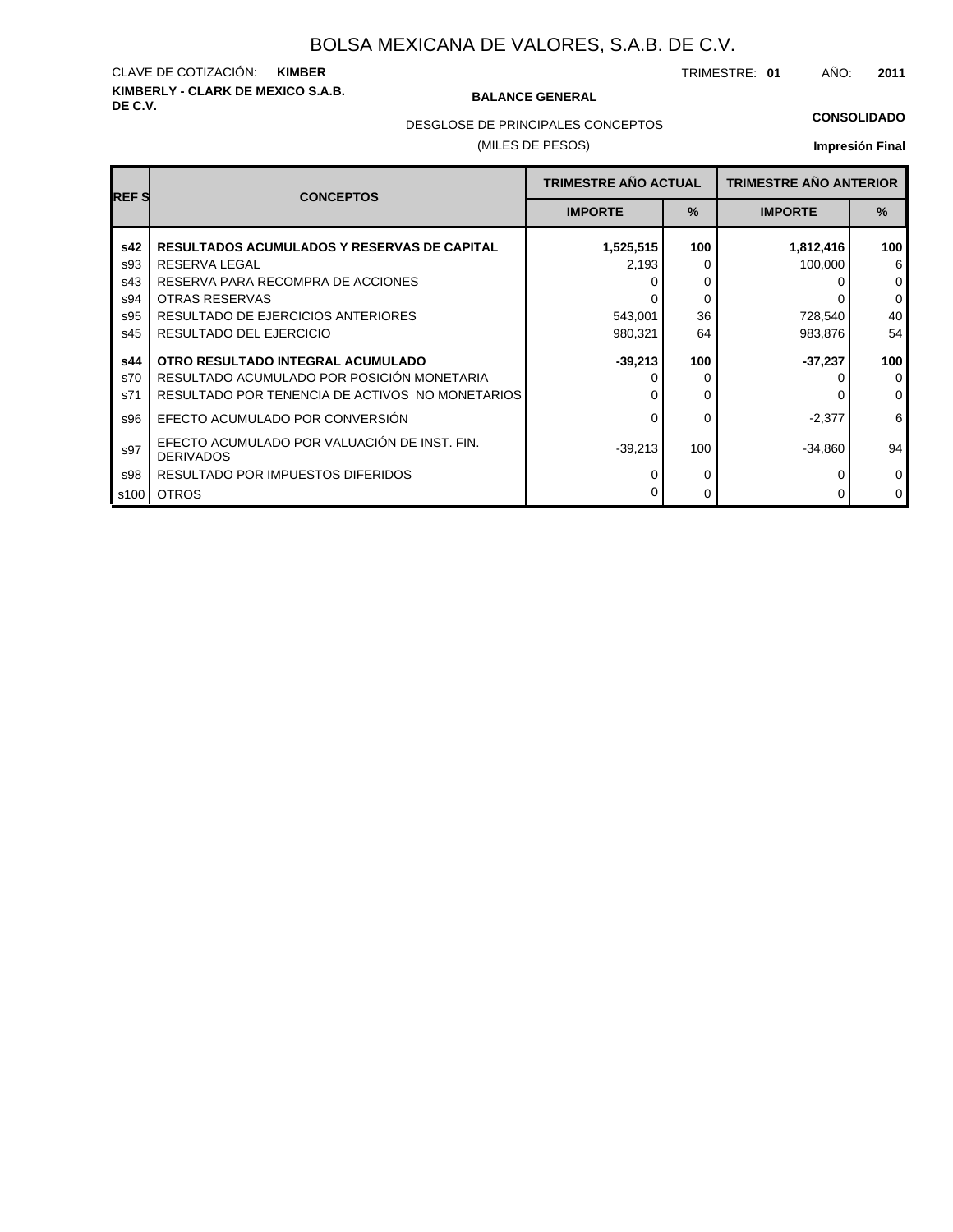# **KIMBERLY - CLARK DE MEXICO S.A.B.** CLAVE DE COTIZACIÓN: **KIMBER**

#### **BALANCE GENERAL**

TRIMESTRE: **01** AÑO: **2011**

**CONSOLIDADO**

DATOS INFORMATIVOS

#### (MILES DE PESOS)

## **Impresión Final**

| <b>REFS</b> | <b>CONCEPTOS</b>                             | <b>TRIMESTRE AÑO ACTUAL</b> | <b>TRIMESTRE AÑO ANTERIOR</b> |
|-------------|----------------------------------------------|-----------------------------|-------------------------------|
|             |                                              | <b>IMPORTE</b>              | <b>IMPORTE</b>                |
| s72         | CAPITAL DE TRABAJO                           | 3,938,827                   | 701,060                       |
| s73         | FONDO PARA PENSIONES Y PRIMA DE ANTIGÜEDAD   | 362,999                     | 328,930                       |
| s74         | NUMERO DE FUNCIONARIOS (*)                   |                             | 0                             |
| s75         | NUMERO DE EMPLEADOS (*)                      | 2,503                       | 2,415                         |
| s76         | NUMERO DE OBREROS (*)                        | 4,805                       | 4,607                         |
| s77         | NUMERO DE ACCIONES EN CIRCULACIÓN (*)        | 1,059,861,715               | 1,072,914,215                 |
| s78         | NUMERO DE ACCIONES RECOMPRADAS (*)           | 15,214,300                  | 24.850.500                    |
| s101        | EFECTIVO RESTRINGIDO                         |                             |                               |
| s102        | DEUDA CON COSTO DE ASOCIADAS NO CONSOLIDADAS |                             |                               |

(\*) DATOS EN UNIDADES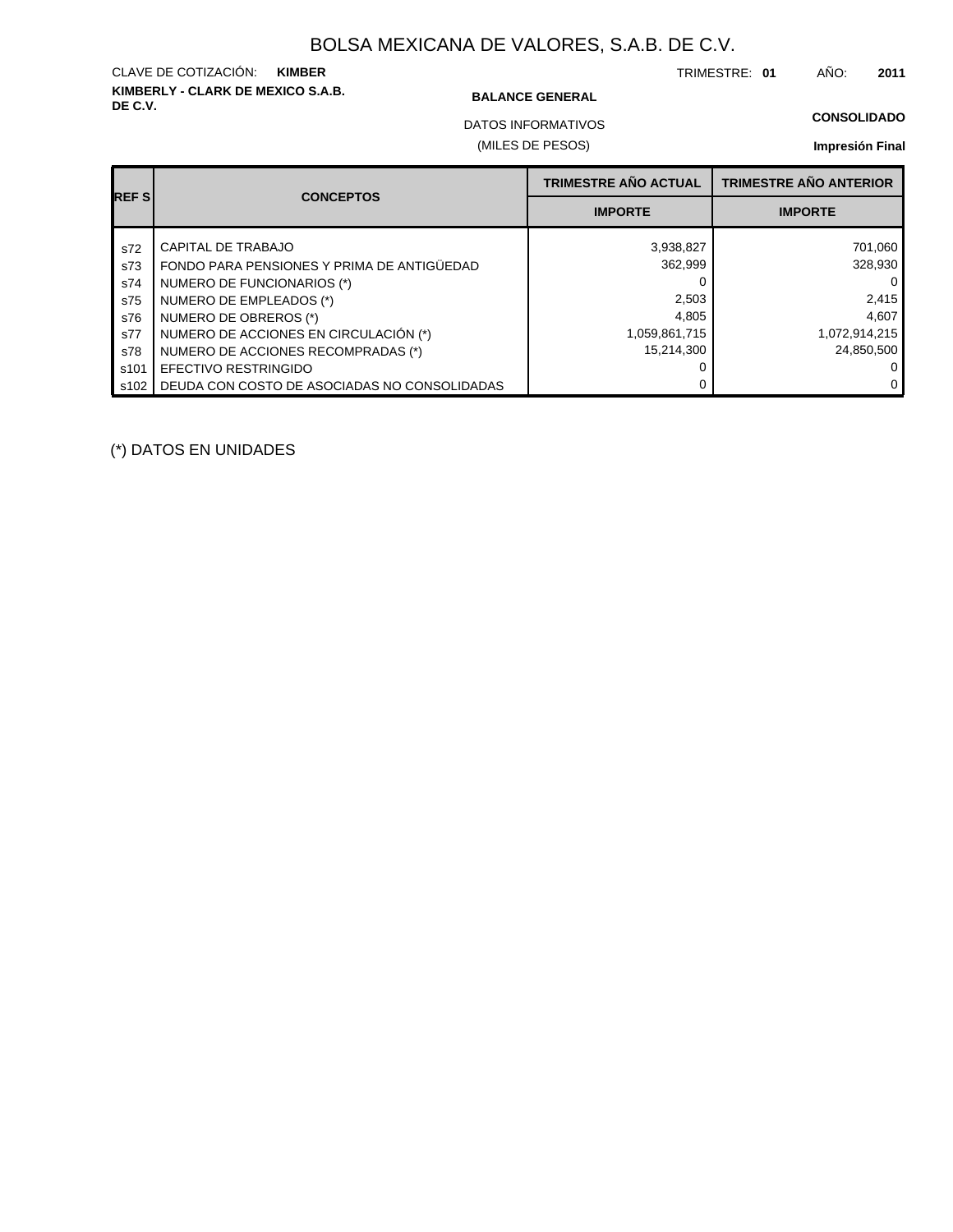# **KIMBERLY - CLARK DE MEXICO S.A.B.** CLAVE DE COTIZACIÓN:

#### **DE C.V. ESTADO DE RESULTADOS**

TRIMESTRE: AÑO: **KIMBER 01 2011**

## **Impresión Final**

(MILES DE PESOS) DEL 1 DE ENERO AL 31 DE MARZO DE 2011 Y 2010 **CONSOLIDADO**

#### **REF R CONCEPTOS IMPORTE % IMPORTE % TRIMESTRE AÑO ACTUAL TRIMESTRE AÑO ANTERIOR r01** r02 **r03** r04 r06 **r05** r08 **r09** r10 **r11** r12 r14 r19 **r18 r20** r48 **UTILIDAD (PÉRDIDA) BRUTA** GASTOS GENERALES COSTO DE VENTAS RESULTADO INTEGRAL DE FINANCIAMIENTO **UTILIDAD ( PÉRDIDA) DE OPERACIÓN** OTROS INGRESOS Y (GASTOS), NETO. **UTILIDAD (PÉRDIDA) ANTES DE IMPUESTOS A LA UTILIDAD** IMPUESTOS A LA UTILIDAD **UTILIDAD (PÉRDIDA) ANTES DE LAS OPERACIONES DISCONTINUADAS** PARTICIPACIÓN EN LOS RESULTADOS DE SUBS. NO CONSOLIDADAS, NEGOCIOS CONJUNTOS Y ASOCIADAS. OPERACIONES DISCONTINUADAS **UTILIDAD (PÉRDIDA) NETA CONSOLIDADA** PARTICIPACIÓN NO CONTROLADORA EN LA UTILIDAD (PÉRDIDA) NETA **PARTICIPACIÓN CONTROLADORA EN LA UTILIDAD (PÉRDIDA) NETA** PARTIDAS NO ORDINARIAS **VENTAS NETAS 6,649,611 2,615,368** 959,801 **1,655,567** -140,654 -111,964 0 0 **1,402,949** 422,628 **980,321** 0 **980,321** 0 **980,321 6,357,321** 3,804,662 **2,552,659** 927,439 **1,625,220** -139,540 -63,133 0 0 **1,422,547** 438,671 **983,876** 0 **983,876 983,876 100** 61 **39** 14 **25** -2 -2 0 0 **21** 6 **15** 0 **15 15 100** 60 **40** 15 **26** -2 0 0 0 **22** 7 **15** 0 **15** 0 **15** 4,034,243 0 0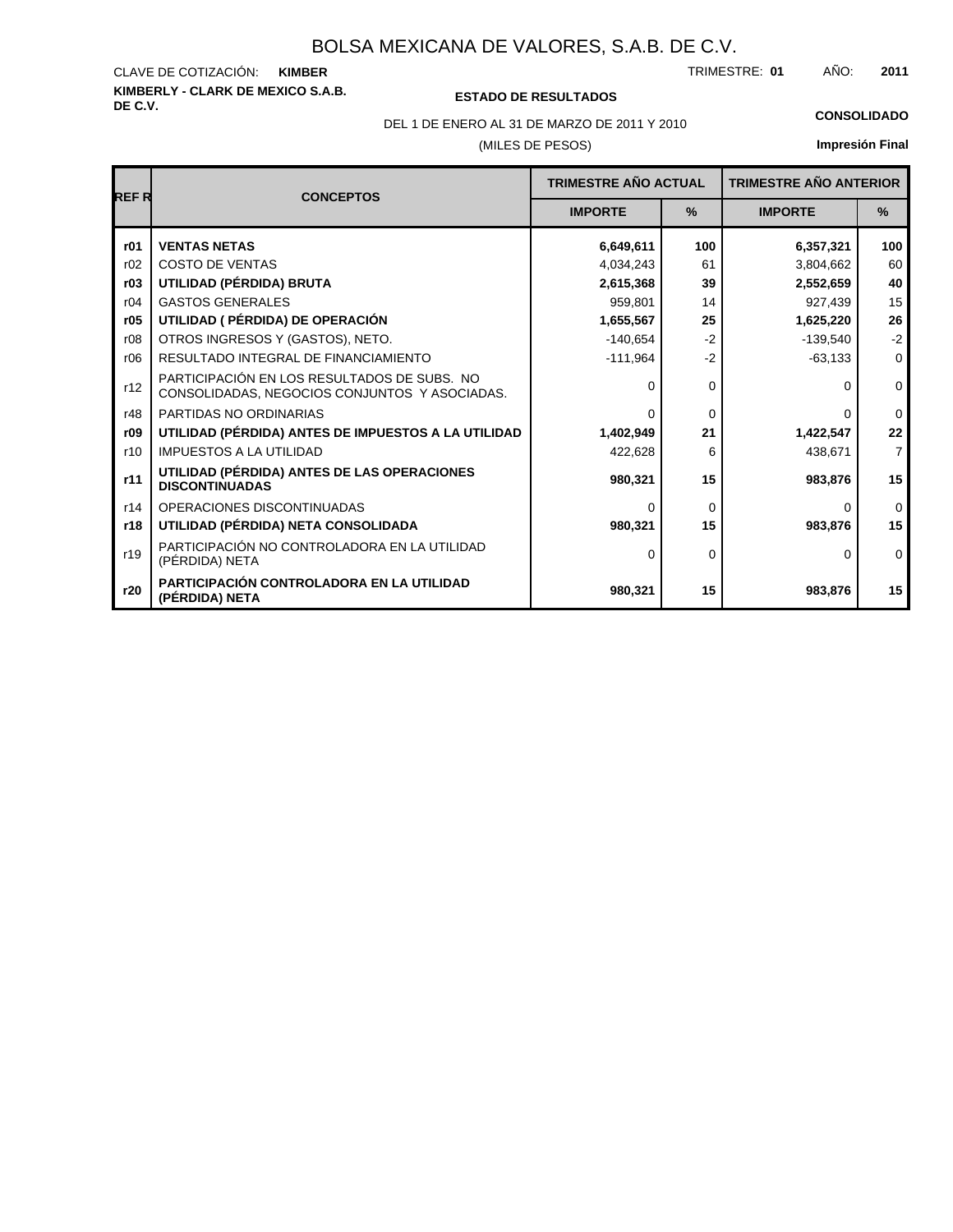# **KIMBERLY - CLARK DE MEXICO S.A.B.** CLAVE DE COTIZACIÓN:

### **DE C.V. ESTADO DE RESULTADOS**

TRIMESTRE: AÑO: **KIMBER 01 2011**

#### **CONSOLIDADO**

## DESGLOSE DE PRINCIPALES CONCEPTOS

### (MILES DE PESOS)

## **Impresión Final**

|             |                                             |                | <b>TRIMESTRE AÑO ACTUAL</b> |                | <b>TRIMESTRE AÑO ANTERIOR</b> |
|-------------|---------------------------------------------|----------------|-----------------------------|----------------|-------------------------------|
| <b>REFR</b> | <b>CONCEPTOS</b>                            | <b>IMPORTE</b> | $\%$                        | <b>IMPORTE</b> | $\%$                          |
| r01         | <b>VENTAS NETAS</b>                         | 6,649,611      | 100                         | 6,357,321      | 100                           |
| r21         | <b>NACIONALES</b>                           | 6,306,884      | 95                          | 6,031,357      | 95                            |
| r22         | <b>EXTRANJERAS</b>                          | 342,727        | 5                           | 325,964        | 5                             |
| r23         | CONVERSIÓN EN DÓLARES (***)                 | 28,401         | 0                           | 25,518         | $\mathbf 0$                   |
| r08         | OTROS INGRESOS Y (GASTOS), NETO.            | $-140,654$     | 100                         | $-139,540$     | 100                           |
| r49         | OTROS INGRESOS Y (GASTOS), NETO.            | 1,495          | $-1$                        | 4,595          | $-3$                          |
| r34         | P.T.U. CAUSADA                              | 163,096        | $-116$                      | 162,135        | $-116$                        |
| r35         | P.T.U. DIFERIDA                             | $-20,947$      | 15                          | $-18,000$      | 13                            |
| r06         | <b>RESULTADO INTEGRAL DE FINANCIAMIENTO</b> | $-111,964$     | 100                         | $-63,133$      | 100                           |
| r24         | <b>INTERESES PAGADOS</b>                    | 200,353        | $-179$                      | 191,868        | $-304$                        |
| r42         | UTILIDAD (PÉRDIDA) EN ACTUALIZACIÓN DE UDIS |                | 0                           | O              | 0                             |
| r45         | <b>OTROS GASTOS FINANCIEROS</b>             |                | $\Omega$                    |                | $\Omega$                      |
| r26         | <b>INTERESES GANADOS</b>                    | 41,832         | $-37$                       | 75,662         | $-120$                        |
| r46         | OTROS PRODUCTOS FINANCIEROS                 | 0              | $\Omega$                    | $\Omega$       | $\Omega$                      |
| r25         | UTILIDAD (PÉRDIDA) EN CAMBIOS NETO          | 46,557         | $-42$                       | 53,073         | $-84$                         |
| r28         | RESULTADO POR POSICIÓN MONETARIA            | $\Omega$       | $\Omega$                    | 0              | $\mathbf 0$                   |
| r10         | <b>IMPUESTOS A LA UTILIDAD</b>              | 422,628        | 100                         | 438,671        | 100                           |
| r32         | <b>IMPUESTO CAUSADO</b>                     | 507,880        | 120                         | 488,671        | 111                           |
| r33         | <b>IMPUESTO DIFERIDO</b>                    | $-85,252$      | $-20$                       | $-50,000$      | $-11$                         |

(\*\*\*) DATOS EN MILES DE DOLARES AL TIPO DE CAMBIO DE CIERRE DEL TRIMESTRE QUE SE REPORTA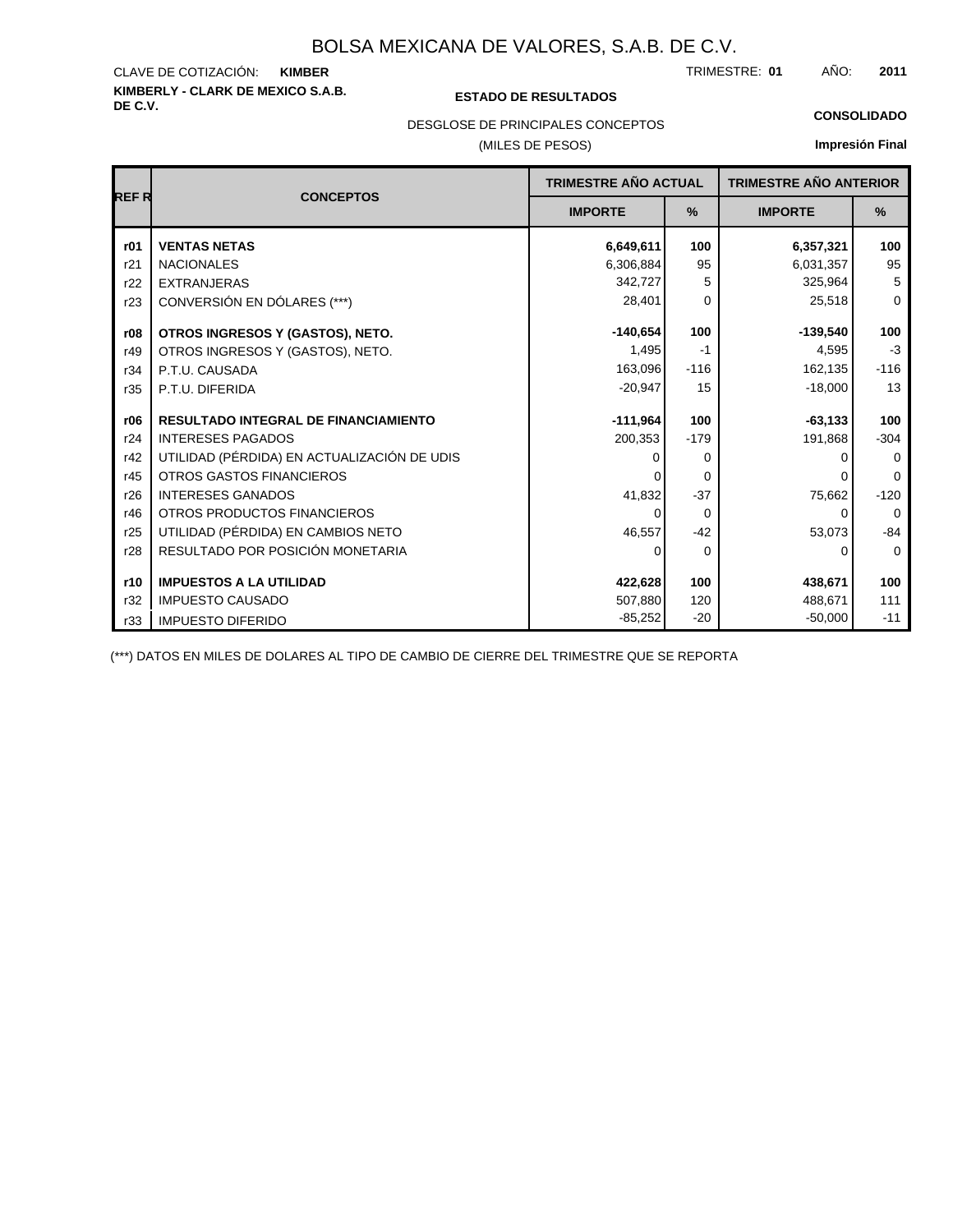**KIMBERLY - CLARK DE MEXICO S.A.B.** CLAVE DE COTIZACIÓN:

### **DE C.V. ESTADO DE RESULTADOS**

TRIMESTRE: AÑO: **KIMBER 01 2011**

OTROS CONCEPTOS DE RESULTADOS

(MILES DE PESOS)

#### **CONSOLIDADO**

**Impresión Final**

|       |                                                                 | <b>TRIMESTRE AÑO ACTUAL</b> | <b>TRIMESTRE AÑO ANTERIOR</b> |
|-------|-----------------------------------------------------------------|-----------------------------|-------------------------------|
| REF R | <b>CONCEPTOS</b>                                                | <b>IMPORTE</b>              | <b>IMPORTE</b>                |
| r36   | <b>VENTAS TOTALES</b>                                           | 8,913,724                   | 8,379,178                     |
| r37   | RESULTADO FISCAL DEL EJERCICIO                                  | 1,746,536                   | 1,665,123                     |
| r38   | <b>VENTAS NETAS (**)</b>                                        | 26,488,809                  | 24,987,804                    |
| r39   | RESULTADO DE OPERACIÓN (**)                                     | 6,911,402                   | 6,820,257                     |
| r40   | PARTICIPACIÓN CONTROLADORA EN LA UTILIDAD<br>(PÉRDIDA) NETA(**) | 4,219,390                   | 4,264,716                     |
| r41   | UTILIDAD (PÉRDIDA) NETA CONSOLIDADA (**)                        | 4,219,390                   | 4,264,716                     |
| r47   | DEPRECIACIÓN Y AMORTIZACIÓN OPERATIVA                           | 314,741                     | 305,056                       |

(\*\*) INFORMACIÓN ÚLTIMOS DOCE MESES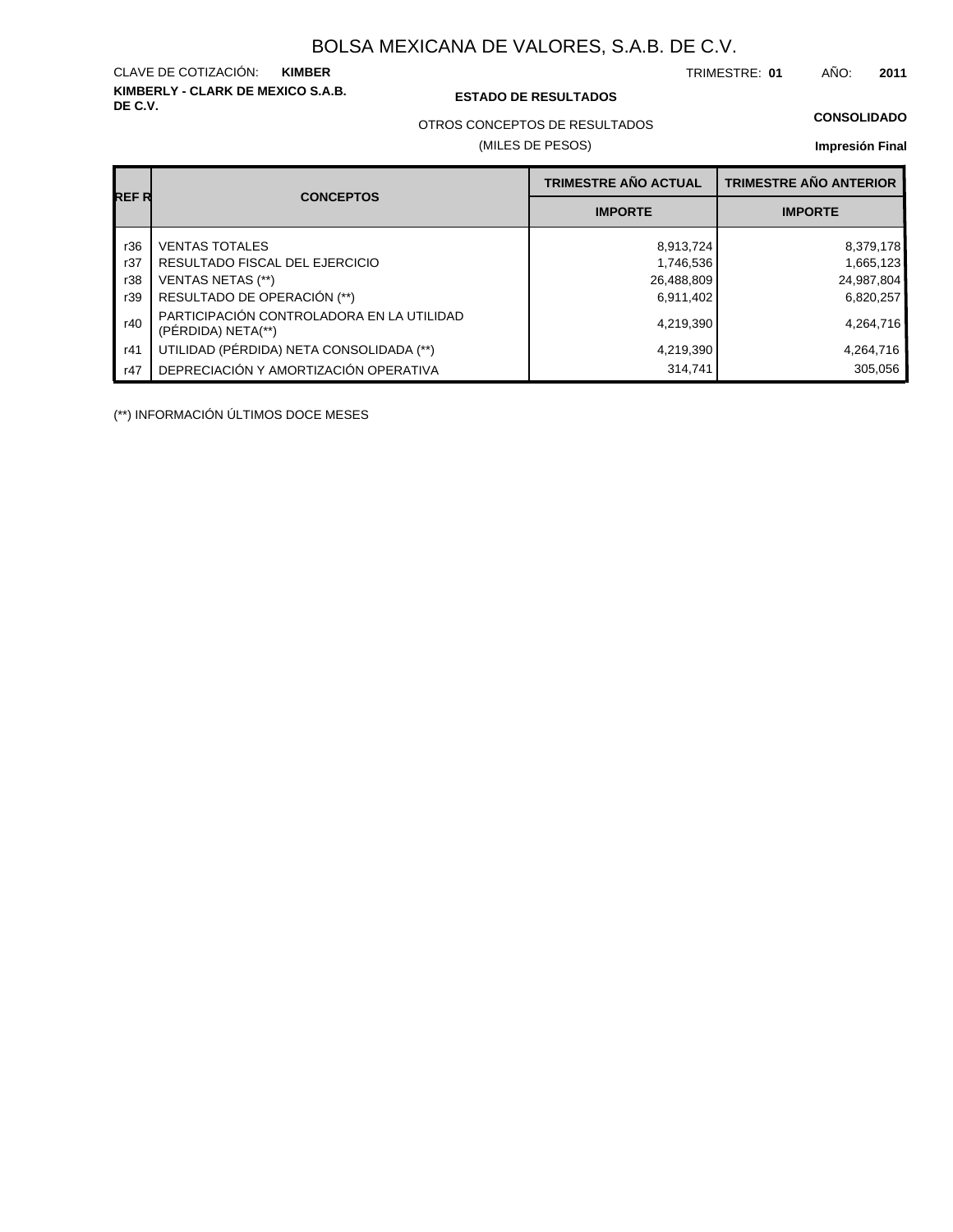**KIMBERLY - CLARK DE MEXICO S.A.B.** CLAVE DE COTIZACIÓN: TRIMESTRE: AÑO: **KIMBER 01 2011**

## **ESTADO DE RESULTADOS TRIMESTRAL**

DEL 1 DE ENERO AL 31 DE MARZO DE 2011 **CONSOLIDADO**

#### (MILES DE PESOS)

| <b>REF</b>       |                                                                                              | <b>TRIMESTRE AÑO ACTUAL</b> |               | <b>TRIMESTRE AÑO ANTERIOR</b> |                |
|------------------|----------------------------------------------------------------------------------------------|-----------------------------|---------------|-------------------------------|----------------|
| <b>RT</b>        | <b>CONCEPTOS</b>                                                                             | <b>IMPORTE</b>              | $\frac{9}{6}$ | <b>IMPORTE</b>                | $\frac{9}{6}$  |
| rt <sub>01</sub> | <b>IVENTAS NETAS</b>                                                                         | 6,649,611                   | 100           | 6,357,321                     | 100            |
| rt02             | <b>ICOSTO DE VENTAS</b>                                                                      | 4,034,243                   | 61            | 3,804,662                     | 60             |
| rt <sub>03</sub> | UTILIDAD (PÉRDIDA) BRUTA                                                                     | 2,615,368                   | 39            | 2,552,659                     | 40             |
| rt04             | <b>GASTOS GENERALES</b>                                                                      | 959,801                     | 14            | 927,439                       | 15             |
| rt <sub>05</sub> | UTILIDAD ( PÉRDIDA) DE OPERACIÓN                                                             | 1,655,567                   | 25            | 1,625,220                     | 26             |
| rt08             | OTROS INGRESOS Y (GASTOS), NETO.                                                             | $-140.654$                  | $-2$          | $-139.540$                    | $-2$           |
| rt <sub>06</sub> | <b>IRESULTADO INTEGRAL DE FINANCIAMIENTO</b>                                                 | $-111,964$                  | $-2$          | $-63,133$                     | $\mathbf 0$    |
| rt12             | PARTICIPACIÓN EN LOS RESULTADOS DE SUBS. NO<br>CONSOLIDADAS, NEGOCIOS CONJUNTOS Y ASOCIADAS. | $\Omega$                    | 0             | 0                             | $\mathbf 0$    |
| rt48             | <b>IPARTIDAS NO ORDINARIAS</b>                                                               | $\Omega$                    | 0             | 0                             | $\Omega$       |
| rt <sub>09</sub> | UTILIDAD (PÉRDIDA) ANTES DE IMPUESTOS A LA UTILIDAD                                          | 1,402,949                   | 21            | 1,422,547                     | 22             |
| rt10             | <b>IIMPUESTOS A LA UTILIDAD</b>                                                              | 422,628                     | 6             | 438,671                       | $\overline{7}$ |
| rt11             | UTILIDAD (PÉRDIDA) ANTES DE LAS OPERACIONES<br><b>DISCONTINUADAS</b>                         | 980,321                     | 15            | 983,876                       | 15             |
| rt14             | <b>IOPERACIONES DISCONTINUADAS</b>                                                           | $\Omega$                    | $\Omega$      | 0                             | $\mathbf 0$    |
| rt18             | UTILIDAD (PÉRDIDA) NETA CONSOLIDADA                                                          | 980,321                     | 15            | 983,876                       | 15             |
| rt19             | PARTICIPACIÓN NO CONTROLADORA EN LA UTILIDAD<br>(PÉRDIDA) NETA                               | $\Omega$                    | $\Omega$      | 0                             | $\Omega$       |
| rt20             | PARTICIPACIÓN CONTROLADORA EN LA UTILIDAD<br>(PÉRDIDA) NETA                                  | 980,321                     | 15            | 983,876                       | 15             |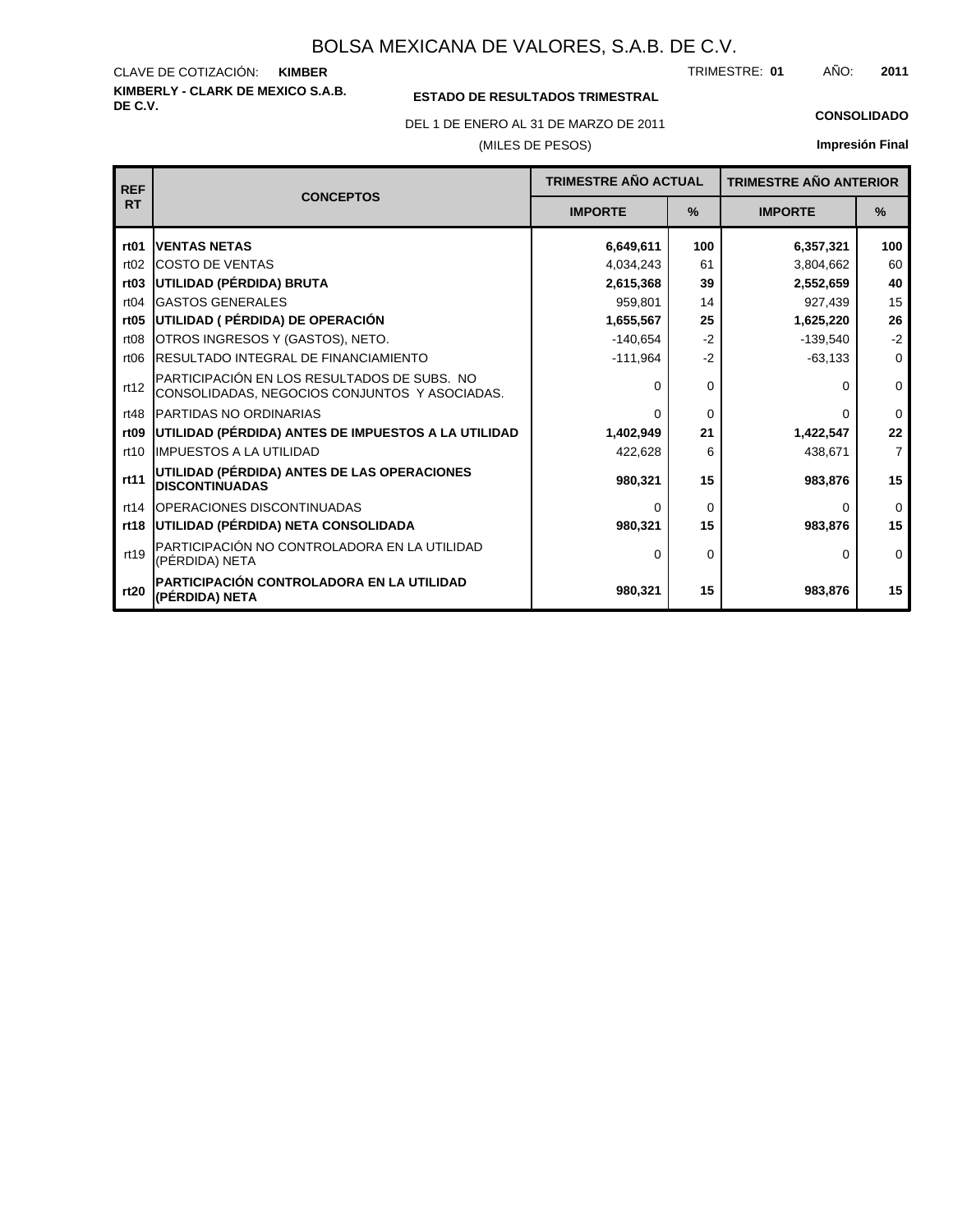#### **KIMBERLY - CLARK DE MEXICO S.A.B.** CLAVE DE COTIZACIÓN: TRIMESTRE: AÑO: **KIMBER 01 2011**

## **ESTADO DE RESULTADOS TRIMESTRAL**

DESGLOSE DE PRINCIPALES CONCEPTOS

### (MILES DE PESOS)

#### **CONSOLIDADO**

**Impresión Final**

| <b>REF</b>       | <b>CONCEPTOS</b>                            | <b>TRIMESTRE AÑO ACTUAL</b> |          | <b>TRIMESTRE AÑO ANTERIOR</b> |             |
|------------------|---------------------------------------------|-----------------------------|----------|-------------------------------|-------------|
| <b>RT</b>        |                                             | <b>IMPORTE</b>              | $\%$     | <b>IMPORTE</b>                | %           |
| rt <sub>0</sub>  | <b>VENTAS NETAS</b>                         | 6,649,611                   | 100      | 6,357,321                     | 100         |
| rt21             | <b>NACIONALES</b>                           | 6,306,884                   | 95       | 6,031,357                     | 95          |
| rt22             | <b>EXTRANJERAS</b>                          | 342,727                     | 5        | 325,964                       | 5           |
| rt23             | CONVERSIÓN EN DÓLARES (***)                 | 28,401                      | 0        | 25,518                        | $\mathbf 0$ |
| rt <sub>08</sub> | OTROS INGRESOS Y (GASTOS), NETO.            | $-140.654$                  | 100      | $-139,540$                    | 100         |
| rt49             | OTROS INGRESOS Y (GASTOS), NETO.            | 1,495                       | -1       | 4,595                         | $-3$        |
| rt34             | P.T.U. CAUSADA                              | 163,096                     | $-116$   | 162,135                       | $-116$      |
| rt35             | P.T.U. DIFERIDA                             | $-20,947$                   | 15       | $-18,000$                     | 13          |
|                  |                                             |                             |          |                               |             |
| rt <sub>06</sub> | <b>RESULTADO INTEGRAL DE FINANCIAMIENTO</b> | $-111,964$                  | 100      | $-63,133$                     | 100         |
| rt24             | <b>INTERESES PAGADOS</b>                    | 200,353                     | $-179$   | 191,868                       | $-304$      |
| rt42             | UTILIDAD (PÉRDIDA) EN ACTUALIZACIÓN DE UDIS |                             | 0        |                               | $\Omega$    |
| rt45             | <b>OTROS GASTOS FINANCIEROS</b>             |                             | 0        | <sup>0</sup>                  | $\Omega$    |
| rt26             | <b>INTERESES GANADOS</b>                    | 41,832                      | $-37$    | 75,662                        | $-120$      |
| rt46             | OTROS PRODUCTOS FINANCIEROS                 | 0                           | $\Omega$ | $\Omega$                      | 0           |
| rt25             | UTILIDAD (PÉRDIDA) EN CAMBIOS NETO          | 46,557                      | $-42$    | 53,073                        | $-84$       |
| rt28             | RESULTADO POR POSICIÓN MONETARIA            | $\Omega$                    | $\Omega$ | $\Omega$                      | $\mathbf 0$ |
|                  |                                             |                             |          |                               |             |
| rt10             | <b>IMPUESTOS A LA UTILIDAD</b>              | 422,628                     | 100      | 438,671                       | 100         |
| rt32             | <b>IMPUESTO CAUSADO</b>                     | 507,880                     | 120      | 488,671                       | 111         |
| rt33             | <b>IMPUESTO DIFERIDO</b>                    | $-85,252$                   | $-20$    | $-50,000$                     | $-11$       |

(\*\*\*) DATOS EN MILES DE DOLARES AL TIPO DE CAMBIO DE CIERRE DEL TRIMESTRE QUE SE REPORTA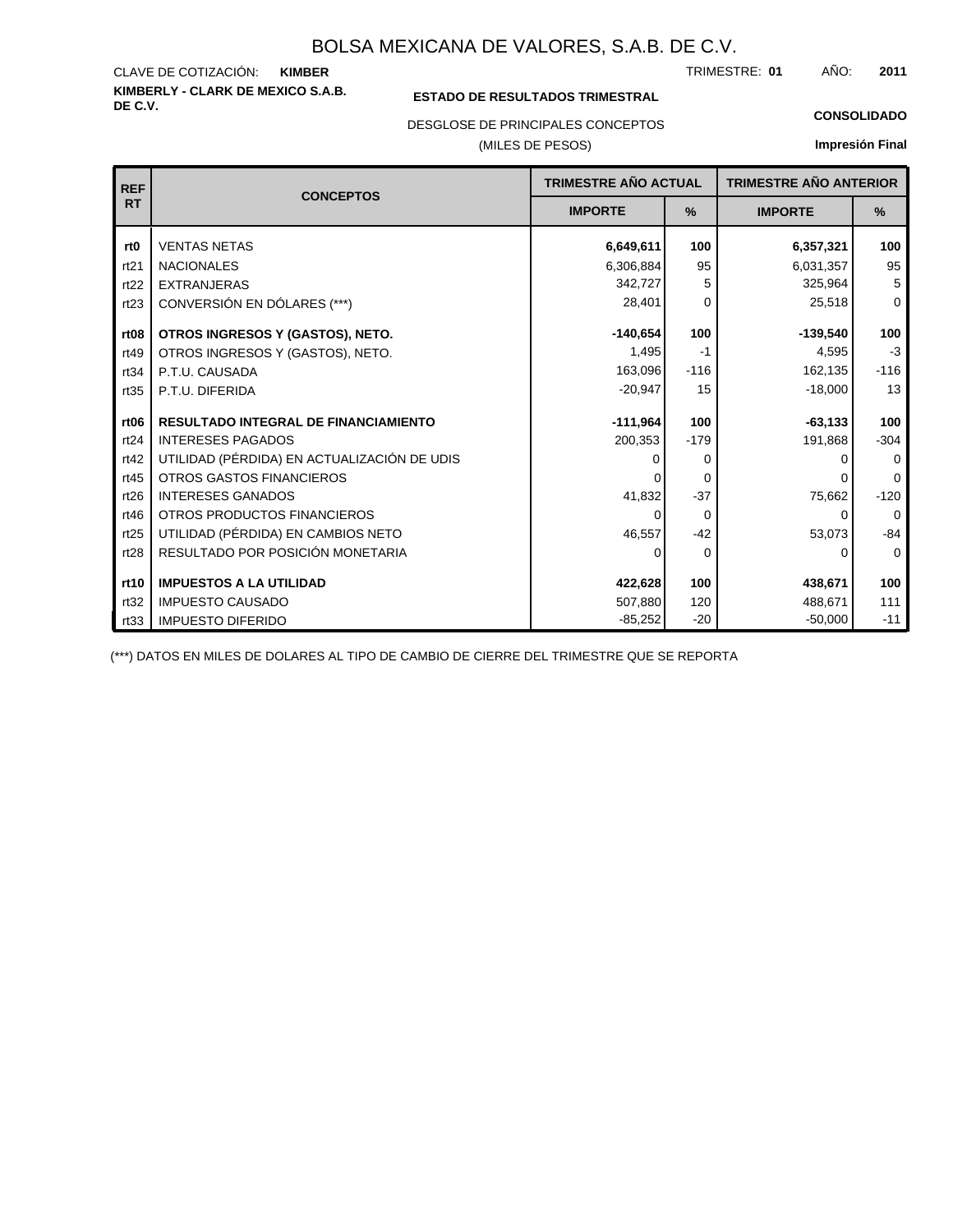TRIMESTRE: **01** AÑO: **2011**

**KIMBERLY - CLARK DE MEXICO S.A.B.** CLAVE DE COTIZACIÓN: **KIMBER**

**ESTADO DE RESULTADOS TRIMESTRAL** 

### OTROS CONCEPTOS DE RESULTADOS

(MILES DE PESOS)

#### **CONSOLIDADO**

| <b>REF</b><br><b>CONCEPTOS</b> |                                       | <b>TRIMESTRE AÑO ACTUAL</b> | <b>TRIMESTRE AÑO ANTERIOR</b> |  |
|--------------------------------|---------------------------------------|-----------------------------|-------------------------------|--|
| <b>RT</b>                      |                                       | <b>IMPORTE</b>              | <b>IMPORTE</b>                |  |
| rt47                           | DEPRECIACIÓN Y AMORTIZACIÓN OPERATIVA | 314.741                     | 305.056                       |  |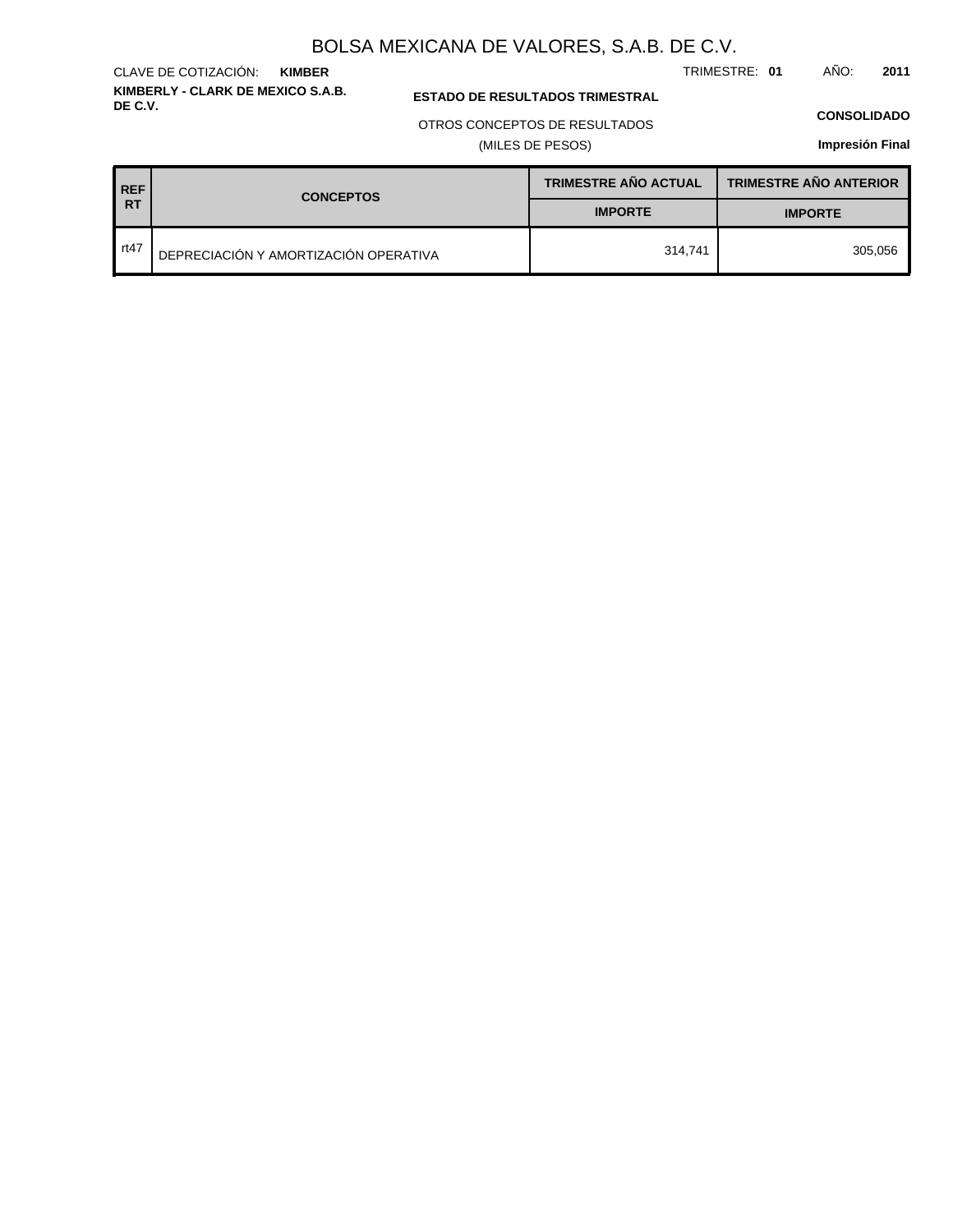CLAVE DE COTIZACIÓN: **KIMBER**

**KIMBERLY - CLARK DE MEXICO S.A.B. DE C.V.**

#### **ESTADO DE FLUJO DE EFECTIVO (MÉTODO INDIRECTO)**

(MILES DE PESOS)

**Impresión Final**

TRIMESTRE: **01** AÑO: **2011**

## PRINCIPALES CONCEPTOS

**CONSOLIDADO**

| REF EI          | <b>CONCEPTOS</b>                                                                       | <b>TRIMESTRE ANO</b><br><b>ACTUAL</b> | <b>TRIMESTRE AÑO</b><br><b>ANTERIOR</b> |
|-----------------|----------------------------------------------------------------------------------------|---------------------------------------|-----------------------------------------|
|                 |                                                                                        | <b>IMPORTE</b>                        | <b>IMPORTE</b>                          |
|                 | <b>ACTIVIDADES DE OPERACIÓN</b>                                                        |                                       |                                         |
| e <sub>01</sub> | UTILIDAD (PÉRDIDA) ANTES DE IMPUESTOS A LA UTILIDAD                                    | 1,402,949                             | 1,422,547                               |
| e02             | +(-) PARTIDAS SIN IMPACTO EN EL EFECTIVO                                               | 142,149                               | 144,135                                 |
| e03             | +(-) PARTIDAS RELACIONADAS CON ACTIVIDADES DE INVERSIÓN                                | 271,414                               | 224,799                                 |
| e04             | +(-) PARTIDAS RELACIONADAS CON ACTIVIDADES DE FINANCIAMIENTO                           | 153,796                               | 138,795                                 |
| e05             | <b>FLUJO DERIVADO DEL RESULTADO ANTES DE IMPUESTOS A LA UTILIDAD</b>                   | 1,970,308                             | 1,930,276                               |
| e06             | FLUJOS GENERADOS O UTILIZADOS EN LA OPERACIÓN                                          | $-897,017$                            | $-374,205$                              |
| e07             | <b>FLUJOS NETOS DE EFECTIVO DE ACTIVIDADES DE OPERACIÓN</b>                            | 1,073,291                             | 1,556,071                               |
|                 | <b>ACTIVIDADES DE INVERSIÓN</b>                                                        |                                       |                                         |
| e08             | FLUJOS NETOS DE EFECTIVO DE ACTIVIDADES DE INVERSIÓN                                   | $-1,060,482$                          | $-113,455$                              |
| e09             | EFECTIVO EXCEDENTE (REQUERIDO) PARA APLICAR EN ACTIVIDADES DE<br><b>FINANCIAMIENTO</b> | 12,809                                | 1,442,616                               |
|                 | <b>ACTIVIDADES DE FINANCIAMIENTO</b>                                                   |                                       |                                         |
| e10             | FLUJOS NETOS DE EFECTIVO DE ACTIVIDADES DE FINANCIAMIENTO                              | $-278,904$                            | $-449,730$                              |
| e11             | INCREMENTO (DISMINUCIÓN) NETO DE EFECTIVO Y DEMÁS EQUIVALENTES DE<br><b>EFECTIVO</b>   | $-266,095$                            | 992,886                                 |
| e <sub>12</sub> | DIFERENCIA EN CAMBIOS EN EL EFECTIVO Y EQUIVALENTES DE EFECTIVO                        | $-1,578$                              | $-3,299$                                |
| e13             | EFECTIVO Y EQUIVALENTES DE EFECTIVO AL PRINCIPIO DEL PERIODO                           | 6,306,972                             | 6,460,495                               |
| e14             | EFECTIVO Y EQUIVALENTES DE EFECTIVO AL FINAL DEL PERIODO                               | 6,039,299                             | 7,450,082                               |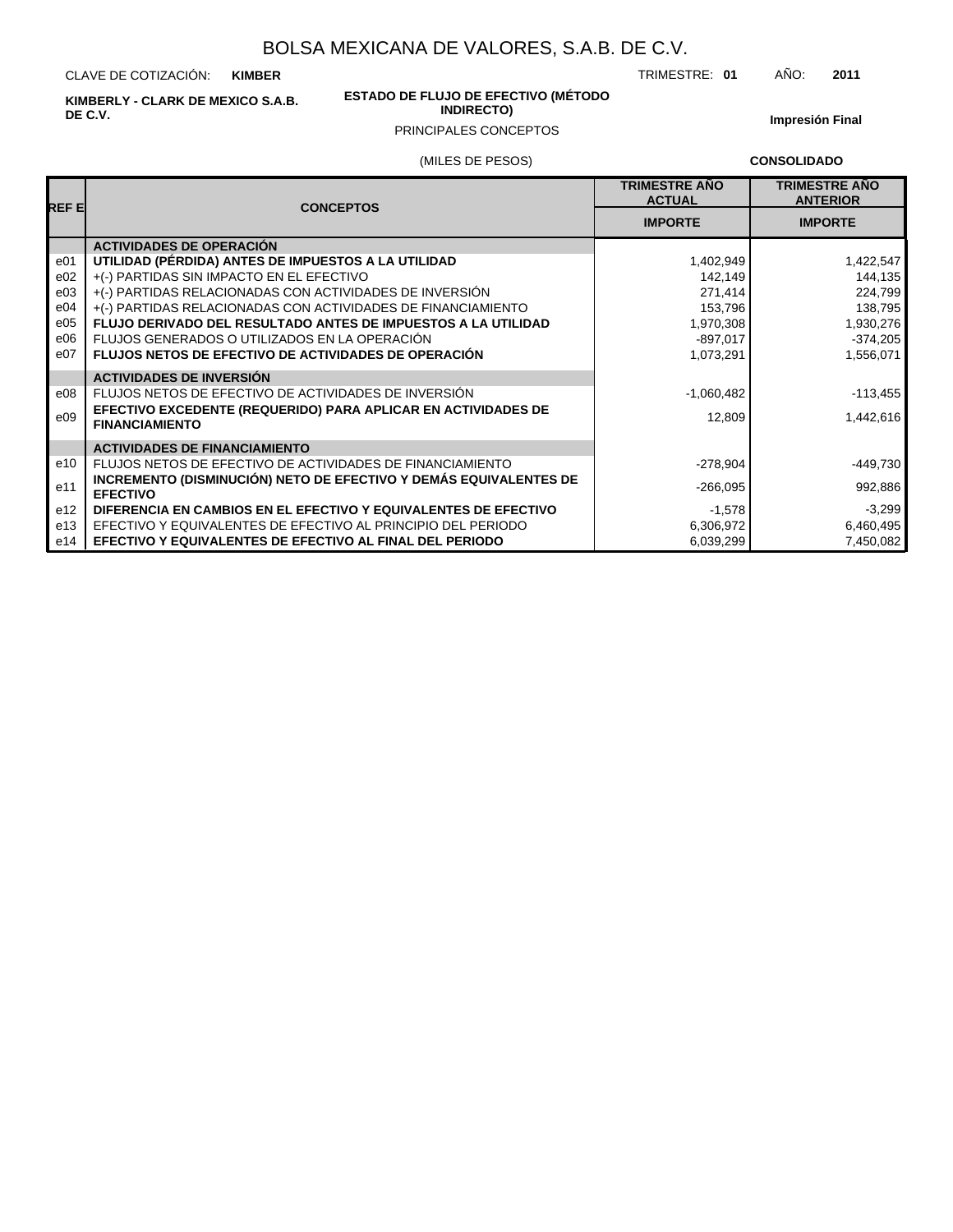CLAVE DE COTIZACIÓN: **KIMBER**

**KIMBERLY - CLARK DE MEXICO S.A.B. DE C.V.**

#### **ESTADO DE FLUJO DE EFECTIVO (MÉTODO INDIRECTO)**

DESGLOSE DE PRINCIPALES CONCEPTOS

TRIMESTRE: **01** AÑO: **2011**

**Impresión Final**

#### (MILES DE PESOS)

**CONSOLIDADO**

| REF E      |                                                                                                 | <b>TRIMESTRE AÑO</b><br><b>ACTUAL</b> | <b>TRIMESTRE AÑO</b><br><b>ANTERIOR</b> |
|------------|-------------------------------------------------------------------------------------------------|---------------------------------------|-----------------------------------------|
|            | <b>CONCEPTOS</b>                                                                                | <b>IMPORTE</b>                        | <b>IMPORTE</b>                          |
| e02        | +(-) PARTIDAS SIN IMPACTO EN EL EFECTIVO                                                        | 142,149                               | 144,135                                 |
| e15        | +ESTIMACIÓN DEL EJERCICIO                                                                       | 0                                     | $\mathbf 0$                             |
| e16        | +PROVISIÓN DEL EJERCICIO                                                                        | 142,149                               | 144,135                                 |
| e17        | + (-) OTRAS PARTIDAS NO REALIZADAS                                                              | $\Omega$                              | $\Omega$                                |
| e03        | +(-) PARTIDAS RELACIONADAS CON ACTIVIDADES DE INVERSIÓN                                         | 271,414                               | 224,799                                 |
| e18        | + DEPRECIACIÓN Y AMORTIZACIÓN DEL EJERCICIO *                                                   | 314,741                               | 305,056                                 |
| e19        | (-) + UTILIDAD O PÉRDIDA EN VENTA DE INMUEBLES, MAQUINARIA Y EQUIPO                             | $-1,495$                              | $-4,595$                                |
| e20        | + PÉRDIDA POR DETERIORO                                                                         | 0                                     | 0                                       |
| e21        | (-)+PARTICIPACIÓN EN ASOCIADAS Y NEGOCIOS CONJUNTOS                                             | 0                                     | 0                                       |
| e22        | (-)DIVIDENDOS COBRADOS                                                                          | 0                                     | $\mathbf 0$                             |
| e23<br>e24 | (-)INTERESES A FAVOR<br>(-) +OTRAS PARTIDAS                                                     | $-41,832$<br>$\Omega$                 | $-75,662$<br>0                          |
|            |                                                                                                 |                                       |                                         |
| e04        | +(-) PARTIDAS RELACIONADAS CON ACTIVIDADES DE FINANCIAMIENTO                                    | 153,796                               | 138,795                                 |
| e25        | <b>+INTERESES DEVENGADOS</b>                                                                    | 200,353                               | 191,868                                 |
| e26        | + (-) OTRAS PARTIDAS                                                                            | $-46,557$                             | $-53,073$                               |
| e06        | FLUJOS GENERADOS O UTILIZADOS EN LA OPERACIÓN                                                   | -897,017                              | $-374,205$                              |
| e27        | + (-) DECREMENTO (INCREMENTO) EN CUENTAS POR COBRAR                                             | -491,729                              | $-230.157$                              |
| e28        | + (-) DECREMENTO (INCREMENTO) EN INVENTARIOS                                                    | $-88,411$                             | $-259,142$                              |
| e29        | + (-) DECREMENTO (INCREMENTO) EN OTRAS CUENTAS POR COBRAR Y OTROS<br><b>ACTIVOS</b>             | 0                                     | $\mathbf 0$                             |
| e30        | + (-) INCREMENTO (DECREMENTO) EN PROVEEDORES                                                    | 151,981                               | 251,836                                 |
| e31        | + (-) INCREMENTO (DECREMENTO) EN OTROS PASIVOS                                                  | $-35,485$                             | 242,351                                 |
| e32        | + (-)IMPUESTOS A LA UTILIDAD PAGADOS O DEVUELTOS                                                | $-433,373$                            | $-379,093$                              |
| e08        | FLUJOS NETOS DE EFECTIVO DE ACTIVIDADES DE INVERSIÓN                                            | $-1,060,482$                          | $-113,455$                              |
| e33        | - INVERSIÓN DE ACCS. CON CARÁCTER PERMANENTE                                                    | 0                                     | 0                                       |
| e34        | +DISPOSICIÓN DE ACCIONES CON CARÁCTER PERMANENTE                                                |                                       | $\mathbf 0$                             |
| e35        | -INVERSIÓN EN INMUEBLES, PLANTA Y EQUIPO                                                        | $-1,102,314$                          | $-181,945$                              |
| e36        | +VENTA DE INMUEBLES, PLANTA Y EQUIPO                                                            | 0                                     | $\mathbf 0$                             |
| e37        | -INVERSIÓN EN ACTIVOS INTANGIBLES                                                               | 0                                     | $\mathbf 0$                             |
| e38        | +DISPOSICIÓN DE ACTIVOS INTANGIBLES<br>-OTRAS INVERSIONES CON CARÁCTER PERMANENTE               |                                       | 0                                       |
| e39<br>e40 | +DISPOSICIÓN DE OTRAS INVERSIONES CON CARÁCTER PERMANENTE                                       | 0<br>0                                | 0<br>$\mathbf 0$                        |
| e41        | +DIVIDENDOS COBRADOS                                                                            | 0                                     | $\mathbf 0$                             |
| e42        | +INTERESES COBRADOS                                                                             | 41,832                                | 68,490                                  |
| e43        | +(-) DECREMENTO (INCREMENTO) ANTICIPOS Y PRESTAMOS A TERCEROS                                   | 0                                     | 0                                       |
| e44        | + (-) OTRAS PARTIDAS                                                                            | 0                                     | $\mathbf 0$                             |
| e10        | FLUJOS NETOS DE EFECTIVO DE ACTIVIDADES DE FINANCIAMIENTO                                       | $-278,904$                            | -449,730                                |
| e45        | + FINANCIAMIENTOS BANCARIOS                                                                     | 0                                     | 0                                       |
| e46        | + FINANCIAMIENTOS BURSÁTILES                                                                    | 0                                     | $\mathbf 0$                             |
| e47        | + OTROS FINANCIAMIENTOS                                                                         | 0                                     | 0                                       |
| e48        | (-) AMORTIZACIÓN DE FINANCIAMIENTOS BANCARIOS                                                   | $-9,723$                              | $-20,458$                               |
| e49        | (-) AMORTIZACIÓN DE FINANCIAMIENTOS BURSÁTILES                                                  | 0                                     | 0                                       |
| e50<br>e51 | (-) AMORTIZACIÓN DE OTROS FINANCIAMIENTOS<br>+ (-) INCREMENTO (DECREMENTO) EN EL CAPITAL SOCIAL | 0                                     | 0<br>$\mathbf 0$                        |
| e52        | (-) DIVIDENDOS PAGADOS                                                                          | 0                                     | $-9,532$                                |
| e53        | + PRIMA EN VENTA DE ACCIONES                                                                    | 0                                     | 0                                       |
| e54        | + APORTACIONES PARA FUTUROS AUMENTOS DE CAPITAL                                                 |                                       | $\mathbf 0$                             |
| e55        | -INTERESES PAGADOS                                                                              | $-138,300$                            | $-168,331$                              |
| e56        | -RECOMPRA DE ACCIONES                                                                           | $-130,881$                            | $-251,409$                              |
| e57        | + (-) OTRAS PARTIDAS                                                                            | 0                                     | 0                                       |

\* EN CASO DE QUE DICHO IMPORTE SEA DIFERENTE A LA CUENTA R47 DEBERÁ EXPLICAR EN NOTAS.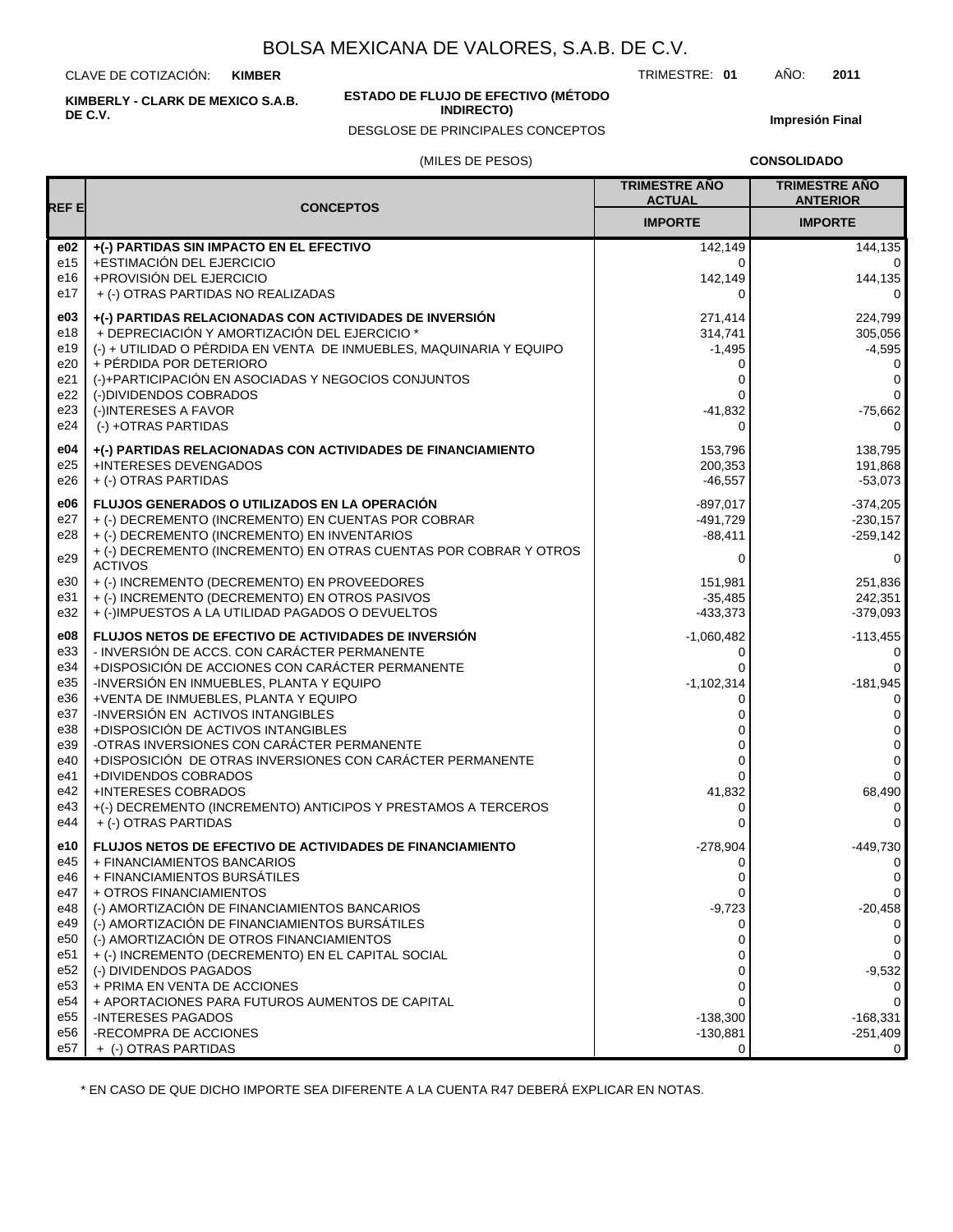**KIMBERLY - CLARK DE MEXICO S.A.B.** CLAVE DE COTIZACIÓN: TRIMESTRE: **01** AÑO: **2011 KIMBER**

#### **DE C.V. DATOS POR ACCIÓN**

### **CONSOLIDADO**

## **Impresión Final**

|                 |                                                                                     |    | <b>TRIMESTRE AÑO ACTUAL</b> |            | <b>TRIMESTRE AÑO ANTERIOR</b> |       |               |
|-----------------|-------------------------------------------------------------------------------------|----|-----------------------------|------------|-------------------------------|-------|---------------|
| <b>REFD</b>     | <b>CONCEPTOS</b>                                                                    |    | <b>IMPORTE</b>              |            | <b>IMPORTE</b>                |       |               |
| d <sub>01</sub> | UTILIDAD BÁSICA POR ACCIÓN ORDINARIA (**)                                           | \$ | 3.96                        |            | \$                            | 3.94  |               |
| d02             | UTILIDAD BÁSICA POR ACCIÓN PREFERENTE (**)                                          | \$ | 0                           |            | \$                            | 0.00  |               |
| d03             | UTILIDAD DILUIDA POR ACCIÓN (**)                                                    | \$ | $\mathbf 0$                 |            | \$                            | 0.00  |               |
| d04             | UTILIDAD (PÉRDIDA) ANTES DE OPERACIONES<br>DISCONTINUADAS POR ACCIÓN ORDINARIA (**) | \$ | 3.96                        |            | \$                            | 3.94  |               |
| d05             | EFECTO DE OPERACIONES DISCONTINUADAS SOBRE LA<br>UTILIDAD (PÉRDIDA) POR ACCIÓN (**) | \$ | 0                           |            | \$                            | 0.00  |               |
| d08             | VALOR EN LIBROS POR ACCIÓN                                                          | \$ | 5.23                        |            | \$                            | 5.48  |               |
| d09             | DIVIDENDO EN EFECTIVO ACUMULADO POR ACCIÓN                                          | \$ | 0                           |            | \$                            | 0.00  |               |
| d10             | DIVIDENDO EN ACCIONES POR ACCIÓN                                                    |    |                             | 0 acciones |                               |       | 0.00 acciones |
| d11             | PRECIO DE MERCADO (ULTIMO HECHO) A VALOR EN<br>LIBROS.                              |    | 14.15                       | veces      |                               | 12.79 | veces         |
| d12             | PRECIO DE MERCADO (ULTIMO HECHO) A UTILIDAD<br>BÁSICA POR ACCIÓN ORDINARIA (**)     |    | 18.68                       | veces      |                               | 17.79 | veces         |
| d13             | PRECIO DE MERCADO (ULTIMO HECHO) A UTILIDAD<br>BÁSICA POR ACCIÓN PREFERENTE (**)    |    | 0.00                        | veces      |                               |       | $0.00$ veces  |

(\*\*) INFORMACIÓN ULTIMOS DOCE MESES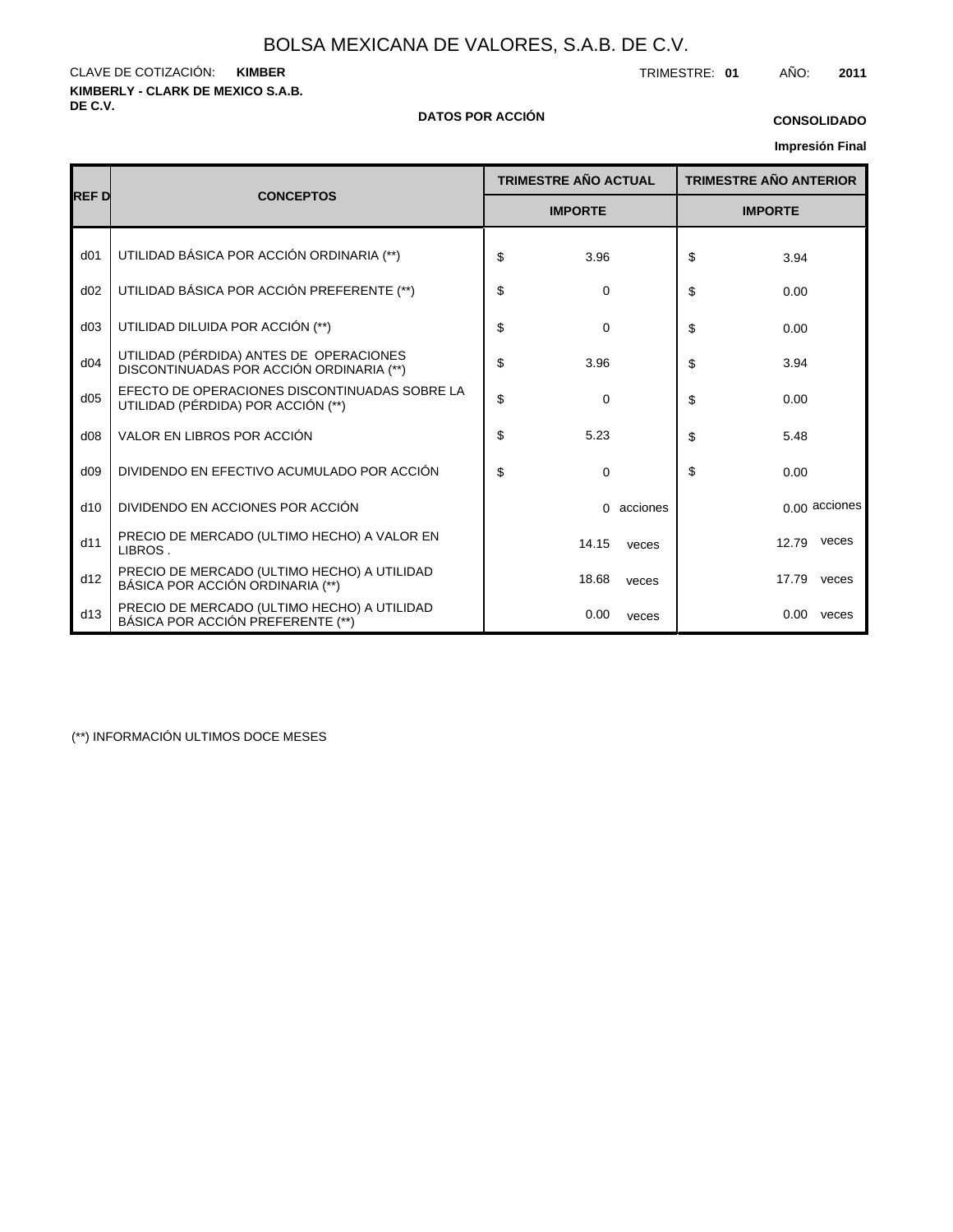**KIMBERLY - CLARK DE MEXICO S.A.B. DE C.V.** CLAVE DE COTIZACIÓN: TRIMESTRE: **01** AÑO: **2011 KIMBER**

#### **RAZONES Y PROPORCIONES**

## **CONSOLIDADO**

**Impresión Final**

| REF P | <b>CONCEPTOS</b>                                                          | <b>TRIMESTRE AÑO ACTUAL</b> |               | <b>TRIMESTRE AÑO ANTERIOR</b> |               |  |
|-------|---------------------------------------------------------------------------|-----------------------------|---------------|-------------------------------|---------------|--|
| p01   | <b>RENDIMIENTO</b><br>UTILIDAD (PERDIDA) NETA CONSOLIDADA A VENTAS NETAS  | 14.74                       | $\frac{0}{0}$ | 15.48                         | %             |  |
| p02   | UTILIDAD (PÉRDIDA) NETA CONSOLIDADA A CAPITAL<br>CONTABLE (**)            | 76.12                       | ℅             | 72.51                         | %             |  |
| p03   | UTILIDAD (PÉRDIDA) NETA CONSOLIDADA A ACTIVO TOTAL (**)                   | 15.05                       | $\%$          | 14.96                         | %             |  |
| p04   | DIVIDENDOS EN EFECTIVO A RESULTADO NETO DEL<br><b>EJERCICIO ANTERIOR</b>  | $\mathbf 0$                 | %             | 0.00                          | %             |  |
| p05   | RESULTADO POR POSICIÓN MONETARIA A UTILIDAD<br>(PÉRDIDA) NETA CONSOLIDADA | 0.00                        | $\%$          | 0.00                          | %             |  |
|       | <b>ACTIVIDAD</b>                                                          |                             |               |                               |               |  |
| D06   | VENTAS NETAS A ACTIVO TOTAL (**)                                          | 0.94                        | veces         | 0.88                          | veces         |  |
| p07   | VENTAS NETAS A INMUEBLES, PLANTA Y EQUIPO (NETO) (**)                     | 1.79                        | veces         | 1.75                          | veces         |  |
| p08   | ROTACIÓN DE INVENTARIOS(**)                                               | 8.20                        | veces         | 8.40                          | veces         |  |
| p09   | DÍAS DE VENTAS POR COBRAR                                                 | 57                          | dias          | 51                            | dias          |  |
| p10   | INTERESES PAGADOS A PASIVO TOTAL CON COSTO (**)                           | 6.97                        | $\%$          | 7.42                          | $\%$          |  |
|       | <b>APALACAMIENTO</b>                                                      |                             |               |                               |               |  |
| p11   | PASIVO TOTAL A ACTIVO TOTAL                                               | 80.23                       | %             | 79.37                         | %             |  |
| p12   | PASIVO TOTAL A CAPITAL CONTABLE                                           | 4.06                        | veces         | 3.85                          | veces         |  |
| p13   | PASIVO EN MONEDA EXTRANJERA A PASIVO TOTAL                                | 7.24                        | $\%$          | 7.17                          | $\frac{0}{0}$ |  |
| p14   | PASIVO A LARGO PLAZO A INMUEBLES, PLANTA Y EQUIPO<br>(NETO)               | 75.92                       | %             | 51.30                         | %             |  |
| p15   | UTILIDAD (PÉRDIDA) DESPUÉS DE GTOS. GRALES. A<br><b>INTERESES PAGADOS</b> | 8.26                        | veces         | 8.47                          | veces         |  |
| p16   | VENTAS NETAS A PASIVO TOTAL (**)                                          | 1.18                        | veces         | 1.10                          | veces         |  |
|       | <b>LIQUIDEZ</b>                                                           |                             |               |                               |               |  |
| p17   | ACTIVO CIRCULANTE A PASIVO CIRCULANTE                                     | 1.43                        | veces         | 1.05                          | veces         |  |
| p18   | ACTIVO CIRCULANTE MENOS INVENTARIOS A PASIVO<br><b>CIRCULANTE</b>         | 1.21                        | veces         | 0.91                          | veces         |  |
| p19   | ACTIVO CIRCULANTE A PASIVO TOTAL                                          | 0.59                        | veces         | 0.62                          | veces         |  |
| p20   | EFECTIVO E INVERSIONES TEMPORALES A PASIVO<br><b>CIRCULANTE</b>           | 65.20                       | %             | 55.74                         | $\%$          |  |

(\*\*) INFORMACIÓN ULTIMOS DOCE MESES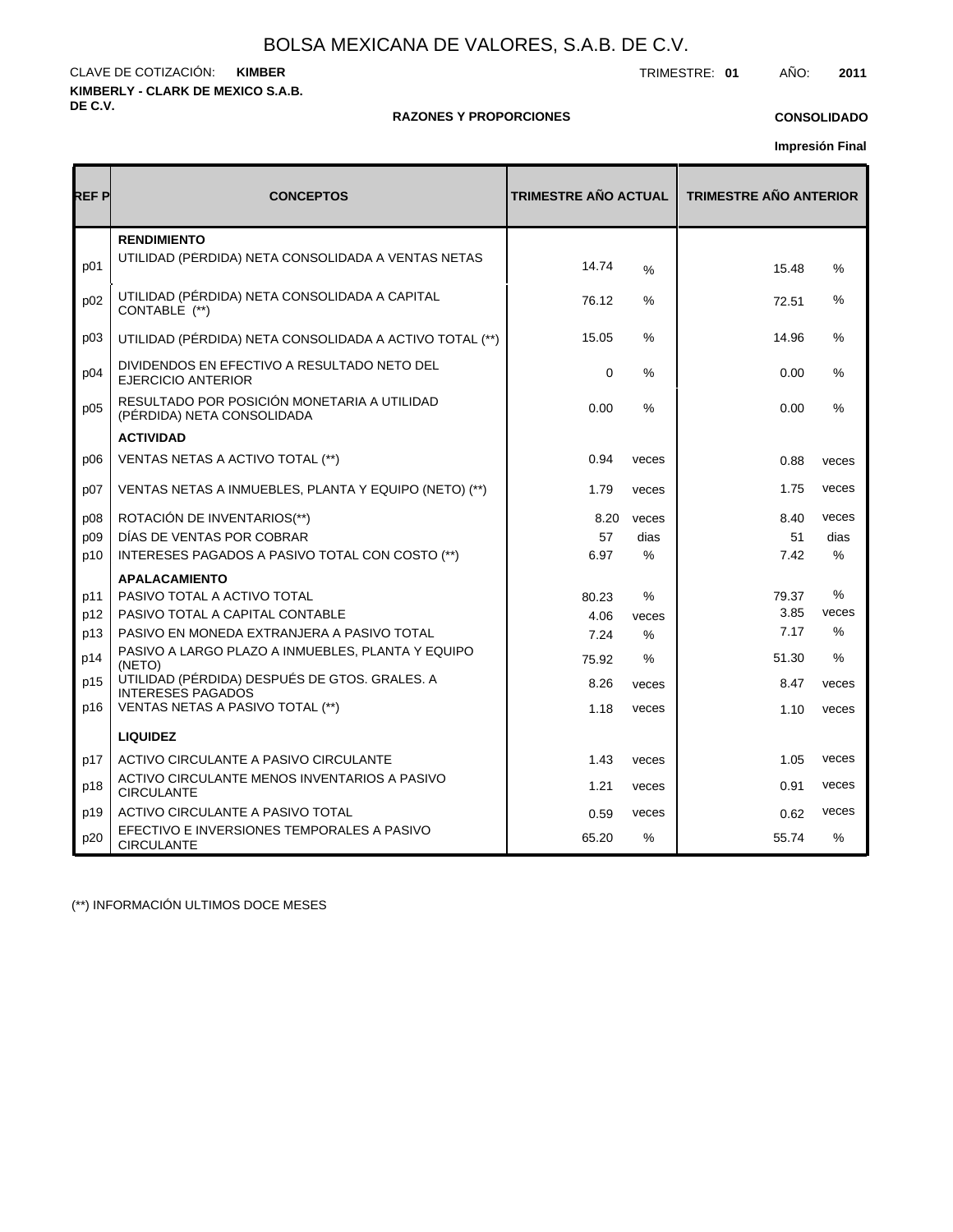**KIMBERLY - CLARK DE MEXICO**

#### **COMENTARIOS Y ANALISIS DE LA ADMINISTRACIÓN SOBRE LOS RESULTADOS DE S.A.B. DE C.V.** PAGINA / 1 **OPERACIÓN Y SITUACIÓN FINANCIERA DE LA COMPAÑÍA**

TRIMESTRE: **01** AÑO: **2011**

 $1/1$ **CONSOLIDADO Impresión Final**

#### PUNTOS SOBRESALIENTES:

- INCREMENTO EN VENTAS NETAS DEL 5 POR CIENTO.
- INCREMENTO EN UTILIDAD DE OPERACIÓN Y EBITDA DEL 2 POR CIENTO.
- INVERSIÓN EN CAPEX MAYOR A 1,100 MILLONES EN EL TRIMESTRE.
- EFECTIVO AL FINAL DEL TRIMESTRE SUPERIOR A \$6 MIL MILLONES DE PESOS.

A PESAR DE LA DIFÍCIL COMPARACIÓN CONTRA EL AÑO ANTERIOR, DE UN ENTORNO DE DEMANDA COMPLEJO Y DE COSTOS DE INSUMOS MUY SUPERIORES AL AÑO PASADO, TUVIMOS BUENOS RESULTADOS EN EL PRIMER TRIMESTRE DE 2011. LAS VENTAS NETAS CRECIERON 5 PORCIENTO IMPULSADAS PRINCIPALMENTE POR MAYORES PRECIOS DE VENTA Y POR MEJOR MEZCLA DE PRODUCTOS COLOCADOS; LOS VOLÚMENES PERMANECIERON ESTABLES EN LAS PRINCIPALES LÍNEAS DE NEGOCIOS. LA UTILIDAD DE OPERACIÓN FUE 2 PORCIENTO SUPERIOR AL AÑO ANTERIOR REFLEJANDO LA CONTINUA PRESIÓN DE COSTOS QUE HEMOS EXPERIMENTANDO EN EL ÚLTIMO AÑO Y LA UTILIDAD NETA FUE IGUAL AL AÑO ANTERIOR.

POR LO QUE SE REFIERE A VENTAS, EN TODAS LAS LÍNEAS DE NEGOCIOS TUVIMOS MEJORES PRECIOS DE VENTA. LOS VOLÚMENES DE UNIDADES COLOCADAS SON MUY SIMILARES AL AÑO ANTERIOR, AUNQUE DESTACA EL CASO DE TOALLAS HÚMEDAS QUE CONTINUÓ CRECIENDO EN DOBLE DÍGITO. EN LOS PRINCIPALES PRODUCTOS DE LA COMPAÑÍA SE SOSTUVO LA PARTICIPACIÓN DE MERCADO.

LA TENDENCIA DE IMPORTANTES Y CONSTANTES INCREMENTOS EN LOS PRECIOS DE ALGUNOS INSUMOS CONTINUÓ EN EL TRIMESTRE. LAS CELULOSAS Y FIBRAS PARA RECICLAR HAN ALCANZADO ACTUALMENTE SU NIVEL MÁS ALTO Y A SU VEZ COMPARAN CON MENORES PRECIOS DE ESTOS MISMOS INSUMOS DURANTE EL AÑO PASADO. ADICIONALMENTE, LOS MATERIALES DERIVADOS DEL PETRÓLEO TAMBIÉN HAN REFLEJADO INCREMENTOS IMPORTANTES, EL MAYOR PRECIO LOGRADO, AUNADO A LOS ESFUERZOS INTERNOS EN PROGRAMAS DE REDUCCIÓN Y CONTENCIÓN DE COSTOS, ASÍ COMO EL EFECTO POSITIVO DE UN MEJOR TIPO DE CAMBIO NOS AYUDARON A CRECER EN UTILIDAD DE OPERACIÓN, PERO NO FUERON SUFICIENTES PARA COMPENSAR EL TOTAL DE LOS IMPACTOS EN COSTOS.

EN EL TRIMESTRE NUESTRA INVERSIÓN EN ACTIVOS FIJOS (CAPEX) SUPERÓ LOS 1,100 MILLONES DE PESOS QUE INCLUYEN LA ADQUISICIÓN DE CIERTOS ACTIVOS PRODUCTIVOS QUE NOS DARÁN MÁS CAPACIDAD DE CONVERSIÓN DE PRODUCTOS PARA EL HOGAR. DICHOS ACTIVOS YA SE ENCUENTRAN INTEGRADOS A NUESTRA PLATAFORMA PRODUCTIVA.

DURANTE EL TRIMESTRE, GENERAMOS EBITDA POR \$1,970 MILLONES DE PESOS. HEMOS INVERTIDO EN LOS ÚLTIMOS DOCE MESES \$2,736 MILLONES DE PESOS (\$1,787 EN ACTIVOS FIJOS O CAPEX Y \$949 EN LA RECOMPRA DE ACCIONES PROPIAS) Y SE PAGÓ UN DIVIDENDO A NUESTROS ACCIONISTAS POR \$3,447 MILLONES DE PESOS.

AL 31 DE MARZO DE 2011 TERMINAMOS CON EFECTIVO POR \$6,039 MILLONES DE PESOS.

AL 31 DE MARZO DE 2011, TAL Y COMO SE HA REVELADO EN LOS ESTADOS FINANCIEROS, LA COMPAÑÍA CUENTA CON UN INSTRUMENTO FINANCIERO DERIVADO QUE SE UTILIZA PARA REDUCIR LOS RIESGOS DE LOS EFECTOS DE LAS VARIACIONES EN LAS TASAS DE INTERÉS. INDEPENDIENTEMENTE DEL VALOR DE MERCADO DE ESTE INSTRUMENTO, SU EFECTO EN LOS ESTADOS FINANCIEROS NO SERÍA MATERIAL.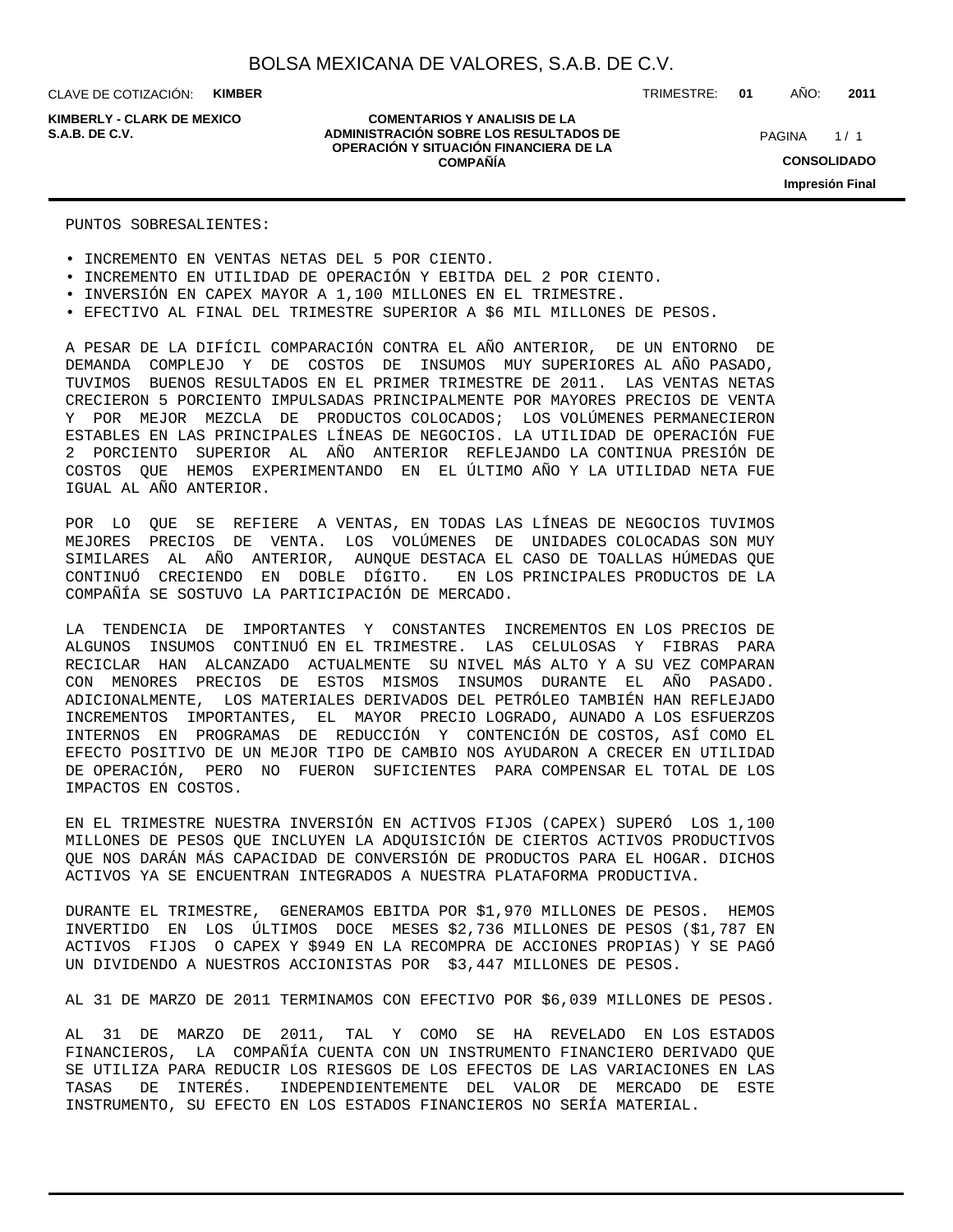**KIMBER**

**KIMBERLY - CLARK DE MEXICO**

**NOTAS COMPLEMENTARIAS A LA INFORMACIÓN FINANCIERA S.A.B. DE C.V.** PAGINA 1/5

CLAVE DE COTIZACIÓN: TRIMESTRE: **01** AÑO: **2011**

**CONSOLIDADO Impresión Final**

#### OPERACIONES

-----------

KIMBERLY-CLARK DE MÉXICO, S. A. B. DE C. V. Y SUBSIDIARIAS (LA "COMPAÑÍA") SE DEDICA A LA MANUFACTURA Y COMERCIALIZACIÓN DE PRODUCTOS DESECHABLES PARA EL CONSUMIDOR DE USO DIARIO DENTRO Y FUERA DEL HOGAR, COMO SON: PAÑALES Y PRODUCTOS PARA BEBÉ, TOALLAS FEMENINAS, PRODUCTOS PARA INCONTINENCIA, PAPEL HIGIÉNICO, SERVILLETAS, PAÑUELOS, TOALLAS PARA MANOS Y COCINA, TOALLITAS HÚMEDAS Y PRODUCTOS PARA EL CUIDADO DE LA SALUD. ENTRE SUS PRINCIPALES MARCAS SE ENCUENTRAN: HUGGIES®, KLEENBEBÉ®, KLEENEX®, KIMLARK®, PÉTALO®, COTTONELLE®, DEPEND® Y KOTEX®.

BASES DE PRESENTACION DE ESTADOS FINANCIEROS

--------------------------------------------

UNIDAD MONETARIA DE LOS ESTADOS FINANCIEROS - LOS ESTADOS FINANCIEROS Y NOTAS AL 31 DE MARZO DE 2011 Y 2010 Y POR LOS PERIODOS QUE TERMINARON EN ESAS FECHAS INCLUYEN SALDOS Y TRANSACCIONES DE PESOS DE DIFERENTE PODER ADQUISITIVO.

CONSOLIDACIÓN - LOS ESTADOS FINANCIEROS CONSOLIDADOS INCLUYEN LAS CIFRAS DE KIMBERLY-CLARK DE MÉXICO, S. A. B. DE C. V. Y DE LAS SIGUIENTES SUBSIDIARIAS, DE LAS CUALES POSEE LA TOTALIDAD DE LAS ACCIONES:

- CRISOBA INDUSTRIAL, S. A. DE C. V. PROPORCIONA SERVICIOS DE RENTA DE INMUEBLES, EQUIPO Y OTROS A KIMBERLY-CLARK DE MÉXICO, S. A. B. DE C. V.
- PAPER PRODUCTS TRADE CORPORATION. EMPRESA COMERCIALIZADORA ESTABLECIDA EN EL EXTERIOR PARA PROMOVER LAS EXPORTACIONES DE LOS PRODUCTOS DE LA COMPAÑÍA, LA CUAL FUE LIQUIDADA DURANTE 2010.
- SERVICIOS EMPRESARIALES SORAN, S. A. DE C. V. PROPORCIONA FINANCIAMIENTO Y A TRAVES DE SUS COMPAÑÍAS SUBSIDIARIAS, SERVICIOS DE DISTRIBUCIÓN Y OTROS A KIMBERLY-CLARK DE MÉXICO, S. A. B. DE C. V.
- TAXI AÉREO DE MÉXICO, S. A. PROPORCIONA SERVICIO DE TRANSPORTE AÉREO A PERSONAL DE KIMBERLY-CLARK DE MÉXICO, S. A. B. DE C. V., SUS SUBSIDIARIAS Y AL PÚBLICO EN GENERAL.
- OTRAS SUBSIDIARIAS CUYA ACTIVIDAD ES EL ARRENDAMIENTO DE INMUEBLES A OTRAS SUBSIDIARIAS DE KIMBERLY-CLARK DE MÉXICO, S. A. B. DE C. V.

LAS OPERACIONES Y SALDOS INTERCOMPAÑÍAS HAN SIDO ELIMINADOS EN LA CONSOLIDACIÓN.

RESUMEN DE POLÍTICAS CONTABLES SIGNIFICATIVAS ---------------------------------------------

LOS ESTADOS FINANCIEROS CONSOLIDADOS CUMPLEN CON LAS NORMAS DE INFORMACIÓN FINANCIERA "NIF". SU PREPARACIÓN REQUIERE QUE LA ADMINISTRACIÓN EFECTÚE CIERTAS ESTIMACIONES Y UTILICE DETERMINADOS SUPUESTOS PARA VALUAR ALGUNAS DE LAS PARTIDAS DE LOS ESTADOS FINANCIEROS Y PARA EFECTUAR LAS REVELACIONES QUE SE CONSIDEREN ADECUADAS EN LAS CIRCUNSTANCIAS. LAS PRINCIPALES POLÍTICAS CONTABLES SON LAS SIGUIENTES: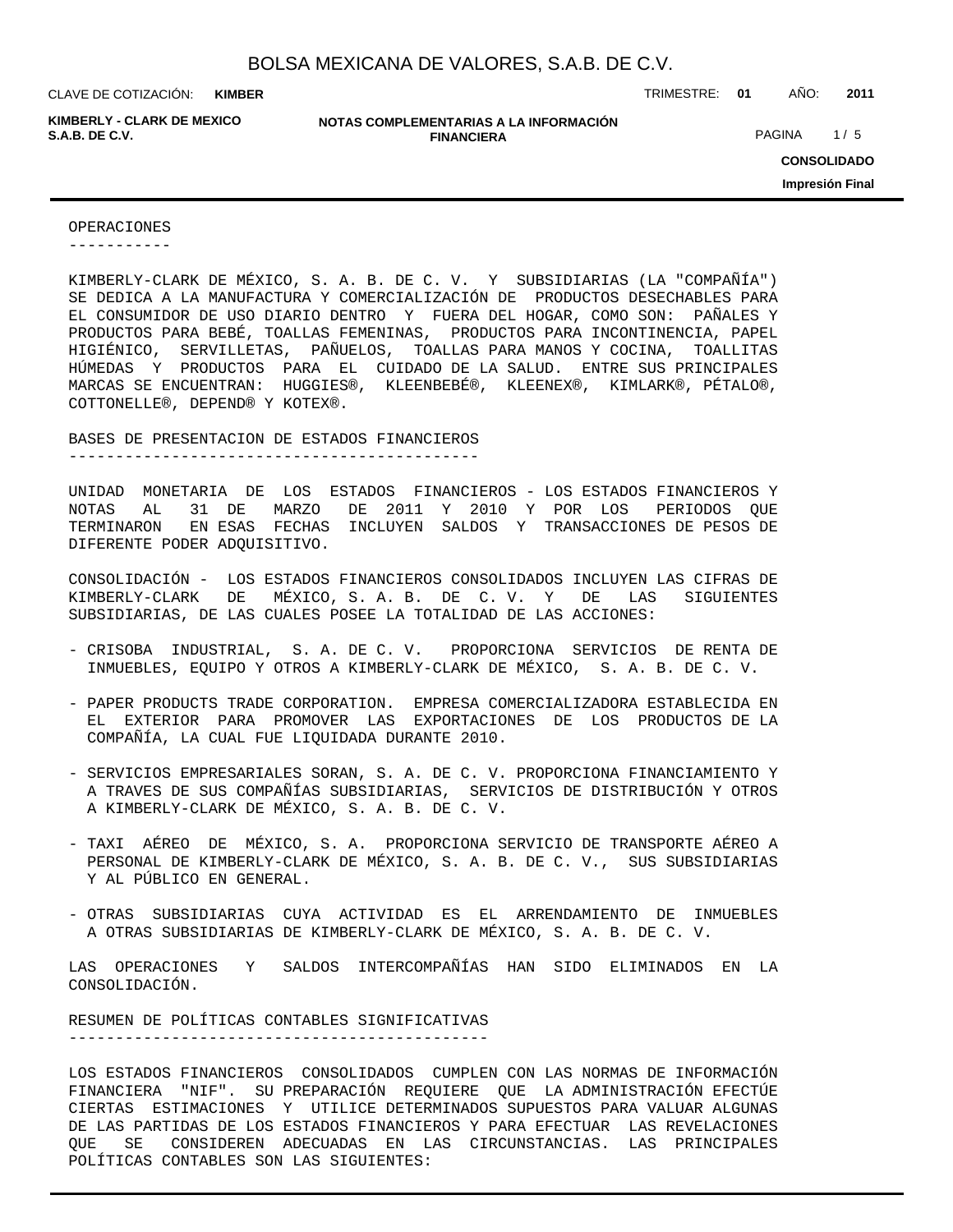**KIMBER**

CLAVE DE COTIZACIÓN: TRIMESTRE: **01** AÑO: **2011**

**KIMBERLY - CLARK DE MEXICO**

#### **NOTAS COMPLEMENTARIAS A LA INFORMACIÓN FINANCIERA S.A.B. DE C.V.** PAGINA 2 / 5

**CONSOLIDADO**

**Impresión Final**

RECONOCIMIENTO DE LOS EFECTOS DE LA INFLACIÓN - DE ACUERDO CON LA NIF B-10 EFECTOS DE LA INFLACIÓN, SE CONSIDERA QUE EXISTEN DOS ENTORNOS ECONOMICOS: A) INFLACIONARIO, CUANDO LA INFLACIÓN ACUMULADA DE LOS TRES EJERCICIOS ANUALES ANTERIORES ES IGUAL O SUPERIOR A 26%, CASO EN EL CUAL REQUIERE EL RECONOCIMIENTO DE LOS EFECTOS DE LA INFLACIÓN, Y B) NO INFLACIONARIO, CUANDO EN EL MISMO PERIODO LA INFLACIÓN ES MENOR A 26%, EN ESTE ÚLTIMO CASO, NO SE DEBEN RECONOCER LOS EFECTOS DE LA INFLACIÓN EN LOS ESTADOS FINANCIEROS.

DEBIDO A QUE LA INFLACIÓN ACUMULADA DE LOS TRES AÑOS ANTERIORES FUÉ DE 14.48%; EL ENTORNO ECONÓMICO CALIFICA COMO NO INFLACIONARIO.

POR LO TANTO DESDE EL 1 DE ENERO DE 2008, LA COMPAÑÍA SUSPENDIÓ EL RECONOCIMIENTO DE LOS EFECTOS DE LA INFLACIÓN EN LOS ESTADOS FINANCIEROS; SIN EMBARGO, LOS ACTIVOS, PASIVO Y CAPITAL CONTABLE INCLUYEN LOS EFECTOS DE REEXPRESION RECONOCIDOS HASTA EL 31 DE DICIEMBRE DE 2007.

EQUIVALENTES DE EFECTIVO - CONSISTE EN INVERSIONES DIARIAS DE EXCEDENTES DE EFECTIVO E INVERSIONES EN VALORES FÁCILMENTE CONVERTIBLES EN EFECTIVO Y SUJETOS A RIESGOS POCO SIGNIFICATIVOS DE CAMBIOS EN VALOR.

INVENTARIOS Y COSTO DE VENTAS - LOS INVENTARIOS SE VALÚAN AL MENOR DE SU COSTO O VALOR DE REALIZACIÓN, UTILIZANDO EL MÉTODO DE PRIMERAS ENTRADAS PRIMERAS SALIDAS.

INMUEBLES, MAQUINARIA Y EQUIPO - SE REGISTRAN AL COSTO DE ADQUISICIÓN. LOS SALDOS QUE PROVIENEN DE ADQUISICIONES DE PROCEDENCIA NACIONAL REALIZADAS HASTA EL 31 DE DICIEMBRE DE 2007 SE ACTUALIZARON APLICANDO FACTORES DERIVADOS DEL INPC (ÍNDICE NACIONAL DE PRECIOS AL CONSUMIDOR), HASTA ESA FECHA. EN EL CASO DE ACTIVOS FIJOS DE ORIGEN EXTRANJERO SU COSTO DE ADQUISICIÓN SE ACTUALIZÓ HASTA ESA MISMA FECHA, CON LA INFLACIÓN DEL PAÍS DE ORIGEN Y SE CONSIDERÓ LA FLUCTUACIÓN DEL PESO MEXICANO CON RELACIÓN A LA MONEDA DE DICHO PAÍS DE ORIGEN.

LA DEPRECIACIÓN DE LOS INMUEBLES, MAQUINARIA Y EQUIPO SE CALCULA CONFORME AL MÉTODO DE LÍNEA RECTA Y CON BASE EN LAS VIDAS ÚTILES ESTIMADAS DE LOS ACTIVOS, COMO SIGUE:

|                      | AÑOS<br>PROMEDIO |
|----------------------|------------------|
|                      |                  |
| EDIFICIOS            | 45               |
| MAOUINARIA Y EOUIPO  | 15 A 25          |
| EOUIPO DE TRANSPORTE | 12 Y 25          |

CAPITALIZACIÓN DEL RESULTADO INTEGRAL DE FINANCIAMIENTO - EL RESULTADO INTEGRAL DE FINANCIAMIENTO INCURRIDO Y ATRIBUIBLE AL PERÍODO DURANTE EL CUAL SE LLEVÓ A CABO LA CONSTRUCCIÓN E INSTALACIÓN DE PROYECTOS MAYORES DE INVERSIÓN EN INMUEBLES, MAQUINARIA Y EQUIPO SE CAPITALIZA Y SE ACTUALIZÓ HASTA EL 31 DE DICIEMBRE DE 2007 APLICANDO EL INPC.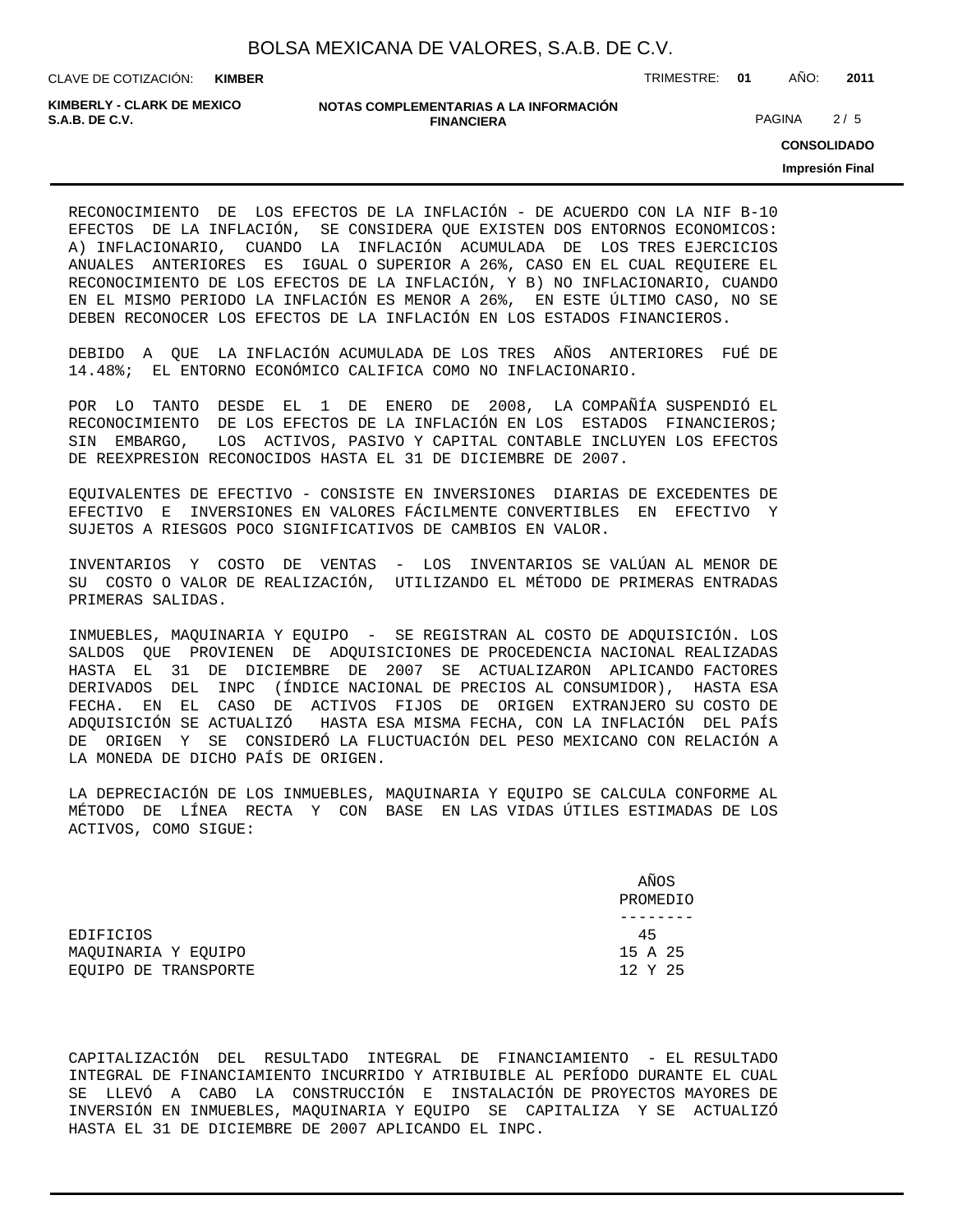CLAVE DE COTIZACIÓN: TRIMESTRE: **01** AÑO: **2011 KIMBER**

**KIMBERLY - CLARK DE MEXICO**

#### **NOTAS COMPLEMENTARIAS A LA INFORMACIÓN FINANCIERA S.A.B. DE C.V.** PAGINA 3 / 5

**CONSOLIDADO**

**Impresión Final**

DETERIORO DE ACTIVOS DE LARGA DURACIÓN EN USO - ANUALMENTE SE REVISA EL VALOR EN LIBROS DE LOS ACTIVOS DE LARGA DURACIÓN EN USO, PARA DETECTAR LA PRESENCIA DE ALGÚN INDICIO DE DETERIORO. AL 31 DE MARZO DE 2011 Y 2010 NO EXISTEN INDICIOS DE DETERIORO.

BENEFICIOS A LOS EMPLEADOS - INCLUYEN LAS PRESTACIONES QUE SE DEVENGAN A FAVOR DE LOS EMPLEADOS POR BENEFICIOS DIRECTOS, BENEFICIOS POR TERMINACIÓN Y AL RETIRO. DENTRO DE ESTOS BENEFICIOS SE INCLUYE EL PLAN DE COMPENSACIÓN PARA FUNCIONARIOS Y EMPLEADOS CLAVE, DENOMINADO "PLAN DE ASIGNACIÓN DE UNIDADES VIRTUALES", CUYO COSTO SE REGISTRA CON CARGO A LOS RESULTADOS DE CADA AÑO. PARA HACER FRENTE A ESTA OBLIGACION LA COMPAÑÍA TIENE ESTABLECIDO UN FIDEICOMISO.

INSTRUMENTOS FINANCIEROS DERIVADOS - SE VALÚAN A SU VALOR RAZONABLE Y SUS EFECTOS SE RECONOCEN EN LOS RESULTADOS DEL PERÍODO Y EN EL CAPITAL CONTABLE. ESTOS INSTRUMENTOS SE UTILIZAN PARA REDUCIR LOS RIESGOS DE LOS EFECTOS DE LAS VARIACIONES EN LAS TASAS DE INTERÉS, LOS TIPOS DE CAMBIO DE MONEDA EXTRANJERA Y EL PRECIO DE CIERTOS INSUMOS.

TRANSACCIONES EN MONEDA EXTRANJERA - LAS TRANSACCIONES EN MONEDA EXTRANJERA SE REGISTRAN AL TIPO DE CAMBIO VIGENTE A LA FECHA DE SU CELEBRACIÓN. LOS ACTIVOS Y PASIVOS MONETARIOS EN MONEDA EXTRANJERA SE VALÚAN EN MONEDA NACIONAL AL TIPO DE CAMBIO VIGENTE A LA FECHA DE LOS ESTADOS FINANCIEROS. LAS FLUCTUACIONES CAMBIARIAS SE REGISTRAN EN EL RESULTADO INTEGRAL DE FINANCIAMIENTO DEL PERÍODO EN QUE OCURREN.

RECONOCIMIENTO DE INGRESOS - LOS INGRESOS SE RECONOCEN EN EL PERÍODO EN QUE SE TRANSFIERE LA PROPIEDAD Y/O RESPONSABILIDAD DE LOS INVENTARIOS A LOS CLIENTES QUE LOS ADQUIEREN.

PARTICIPACIÓN DE LOS TRABAJADORES EN LAS UTILIDADES "PTU" - LA PTU SE REGISTRA EN LOS RESULTADOS DEL AÑO EN QUE SE CAUSA Y SE PRESENTA EN EL RUBRO DE OTROS GASTOS EN LOS ESTADOS DE RESULTADOS CONSOLIDADOS. SE RECONOCE LA PTU DIFERIDA PROVENIENTE DE LAS DIFERENCIAS TEMPORALES QUE RESULTAN DE LA COMPARACIÓN DE LOS VALORES CONTABLES Y FISCALES DE LOS ACTIVOS Y PASIVOS, CUANDO SE PUEDA PRESUMIR RAZONABLEMENTE QUE VAN A PROVOCAR UN PASIVO O BENEFICIO, Y NO EXISTA ALGÚN INDICIO DE QUE VAYA A CAMBIAR ESA SITUACIÓN, DE TAL MANERA QUE LOS PASIVOS O LOS BENEFICIOS NO SE MATERIALICEN.

IMPUESTOS A LA UTILIDAD - EL IMPUESTO SOBRE LA RENTA ("ISR"), SE REGISTRA EN LOS RESULTADOS DEL AÑO EN QUE SE CAUSA, RECONOCIÉNDOSE LOS EFECTOS DIFERIDOS ORIGINADOS POR LAS DIFERENCIAS TEMPORALES, CORRESPONDIENTES A OPERACIONES Y OTROS EVENTOS ECONÓMICOS RECONOCIDOS EN LOS ESTADOS FINANCIEROS EN PERÍODOS DIFERENTES AL CONSIDERADO EN LAS DECLARACIONES DEL IMPUESTO SOBRE LA RENTA DE LAS EMPRESAS. DICHOS EFECTOS SE REGISTRAN CONSIDERANDO TODAS LAS DIFERENCIAS TEMPORALES QUE SE DETERMINAN MEDIANTE LA COMPARACIÓN DE LOS VALORES CONTABLES Y FISCALES DE LOS ACTIVOS Y PASIVOS.

PARA RECONOCER EL IMPUESTO DIFERIDO ES NECESARIO REALIZAR UNA PROYECCIÓN FINANCIERA PARA IDENTIFICAR CUAL SERÁ LA BASE GRAVABLE PREPONDERANTE (IMPUESTO SOBRE LA RENTA O IMPUESTO EMPRESARIAL A TASA ÚNICA "IETU") PARA EL PAGO DE IMPUESTOS A LA UTILIDAD.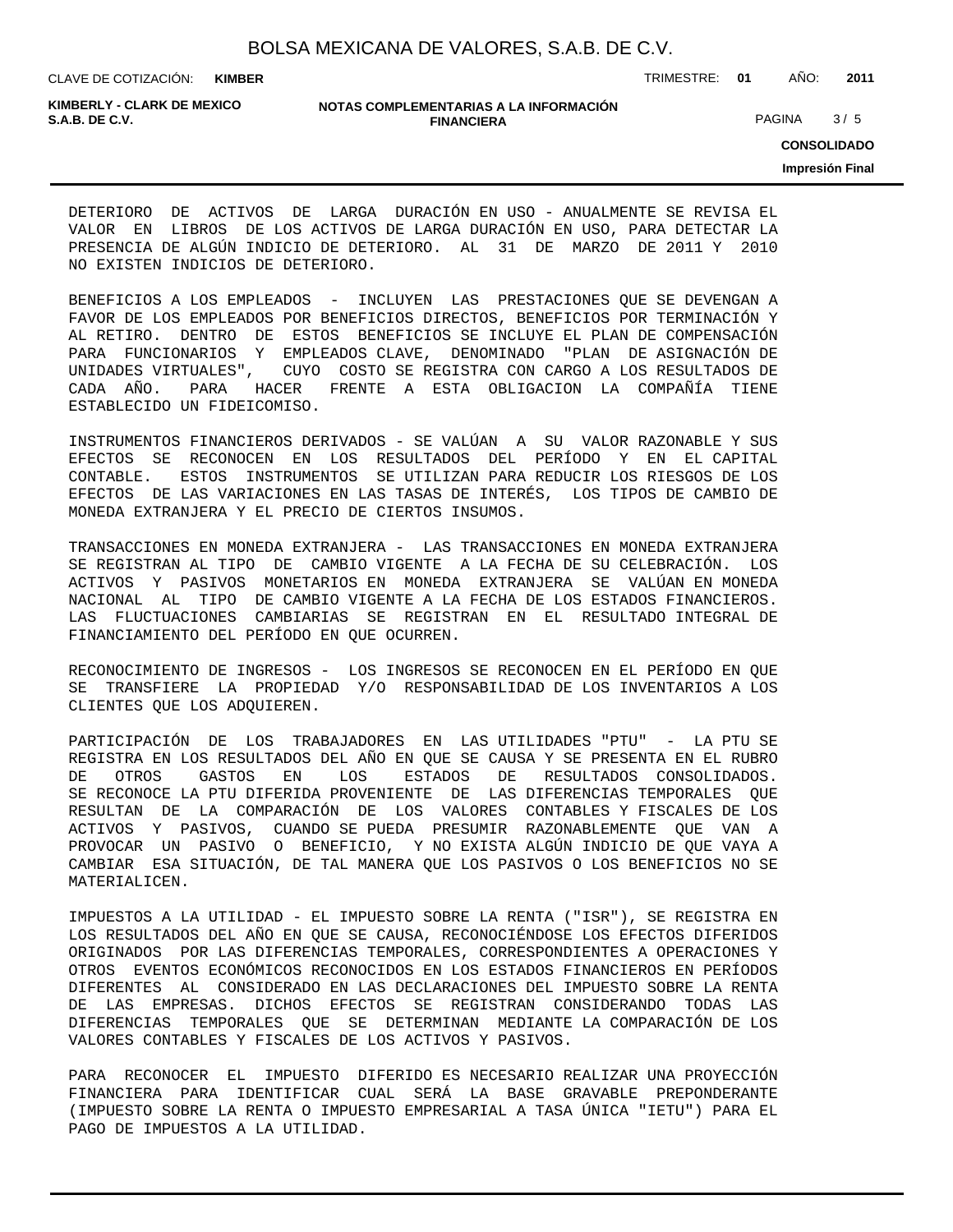**KIMBER**

CLAVE DE COTIZACIÓN: TRIMESTRE: **01** AÑO: **2011**

**KIMBERLY - CLARK DE MEXICO**

#### **NOTAS COMPLEMENTARIAS A LA INFORMACIÓN FINANCIERA**

**PAGINA** 4/5

**CONSOLIDADO**

**Impresión Final**

CUENTAS POR COBRAR A CLIENTES -----------------------------

|                                                                              | 2011                                                      | 2010                                               |
|------------------------------------------------------------------------------|-----------------------------------------------------------|----------------------------------------------------|
| CLIENTES<br>ESTIMACION PARA CUENTAS DE COBRO DUDOSO                          | \$                                                        | 4,972,466 \$4,289,384<br>$(118, 432)$ $(125, 583)$ |
| <b>NETO</b>                                                                  | $$4,854,034$ $$4,163,801$<br>============================ |                                                    |
| OTRAS CUENTAS Y DOCUMENTOS POR COBRAR                                        |                                                           |                                                    |
|                                                                              | 2011 2012                                                 | 2010                                               |
| CORPORACION SCRIBE - PORCION CIRCULANTE<br>OTRAS                             | \$                                                        | $-$ \$ 202,172<br>304,655 310,367                  |
| <b>NETO</b>                                                                  | $$304,655$ \$ 512,539<br>============= =============      |                                                    |
| <b>INVENTARIOS</b>                                                           |                                                           |                                                    |
|                                                                              | 2011 2012                                                 | 2010                                               |
| PRODUCTOS TERMINADOS<br>PRODUCCION EN PROCESO<br>MATERIA PRIMA Y REFACCIONES | $$741,693$ $$697,391$<br>201,655 206,303                  | 1,060,440 1,037,080                                |
| TOTAL                                                                        | ============                                              | $$2,003,788 \t$ 1,940,774$<br>=============        |

#### INFORMACIÓN POR SEGMENTOS -------------------------

LA PROPORCIÓN EN LAS VENTAS NETAS Y EN LA UTILIDAD DE OPERACIÓN MAS DEPRECIACIÓN Y AMORTIZACIÓN (EBITDA) POR SEGMENTO DEL PRIMER TRIMESTRE DE 2011 Y 2010 SE RESUME COMO SIGUE:

|                                           | 2011         |              | 2010         |                    |  |  |
|-------------------------------------------|--------------|--------------|--------------|--------------------|--|--|
|                                           | VENTA<br>°   | EBITDA<br>ిన | VENTA<br>ిన  | EBITDA<br>ిన       |  |  |
| CONSUMIDOR<br>PROFESSIONAL<br>EXPORTACIÓN | 87<br>8<br>5 | 93<br>5<br>≘ | 87<br>8<br>5 | 93<br>5<br>◠<br>╱. |  |  |
| TOTAL                                     | 100          | 100          | 100          | 100                |  |  |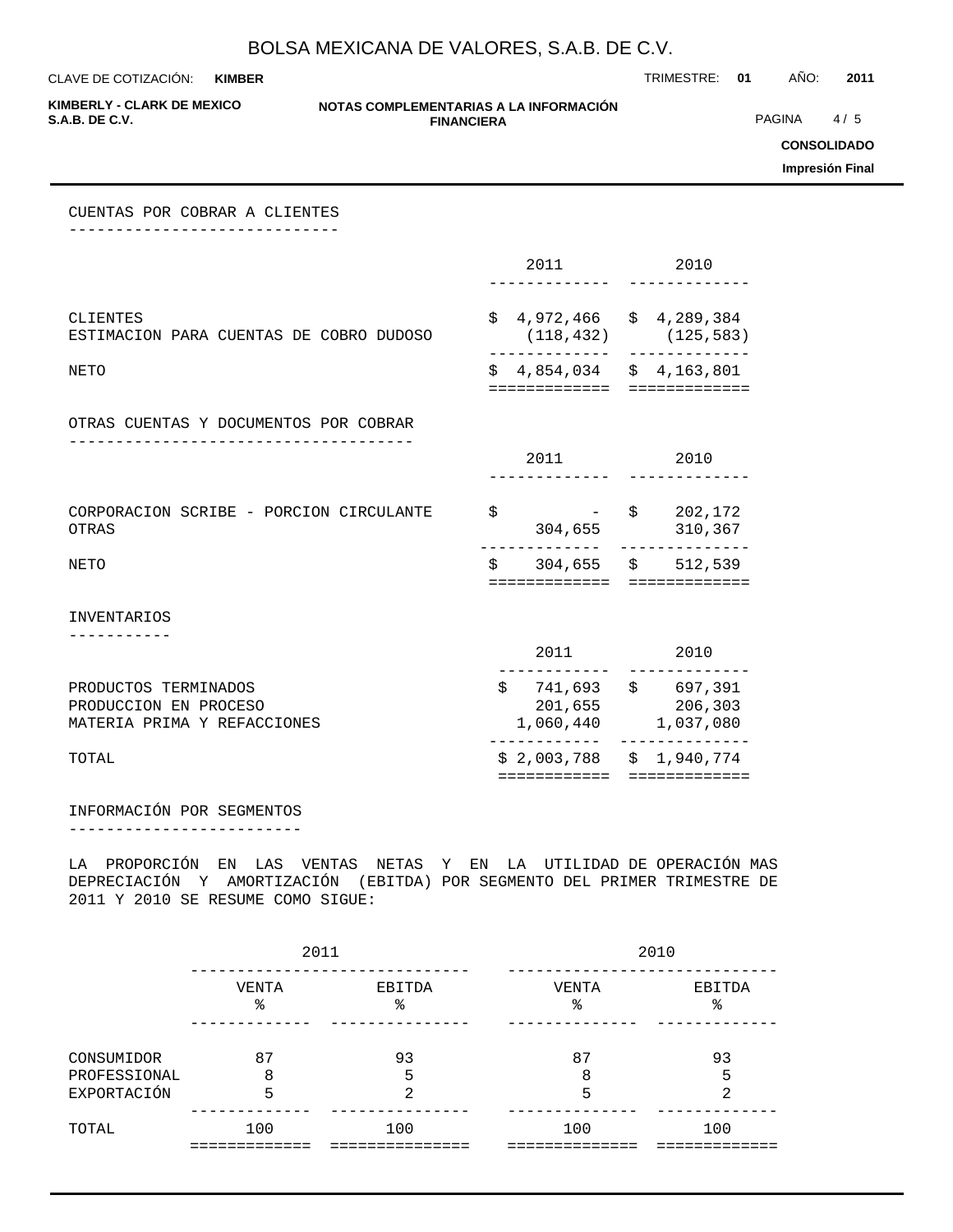**KIMBER**

CLAVE DE COTIZACIÓN: TRIMESTRE: **01** AÑO: **2011**

**KIMBERLY - CLARK DE MEXICO**

**NOTAS COMPLEMENTARIAS A LA INFORMACIÓN FINANCIERA**

**PAGINA** 5/5

**CONSOLIDADO**

**Impresión Final**

BENEFICIOS AL RETIRO Y POR TERMINACIÓN LABORAL ----------------------------------------------

LOS IMPACTOS DE DICHA ADOPCIÓN.

EL PASIVO Y EL COSTO ANUAL POR PRIMAS DE ANTIGÜEDAD LEGAL, PLAN DE PENSIONES PARA PERSONAL QUE REÚNA CIERTOS REQUISITOS E INDEMNIZACIONES AL TÉRMINO DE LA RELACIÓN LABORAL, ES CALCULADO POR ACTUARIO INDEPENDIENTE CON BASE EN EL MÉTODO DE CRÉDITO UNITARIO PROYECTADO. PARA HACER FRENTE A ESTAS OBLIGACIONES, LA COMPAÑÍA TIENE ESTABLECIDOS FONDOS EN ADMINISTRACIÓN.

INTERPRETACIÓN A LAS NORMAS DE INFORMACIÓN FINANCIERA 19 --------------------------------------------------------

LA COMPAÑÍA HA DECIDIDO ADOPTAR A PARTIR DEL 1 DE ENERO DE 2012 COMO BASE PARA LA ELABORACIÓN DE SUS ESTADOS FINANCIEROS LA NORMATIVIDAD INCLUIDA EN

LAS NORMAS INTERNACIONALES DE INFORMACIÓN FINANCIERA. A LA FECHA DE LOS ESTADOS FINANCIEROS SE ESTÁ EN EL PROCESO DE CUANTIFICAR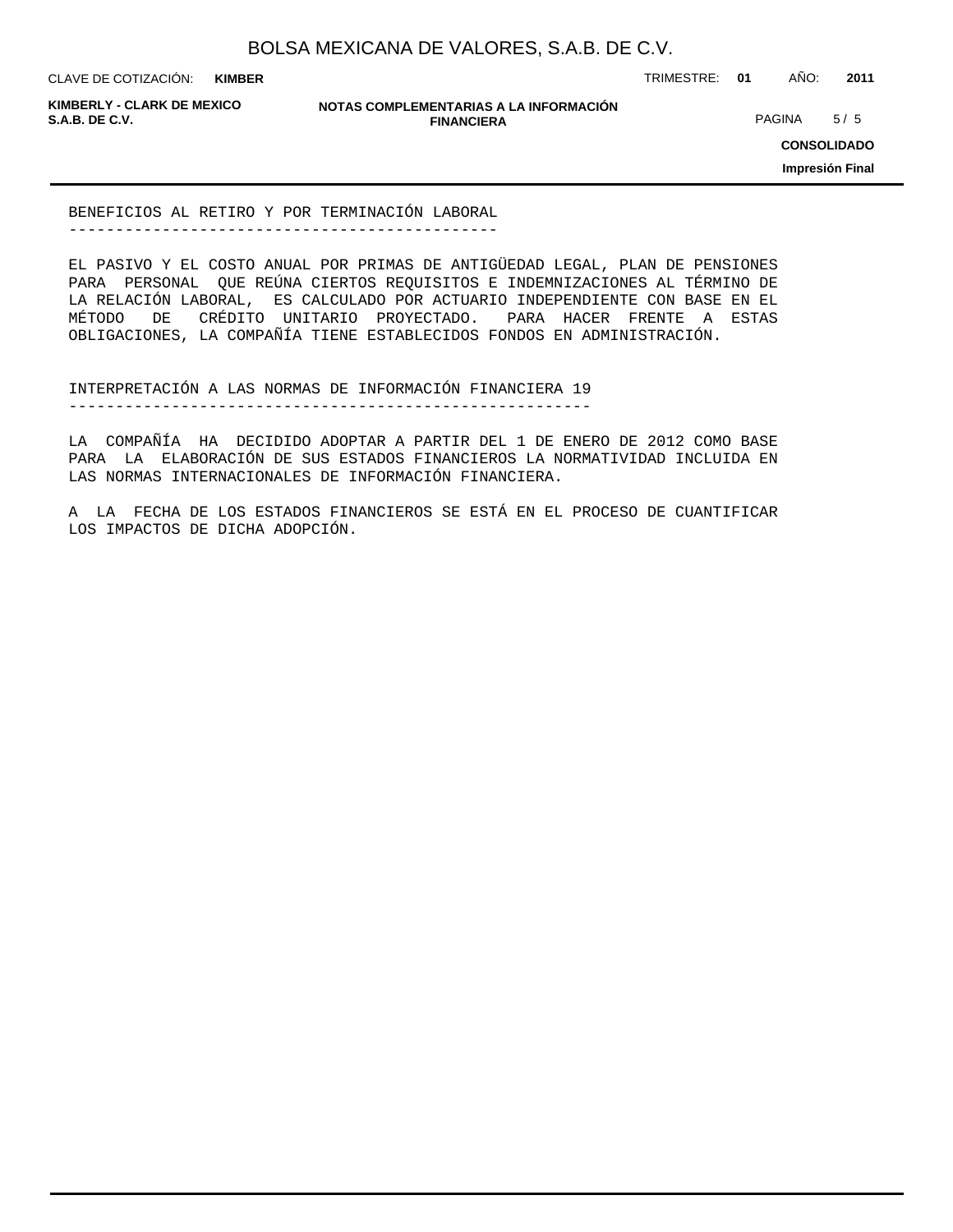CLAVE DE COTIZACIÓN TRIMESTRE **01** AÑO **2011 KIMBER**

**KIMBERLY - CLARK DE MEXICO S.A.B. DE C.V.**

## **RELACIÓN DE INVERSIÓN EN ACCIONES**

## **CONSOLIDADO**

#### SUBSIDIARIAS

| <b>NOMBRE DE LA EMPRESA</b>                           | <b>ACTIVIDAD PRINCIPAL</b>                       | <b>NO. DE ACCIONES</b> | % DE TEN |
|-------------------------------------------------------|--------------------------------------------------|------------------------|----------|
| CRISOBA INDUSTRIAL, S.A. DE C.V.                      | SERVICIOS DE RENTA DE EQUIPO Y<br><b>OTROS</b>   | 790,601,970            | 100.00   |
| <b>SERVICIOS EMPRESARIALES</b><br>SORAN, S.A. DE C.V. | SERVICIOS DE DISTRIB. Y<br><b>FINANCIAMIENTO</b> | 1,500,200,000          | 100.00   |
| TAXI AEREO DE MEXICO, S.A.                            | <b>TRANSPORTE AEREO</b>                          | 105,002,055            | 100.00   |
| SIETE SUBSIDIARIAS                                    | ARREND. DE INMB. Y EQ. Y OTROS                   |                        | 100.00   |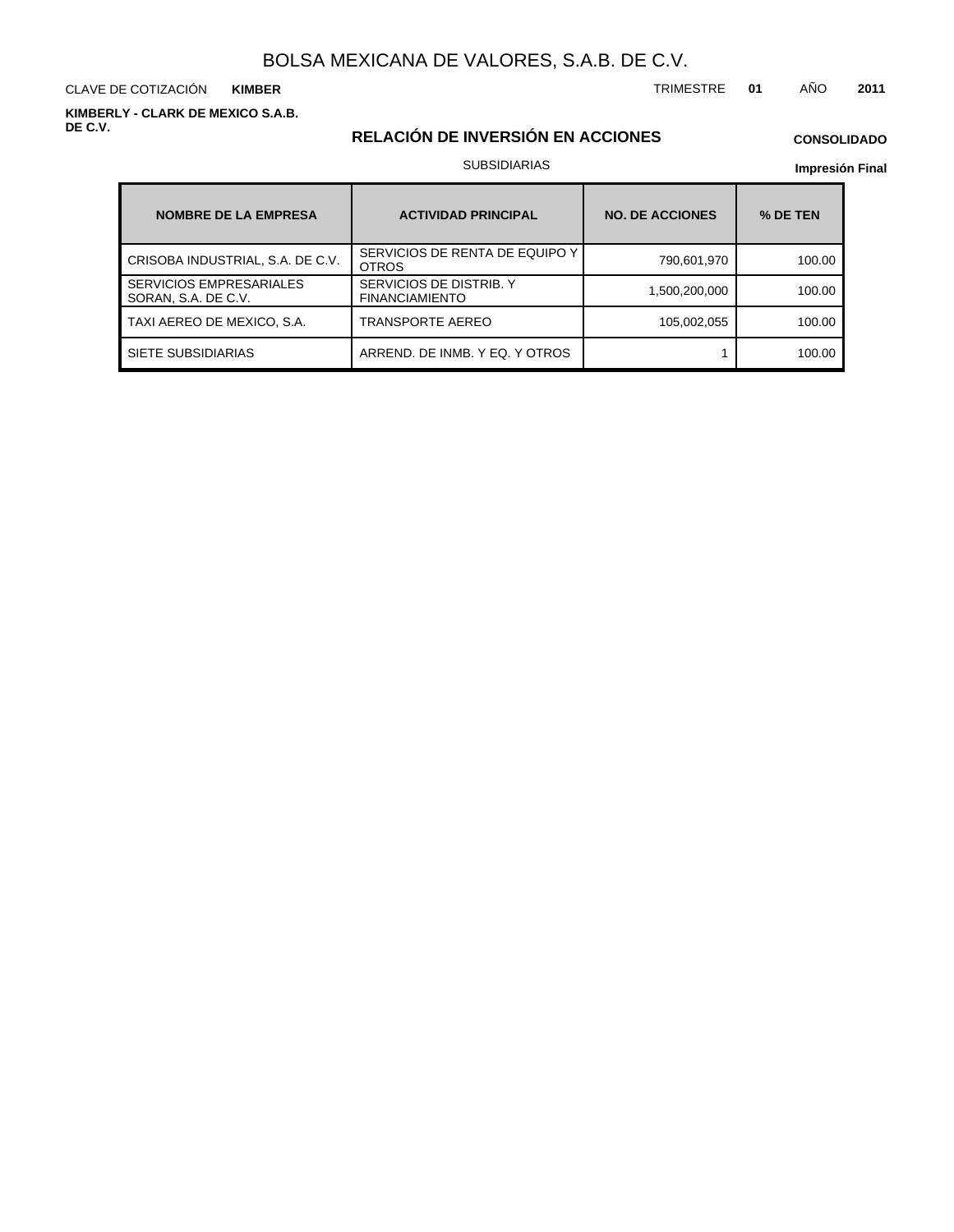#### **KIMBERLY - CLARK DE MEXICO S.A.B. DE C.V.** CLAVE DE COTIZACIÓN **KIMBER**

## **DESGLOSE DE CRÉDITOS**

## (MILES DE PESOS)

**CONSOLIDADO**

TRIMESTRE **01** AÑO **2011**

|                               |                                                | <b>FECHA DE FIRMA /</b><br><b>CONTRATO</b> |                                       | <b>TASA DE</b><br><b>INTERÉS Y/O</b><br><b>SOBRETASA</b> | VENCTOS. O AMORT. DENOMINADOS EN MONEDA NACIONAL |                    |                     |                     |                     | VENCTOS. O AMORT. DENOMINADOS EN MONEDA EXTRANJERA |            |                    |                     |                     |                     |                              |
|-------------------------------|------------------------------------------------|--------------------------------------------|---------------------------------------|----------------------------------------------------------|--------------------------------------------------|--------------------|---------------------|---------------------|---------------------|----------------------------------------------------|------------|--------------------|---------------------|---------------------|---------------------|------------------------------|
| TIPO DE CRÉDITO / INSTITUCIÓN | CON<br><b>INSTITUCIÓN</b><br><b>EXTRANJERA</b> |                                            | <b>FECHA DE</b><br><b>VENCIMIENTO</b> |                                                          | <b>INTERVALO DE TIEMPO</b>                       |                    |                     |                     |                     | <b>INTERVALO DE TIEMPO</b>                         |            |                    |                     |                     |                     |                              |
|                               |                                                |                                            |                                       |                                                          | <b>AÑO ACTUAL</b>                                | <b>HASTA 1 AÑO</b> | <b>HASTA 2 AÑOS</b> | <b>HASTA 3 AÑOS</b> | <b>HASTA 4 AÑOS</b> | <b>HASTA 5 AÑOS O</b><br><b>MÁS</b>                | AÑO ACTUAL | <b>HASTA 1 AÑO</b> | <b>HASTA 2 AÑOS</b> | <b>HASTA 3 AÑOS</b> | <b>HASTA 4 AÑOS</b> | <b>HASTA 5 AÑOS O</b><br>MÁS |
| <b>BANCARIOS</b>              |                                                |                                            |                                       |                                                          |                                                  |                    |                     |                     |                     |                                                    |            |                    |                     |                     |                     |                              |
| <b>COMERCIO EXTERIOR</b>      |                                                |                                            |                                       |                                                          |                                                  |                    |                     |                     |                     |                                                    |            |                    |                     |                     |                     |                              |
| DEUTSCHE BANK                 |                                                | 16/08/2001                                 | 02/04/2012                            | 0.71                                                     |                                                  |                    |                     |                     |                     |                                                    | 29,539     |                    | 14,769              |                     |                     |                              |
| <b>BANK OF AMERICA</b>        |                                                | 30/04/2001                                 | 30/09/2011                            | 0.91                                                     |                                                  |                    |                     |                     |                     |                                                    | 7,670      |                    |                     |                     |                     | $\overline{0}$               |
| <b>CON GARANTÍA</b>           |                                                |                                            |                                       |                                                          |                                                  |                    |                     |                     |                     |                                                    |            |                    |                     |                     |                     |                              |
| <b>BANCA COMERCIAL</b>        |                                                |                                            |                                       |                                                          |                                                  |                    |                     |                     |                     |                                                    |            |                    |                     |                     |                     |                              |
| <b>OTROS</b>                  |                                                |                                            |                                       |                                                          |                                                  |                    |                     |                     |                     |                                                    |            |                    |                     |                     |                     |                              |
| <b>TOTAL BANCARIOS</b>        |                                                |                                            |                                       |                                                          |                                                  |                    |                     |                     |                     |                                                    | 37,209     |                    | 14,769              |                     |                     |                              |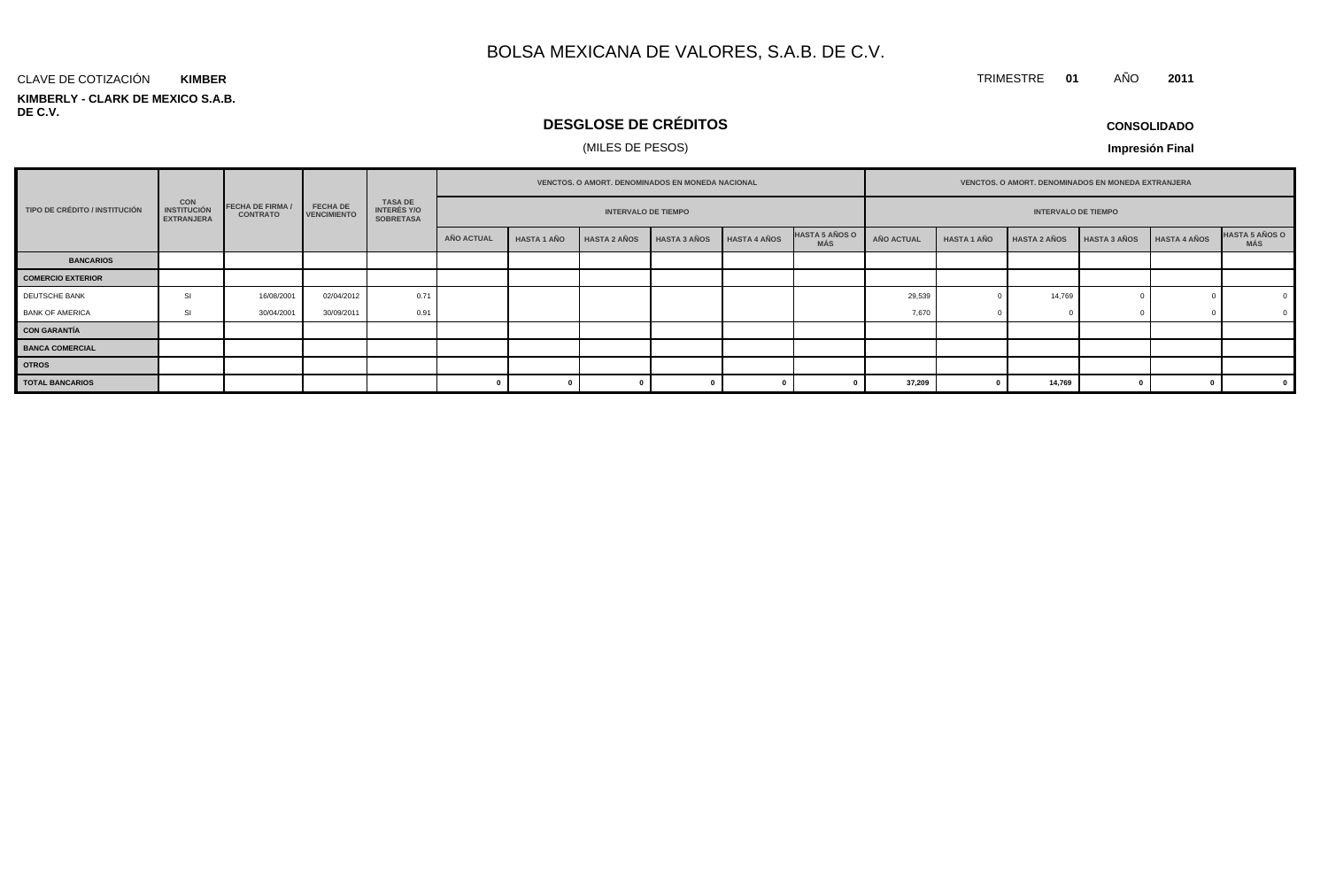#### CLAVE DE COTIZACIÓN TRIMESTRE **01** AÑO **2011 KIMBER**

#### **KIMBERLY - CLARK DE MEXICO S.A.B. DE C.V.**

## **DESGLOSE DE CRÉDITOS**

### (MILES DE PESOS)

|                                                            |                                                       | <b>FECHA DE FIRMA /</b><br><b>CONTRATO</b> | <b>FECHA DE</b><br><b>VENCIMIENTO</b> |                                                          | <b>VENCTOS, O AMORT, DENOMINADOS EN MONEDA NACIONAL</b> |                    |                     |                     |                     |                              |                            | <b>VENCTOS, O AMORT, DENOMINADOS EN MONEDA EXTRANJERA</b> |                     |                     |                     |                                     |  |
|------------------------------------------------------------|-------------------------------------------------------|--------------------------------------------|---------------------------------------|----------------------------------------------------------|---------------------------------------------------------|--------------------|---------------------|---------------------|---------------------|------------------------------|----------------------------|-----------------------------------------------------------|---------------------|---------------------|---------------------|-------------------------------------|--|
| TIPO DE CRÉDITO / INSTITUCIÓN                              | <b>CON</b><br><b>INSTITUCIÓN</b><br><b>EXTRANJERA</b> |                                            |                                       | <b>TASA DE</b><br><b>INTERÉS Y/O</b><br><b>SOBRETASA</b> | <b>INTERVALO DE TIEMPO</b>                              |                    |                     |                     |                     |                              | <b>INTERVALO DE TIEMPO</b> |                                                           |                     |                     |                     |                                     |  |
|                                                            |                                                       |                                            |                                       |                                                          | AÑO ACTUAL                                              | <b>HASTA 1 AÑO</b> | <b>HASTA 2 AÑOS</b> | <b>HASTA 3 AÑOS</b> | <b>HASTA 4 AÑOS</b> | <b>HASTA 5 AÑOS O</b><br>MÁS | AÑO ACTUAL                 | <b>HASTA 1 AÑO</b>                                        | <b>HASTA 2 AÑOS</b> | <b>HASTA 3 AÑOS</b> | <b>HASTA 4 AÑOS</b> | <b>HASTA 5 AÑOS O</b><br><b>MÁS</b> |  |
| <b>BURSÁTILES</b>                                          |                                                       |                                            |                                       |                                                          |                                                         |                    |                     |                     |                     |                              |                            |                                                           |                     |                     |                     |                                     |  |
| <b>LISTADAS EN BOLSA (MÉXICO Y/O</b><br><b>EXTRANJERO)</b> |                                                       |                                            |                                       |                                                          |                                                         |                    |                     |                     |                     |                              |                            |                                                           |                     |                     |                     |                                     |  |
| <b>QUIROGRAFARIOS</b>                                      |                                                       |                                            |                                       |                                                          |                                                         |                    |                     |                     |                     |                              |                            |                                                           |                     |                     |                     |                                     |  |
| CERTIFICADOS BURSÁTILES                                    | NA                                                    | 18/06/2003                                 | 05/06/2013                            | 8.95                                                     | $\Omega$                                                |                    | $\overline{0}$      | 1,250,000           | $^{\circ}$          |                              |                            |                                                           |                     |                     |                     |                                     |  |
| CERTIFICADOS BURSÁTILES                                    | NA                                                    | 05/07/2007                                 | 26/06/2017                            | 4.76                                                     |                                                         |                    |                     |                     | $\Omega$            | 2,500,000                    |                            |                                                           |                     |                     |                     |                                     |  |
| CERTIFICADOS BURSÁTILES                                    | NA                                                    | 30/03/2009                                 | 22/03/2016                            | 9.98                                                     |                                                         |                    |                     |                     | $\Omega$            | 800,000                      |                            |                                                           |                     |                     |                     |                                     |  |
| CERTIFICADOS BURSÁTILES                                    | NA                                                    | 06/10/2009                                 | 02/10/2014                            | 5.78                                                     |                                                         |                    |                     |                     | 2,300,000           |                              |                            |                                                           |                     |                     |                     |                                     |  |
| CERTIFICADOS BURSÁTILES                                    | NA                                                    | 06/10/2009                                 | 26/09/2019                            | 9.65                                                     |                                                         |                    |                     |                     | $\Omega$            | 400,000                      |                            |                                                           |                     |                     |                     |                                     |  |
| CERTIFICADOS BURSÁTILES                                    | NA                                                    | 11/11/2010                                 | 05/11/2015                            | 5.14                                                     |                                                         |                    |                     |                     | $\Omega$            | 1,500,000                    |                            |                                                           |                     |                     |                     |                                     |  |
| CERTIFICADOS BURSÁTILES                                    | <b>NA</b>                                             | 11/11/2010                                 | 29/10/2020                            | 7.17                                                     |                                                         |                    |                     |                     |                     | 2,500,000                    |                            |                                                           |                     |                     |                     |                                     |  |
| <b>CON GARANTÍA</b>                                        |                                                       |                                            |                                       |                                                          |                                                         |                    |                     |                     |                     |                              |                            |                                                           |                     |                     |                     |                                     |  |
| <b>COLOCACIONES PRIVADAS</b>                               |                                                       |                                            |                                       |                                                          |                                                         |                    |                     |                     |                     |                              |                            |                                                           |                     |                     |                     |                                     |  |
| QUIROGRAFARIOS                                             |                                                       |                                            |                                       |                                                          |                                                         |                    |                     |                     |                     |                              |                            |                                                           |                     |                     |                     |                                     |  |
| <b>CON GARANTÍA</b>                                        |                                                       |                                            |                                       |                                                          |                                                         |                    |                     |                     |                     |                              |                            |                                                           |                     |                     |                     |                                     |  |
| <b>TOTAL BURSÁTILES Y</b><br><b>COLOCACIONES PRIVADAS</b>  |                                                       |                                            |                                       |                                                          | $\Omega$                                                | $\bf{0}$           | $\Omega$            | 1,250,000           | 2,300,000           | 7,700,000                    | $\bf{0}$                   | $\mathbf{0}$                                              | $\Omega$            |                     | $\mathbf{0}$        |                                     |  |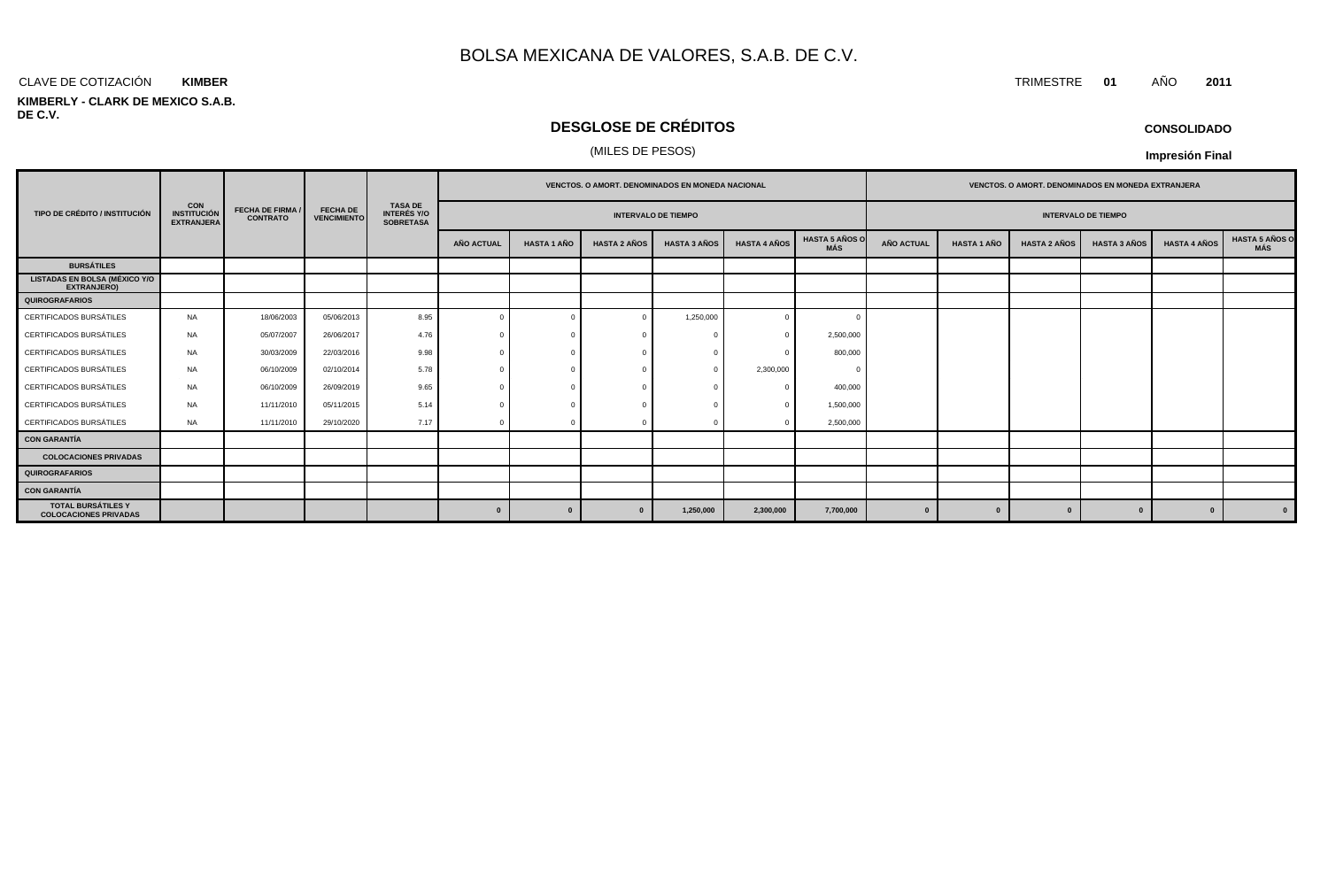#### **KIMBER**

#### **KIMBERLY - CLARK DE MEXICO S.A.B. DE C.V.**

## **DESGLOSE DE CRÉDITOS**

## (MILES DE PESOS)

|                                                                |                                                       |                                 |                                       |  | VENCTOS. O AMORT. DENOMINADOS EN MONEDA NACIONAL |                    |                     |                     |                     | VENCTOS. O AMORT. DENOMINADOS EN MONEDA EXTRANJERA |                            |                    |                     |                     |                     |                |
|----------------------------------------------------------------|-------------------------------------------------------|---------------------------------|---------------------------------------|--|--------------------------------------------------|--------------------|---------------------|---------------------|---------------------|----------------------------------------------------|----------------------------|--------------------|---------------------|---------------------|---------------------|----------------|
| TIPO DE CRÉDITO / INSTITUCIÓN                                  | <b>CON</b><br><b>INSTITUCIÓN</b><br><b>EXTRANJERA</b> | <b>FECHA DE</b><br>CONCERTACIÓN | <b>FECHA DE</b><br><b>VENCIMIENTO</b> |  | <b>INTERVALO DE TIEMPO</b>                       |                    |                     |                     |                     |                                                    | <b>INTERVALO DE TIEMPO</b> |                    |                     |                     |                     |                |
|                                                                |                                                       |                                 |                                       |  | AÑO ACTUAL                                       | <b>HASTA 1 AÑO</b> | <b>HASTA 2 AÑOS</b> | <b>HASTA 3 AÑOS</b> | <b>HASTA 4 AÑOS</b> | <b>HASTA 5 AÑOS O</b><br>MÁS                       | <b>AÑO ACTUAL</b>          | <b>HASTA 1 AÑO</b> | <b>HASTA 2 AÑOS</b> | <b>HASTA 3 AÑOS</b> | <b>HASTA 4 AÑOS</b> | HASTA 5 AÑOS O |
| <b>PROVEEDORES</b>                                             |                                                       |                                 |                                       |  |                                                  |                    |                     |                     |                     |                                                    |                            |                    |                     |                     |                     |                |
| VARIOS                                                         | NA                                                    | 01/03/2011                      |                                       |  | $\sqrt{ }$                                       | 1,216,127          | $\overline{0}$      | $\cap$              | $\Omega$            |                                                    |                            |                    |                     |                     |                     |                |
| VARIOS                                                         | <b>NO</b>                                             | 01/03/2011                      |                                       |  |                                                  |                    |                     |                     |                     |                                                    | $\Omega$                   | 1,575,323          | $^{\circ}$          | C                   | $\overline{0}$      |                |
| <b>TOTAL PROVEEDORES</b>                                       |                                                       |                                 |                                       |  | $\mathbf{0}$                                     | 1,216,127          | $\mathbf{0}$        | $\Omega$            | $\Omega$            | $\Omega$                                           |                            | 1,575,323          | $\Omega$            | $\Omega$            | $\Omega$            |                |
|                                                                |                                                       |                                 |                                       |  |                                                  |                    |                     |                     |                     |                                                    |                            |                    |                     |                     |                     |                |
| OTROS CRÉDITOS CON COSTO A<br>CORTO Y LARGO PLAZO(S103 Y S30)  |                                                       |                                 |                                       |  |                                                  |                    |                     |                     |                     |                                                    |                            |                    |                     |                     |                     |                |
|                                                                | NA                                                    |                                 |                                       |  | $\sqrt{ }$                                       |                    | $\overline{0}$      |                     | $\Omega$            |                                                    |                            |                    |                     |                     |                     |                |
|                                                                | <b>NO</b>                                             |                                 |                                       |  |                                                  |                    |                     |                     |                     |                                                    | $\Omega$                   | $\Omega$           | $\mathbf{0}$        |                     | $\mathbf{0}$        |                |
| TOTAL OTROS CRÉDITOS CON<br><b>COSTO A CORTO Y LARGO PLAZO</b> |                                                       |                                 |                                       |  | $\mathbf{0}$                                     | $^{\circ}$         | $\overline{0}$      | $\Omega$            | $\mathbf{0}$        | $\overline{0}$                                     | $\Omega$                   | $\Omega$           | $\mathbf 0$         | $\Omega$            | $\overline{0}$      |                |
|                                                                |                                                       |                                 |                                       |  |                                                  |                    |                     |                     |                     |                                                    |                            |                    |                     |                     |                     |                |
| <b>OTROS PASIVOS CIRCULANTES SIN</b><br>COSTO (S26)            |                                                       |                                 |                                       |  |                                                  |                    |                     |                     |                     |                                                    |                            |                    |                     |                     |                     |                |
| VARIOS                                                         | <b>NA</b>                                             |                                 |                                       |  | $\Omega$                                         | 6,137,878          |                     |                     |                     |                                                    |                            |                    |                     |                     |                     |                |
| VARIOS                                                         |                                                       |                                 |                                       |  |                                                  |                    |                     |                     |                     |                                                    |                            | 816                |                     |                     |                     |                |
| <b>TOTAL OTROS PASIVOS</b><br><b>CIRCULANTES SIN COSTO</b>     |                                                       |                                 |                                       |  | $\Omega$                                         | 6,137,878          | $\mathbf{0}$        | $\Omega$            | $\Omega$            |                                                    |                            | 816                | $\Omega$            |                     | $\Omega$            |                |
|                                                                |                                                       |                                 |                                       |  |                                                  |                    |                     |                     |                     |                                                    |                            |                    |                     |                     |                     |                |
| <b>TOTAL GENERAL</b>                                           |                                                       |                                 |                                       |  | $\mathbf 0$                                      | 7,354,005          | $\mathbf{0}$        | 1,250,000           | 2,300,000           | 7,700,000                                          | 37,209                     | 1,576,139          | 14,769              | $\mathbf{0}$        | $\mathbf{0}$        |                |

**CONSOLIDADO**

**Impresión Final**

CLAVE DE COTIZACIÓN TRIMESTRE **01** AÑO **2011**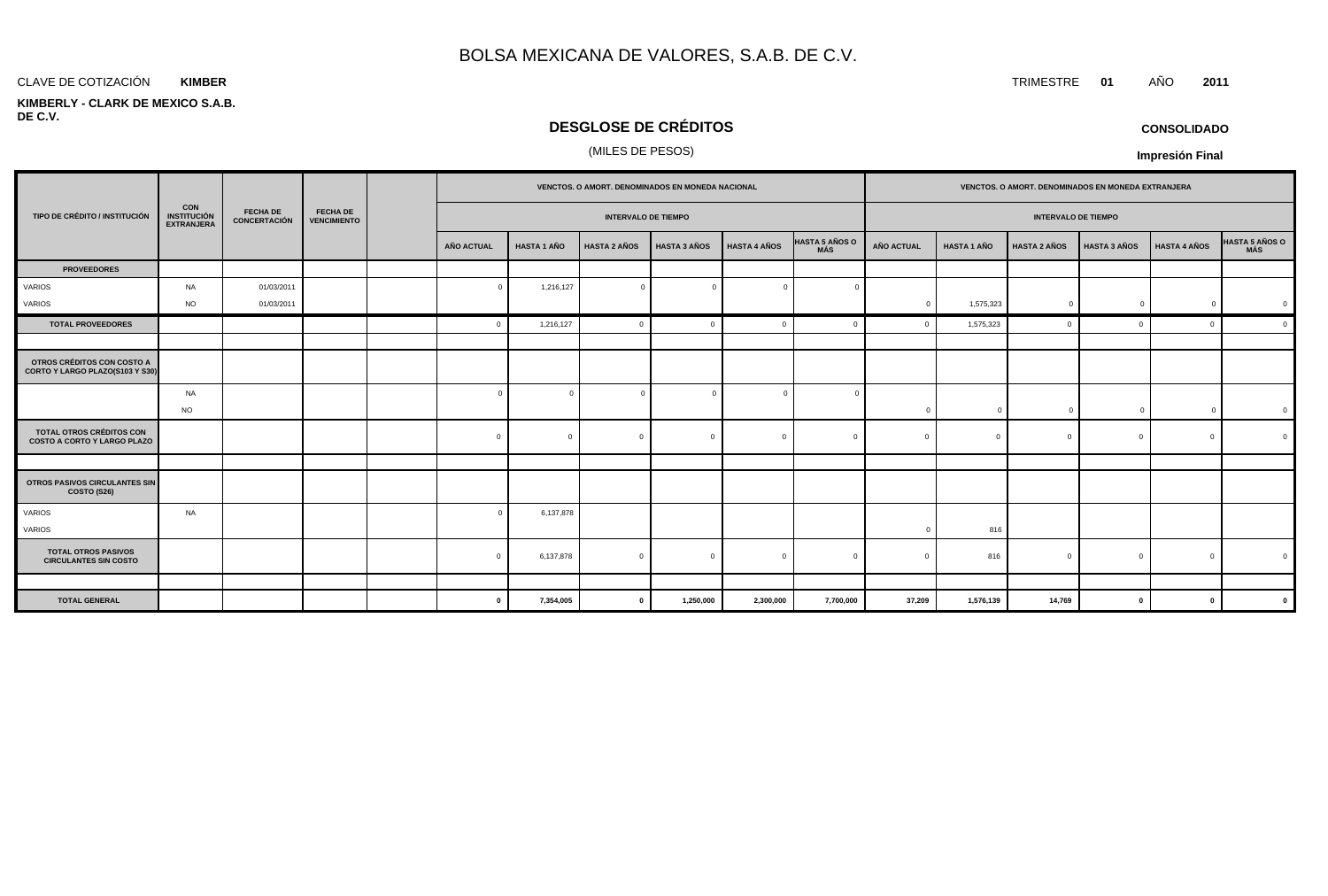#### CLAVE DE COTIZACIÓN: **KIMBER KIMBERLY - CLARK DE MEXICO S.A.B. DE C.V.**

**POSICIÓN MONETARIA EN MONEDA EXTRANJERA**

(MILES DE PESOS)

#### **CONSOLIDADO**

**Impresión Final**

|                               | <b>DÓLARES</b> |              |                | <b>OTRAS MONEDAS</b>                  |           |
|-------------------------------|----------------|--------------|----------------|---------------------------------------|-----------|
| POSICIÓN EN MONEDA EXTRANJERA |                |              |                | <b>TOTAL MILES DE</b><br><b>PESOS</b> |           |
|                               | <b>DÓLARES</b> | <b>PESOS</b> | <b>DÓLARES</b> | <b>PESOS</b>                          |           |
|                               |                |              |                |                                       |           |
| <b>ACTIVO MONETARIO</b>       | 72,451         | 863,616      | $\bf{0}$       | $\mathbf{0}$                          | 863,616   |
|                               |                |              |                |                                       |           |
| <b>PASIVO</b>                 | 136,587        | 1,628,117    | 0              | 0                                     | 1,628,117 |
| CORTO PLAZO                   | 135,348        | 1,613,348    | 0              | <sub>0</sub>                          | 1,613,348 |
| <b>LARGO PLAZO</b>            | 1,239          | 14,769       | 0              | 0                                     | 14,769    |
| <b>SALDO NETO</b>             | $-64,136$      | $-764,501$   | 0              | 0                                     | -764,501  |

#### **OBSERVACIONES**

EL TIPO DE CAMBIO UTILIZADO PARA LA CONVERSIÓN DE LOS DÓLARES ES DE \$11.92 PESOS POR DÓLAR.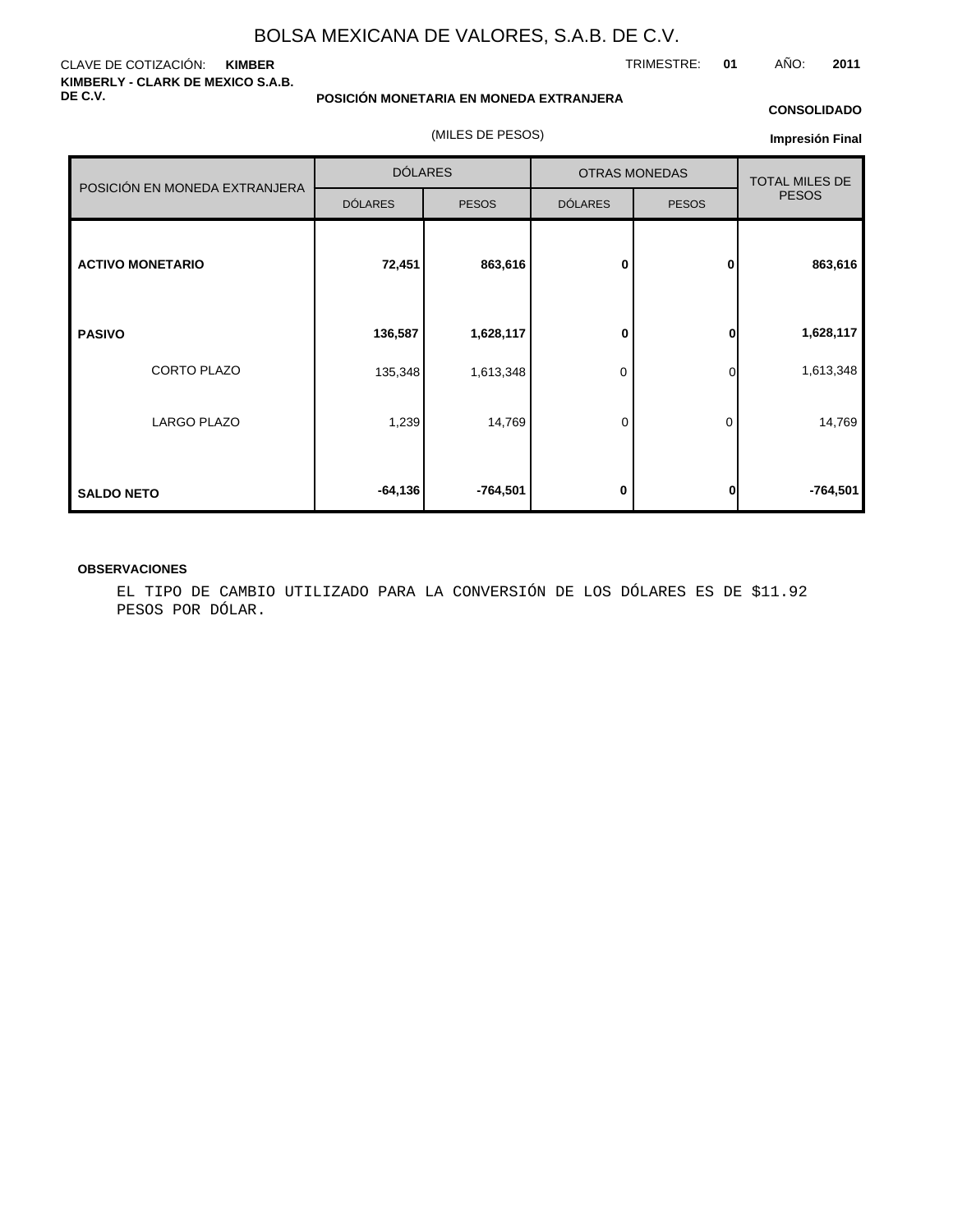| BOLSA MEXICANA DE VALORES, S.A.B. DE C.V.    |                                     |                                                                                                      |                                                        |                                    |                                          |   |  |  |  |  |  |
|----------------------------------------------|-------------------------------------|------------------------------------------------------------------------------------------------------|--------------------------------------------------------|------------------------------------|------------------------------------------|---|--|--|--|--|--|
| CLAVE DE COTIZACIÓN:<br><b>KIMBER</b>        | AÑO:<br>01                          | 2011                                                                                                 |                                                        |                                    |                                          |   |  |  |  |  |  |
| KIMBERLY - CLARK DE MEXICO S.A.B.<br>DE C.V. |                                     | CEDULA DE INTEGRACIÓN Y CÁLCULO<br>DE RESULTADO POR POSICIÓN<br><b>MONETARIA</b><br>(MILES DE PESOS) |                                                        |                                    | <b>CONSOLIDADO</b><br>Impresión Final    |   |  |  |  |  |  |
| <b>MES</b>                                   | <b>ACTIVOS</b><br><b>MONETARIOS</b> | <b>PASIVOS</b><br><b>MONETARIOS</b>                                                                  | <b>POSICIÓN</b><br><b>MONETARIA</b><br>(ACTIVA) PASIVA | <b>INFLACIÓN</b><br><b>MENSUAL</b> | <b>EFECTO MENSUAL</b><br>(ACTIVO) PASIVO |   |  |  |  |  |  |
|                                              |                                     |                                                                                                      |                                                        |                                    |                                          |   |  |  |  |  |  |
| <b>TOTAL</b>                                 |                                     |                                                                                                      |                                                        |                                    |                                          | 0 |  |  |  |  |  |
|                                              |                                     |                                                                                                      |                                                        |                                    |                                          |   |  |  |  |  |  |
| <b>DATOS INFORMATIVOS</b>                    |                                     |                                                                                                      |                                                        |                                    |                                          |   |  |  |  |  |  |
| REPOMO CAPITALIZADO                          |                                     |                                                                                                      |                                                        |                                    |                                          |   |  |  |  |  |  |

**OBSERVACIONES**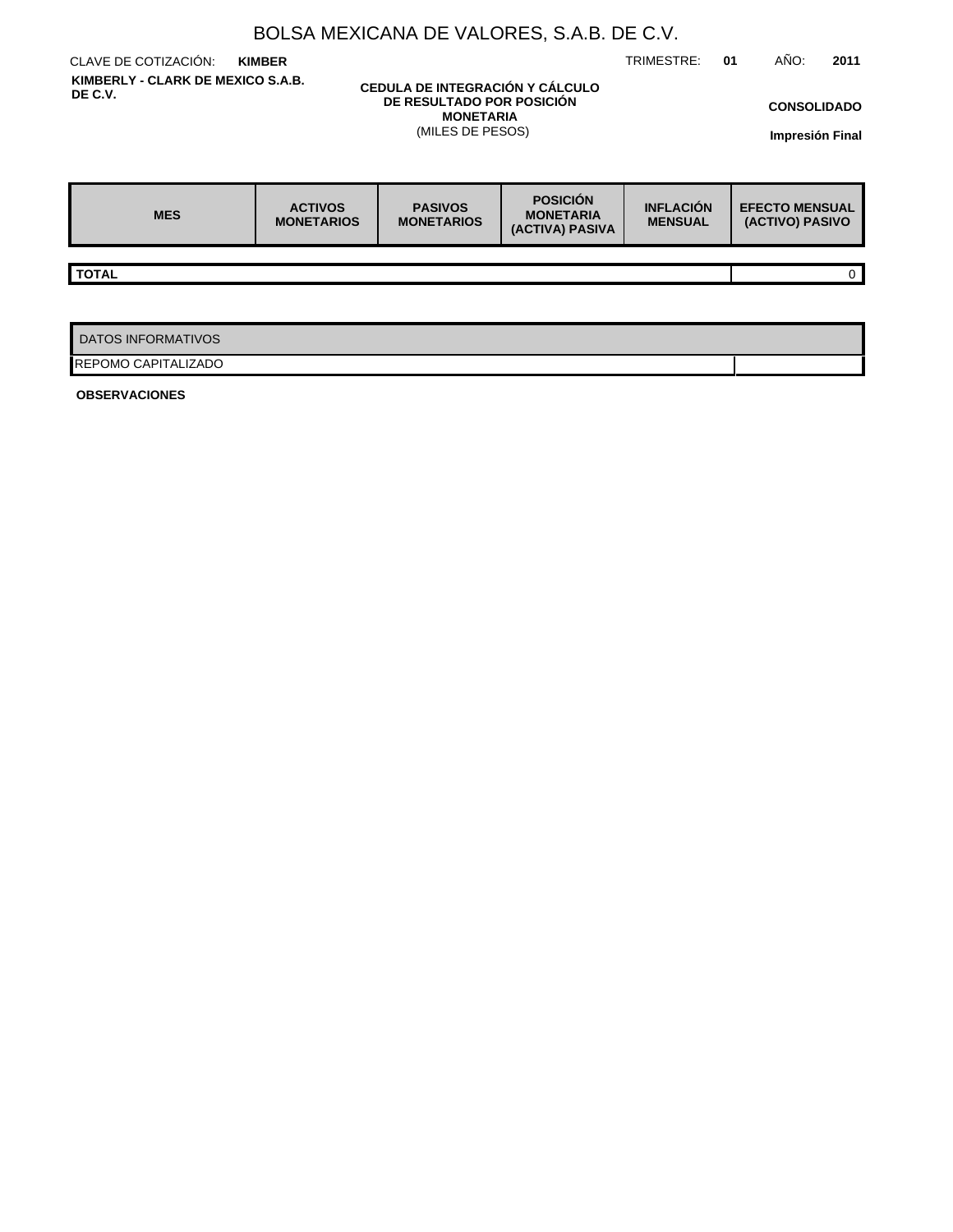**KIMBER**

CLAVE DE COTIZACIÓN: TRIMESTRE: **01** AÑO: **2011**

**INSTRUMENTOS DE DEUDA DE C.V.** PAGINA 1 / 2 **KIMBERLY - CLARK DE MEXICO S.A.B.**

**CONSOLIDADO**

**Impresión Final**

LIMITACIONES FINANCIERAS SEGÚN ESCRITURAS DE LA EMISIÓN Y/O TITULO

LAS OBLIGACIONES DE LOS CERTIFICADOS BURSÁTILES, SON DE HACER Y NO HACER; QUE NO INCLUYEN RESTRICCIONES FINANCIERAS.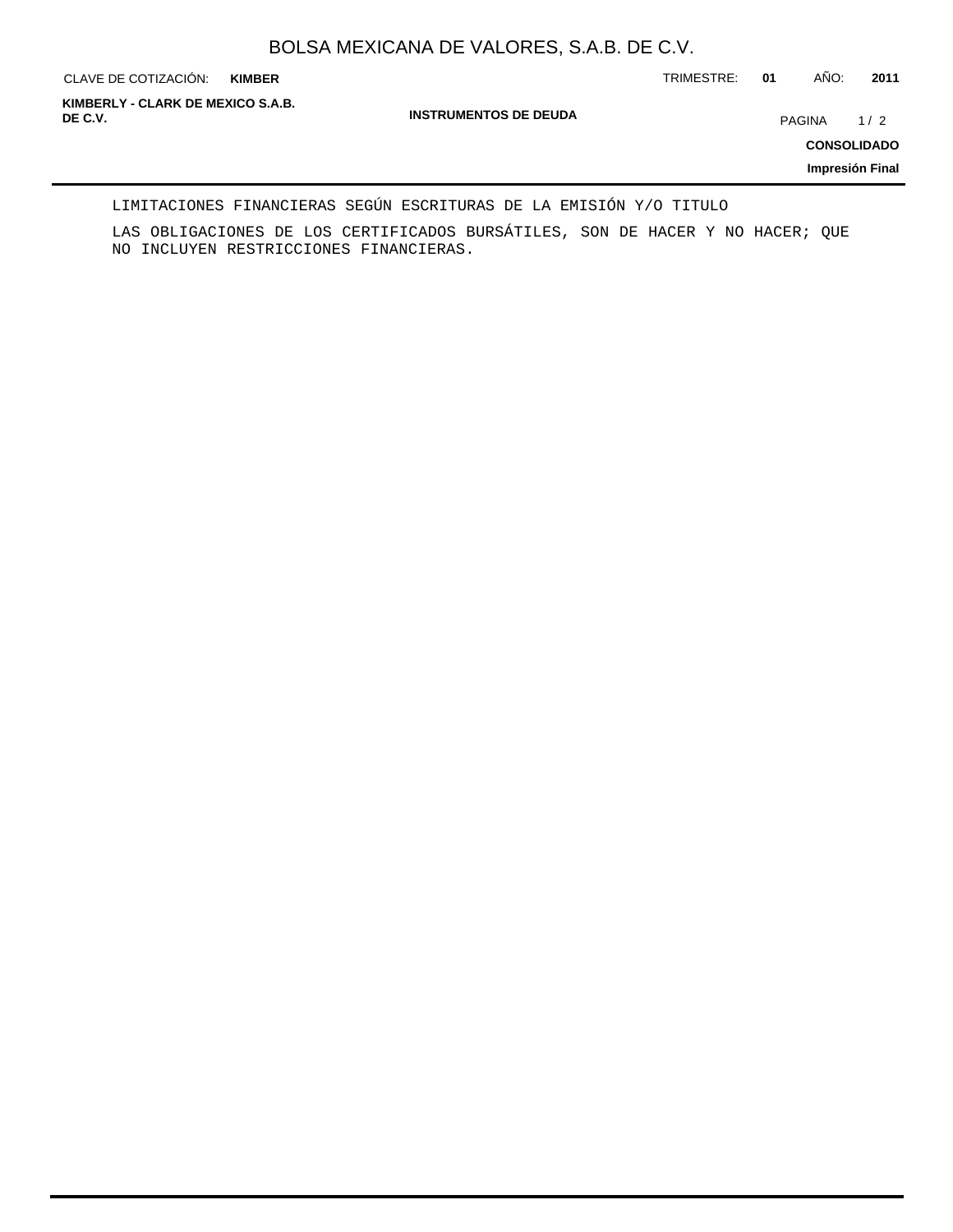| KIMBERLY - CLARK DE MEXICO S.A.B.<br><b>INSTRUMENTOS DE DEUDA</b><br>DE C.V.<br>PAGINA<br><b>CONSOLIDADO</b><br>Impresión Final | 2/2 |
|---------------------------------------------------------------------------------------------------------------------------------|-----|

SITUACIÓN ACTUAL DE LAS LIMITACIONES FINANCIERAS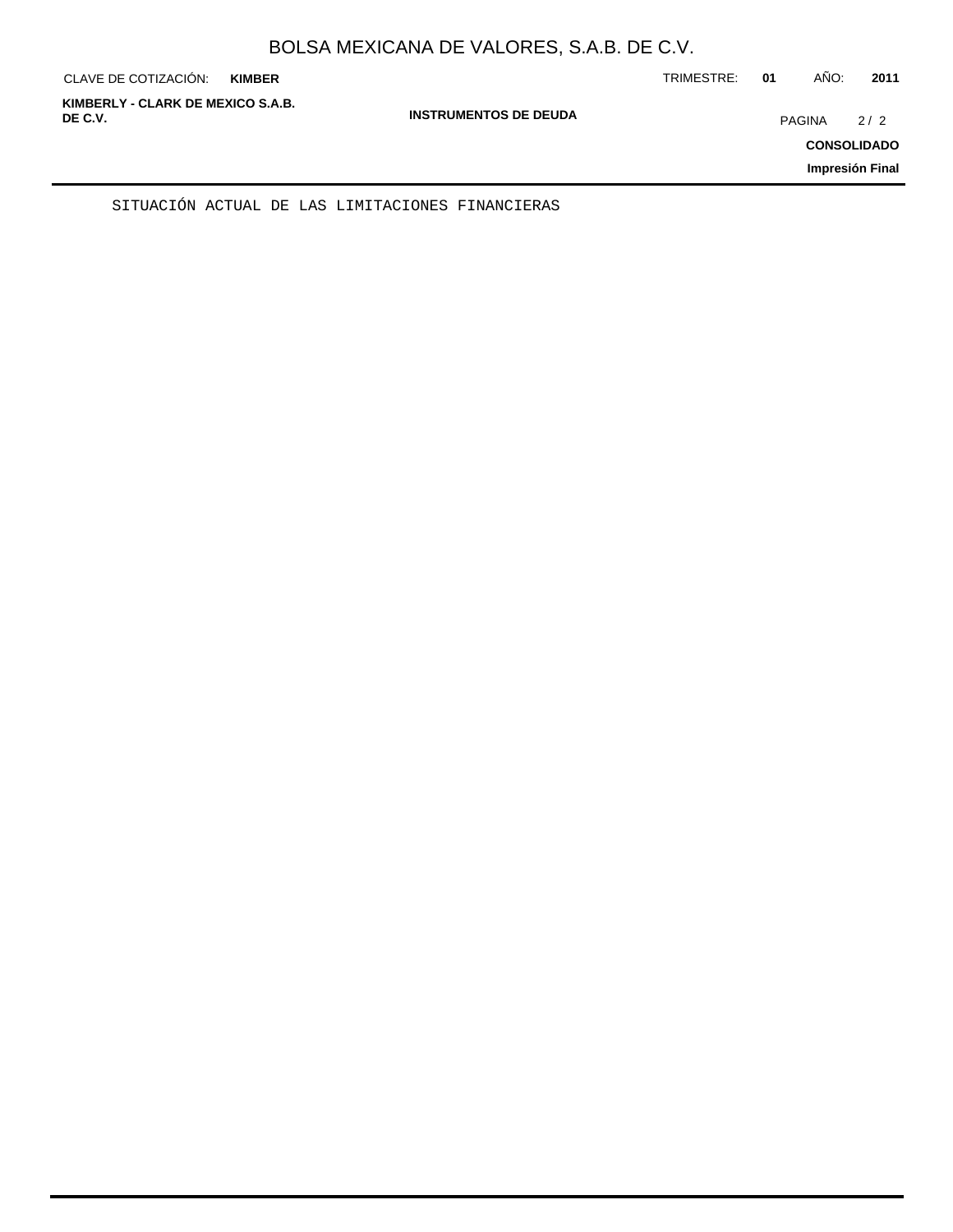CLAVE DE COTIZACIÓN: TRIMESTRE: **01** AÑO: **2011 KIMBER KIMBERLY - CLARK DE MEXICO S.A.B. DE C.V.**

#### **PLANTAS, CENTROS COMERCIALES, DE DISTRIBUCIÓN Y/O SERVICIO**

**CONSOLIDADO**

**Impresión Final**

| <b>PLANTA O CENTRO</b> | <b>ACTIVIDAD ECONOMICA</b>   | ICAPACIDAD INSTALADAI | % DE UTIL. |
|------------------------|------------------------------|-----------------------|------------|
| <b>PLANTA BAJIO</b>    | PRODUCTOS AL CONSUMIDOR      | 0                     | 0.00       |
| PLANTA ORIZABA         | PRODUCTOS AL CONSUMIDOR      | 0                     | 0.00       |
| PLANTA RAMOS ARIZPE    | PRODUCTOS AL CONSUMIDOR      | 0                     | 0.00       |
| PLANTA TLAXCALA        | PRODUCTOS AL CONSUMIDOR      | $\Omega$              | 0.00       |
| PLANTA CUAUTITLAN      | PRODUCTOS AL CONSUMIDOR      | 0                     | 0.00       |
| PLANTA ECATEPEC        | PRODUCTOS AL CONSUMIDOR      | $\Omega$              | 0.00       |
| PLANTA TEXMELUCAN      | PRODUCTOS INSTITUCIONALES    | $\Omega$              | 0.00       |
| <b>PLANTA MORELIA</b>  | PRODUCTOS AL CONSUMIDOR      | 0                     | 0.00       |
| PLANTA TOLUCA          | PRODUC. AL CONSUM. E INSTIT. | 0                     | $\Omega$   |

**OBSERVACIONES**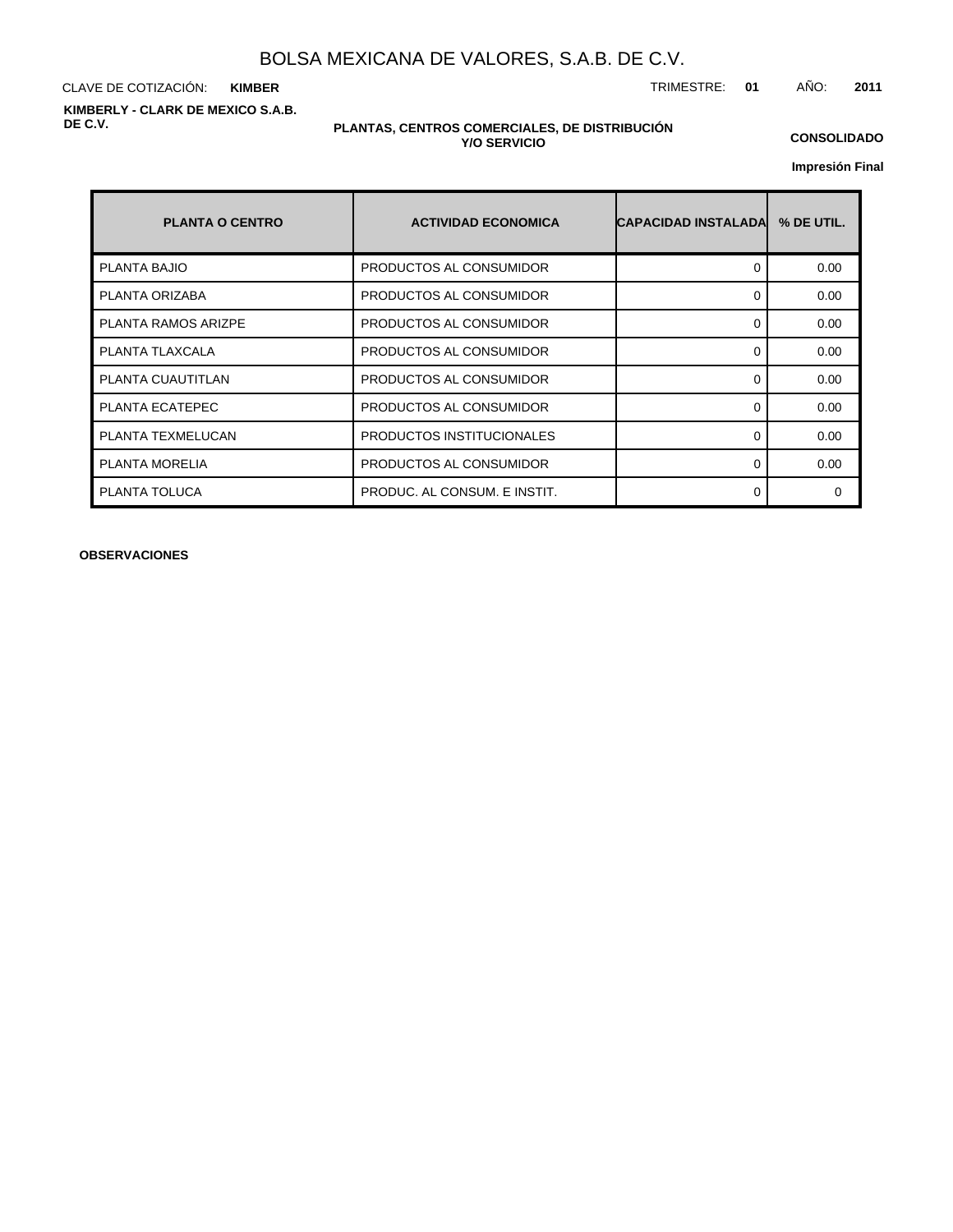CLAVE DE COTIZACIÓN **KIMBER KIMBERLY - CLARK DE MEXICO S.A.B. DE C.V.**

#### **MATERIAS PRIMAS DIRECTAS**

## **CONSOLIDADO**

**Impresión Final**

| <b>MATERIAS PRIMAS</b>              | <b>PRINCIPALES PROVEEDORES</b>     | <b>ORIGEN</b> | SUST.<br>NAL. | % COSTO<br><b>PRODUCCIÓN</b><br><b>TOTAL</b> |
|-------------------------------------|------------------------------------|---------------|---------------|----------------------------------------------|
| <b>POLIETILENO</b>                  | POLYCEL, PROPIFLEX                 | Nacional      |               | 0.00                                         |
| <b>QUIMICOS</b>                     | POLIQUIMICOS, PROEQSA, SYMRISE     | Nacional      |               | 0.00                                         |
| <b>CORRUGADOS</b>                   | CORP. DURANGO, BIO PAPEL           | Nacional      |               | 0.00                                         |
| <b>FIBRA PARA RECICLAR</b>          | RECYCLE, REPACSA                   | Nacional      |               | 0.00                                         |
| <b>ADHESIVOS</b>                    | <b>HENKEL</b>                      | Nacional      |               | 0.00                                         |
| <b>CINTAS Y ELASTOMEROS</b>         | 3M, FIBERS MEXICO HOLDINGS         | Nacional      |               | 0.00                                         |
| <b>CELULOSA DE MADERA</b>           | GP CELL, DOMT, WEY, FIBRIA, WESTFR | Importación   |               | 0.00                                         |
| <b>FIBRA P/RECICLAR Y RECICLADA</b> | HARMON, INT. PAPER, RECYCLE        | Importación   |               | 0.00                                         |
| <b>POLIACRILATO DE SODIO</b>        | BASF, TOYOTA, STOCKHAUSEN          | Importación   |               | 0.00                                         |
| <b>POLIPROPILENO</b>                | <b>EXXONMOBIL</b>                  | Importación   |               | 0.00                                         |

**OBSERVACIONES**

TRIMESTRE **01** AÑO **2011**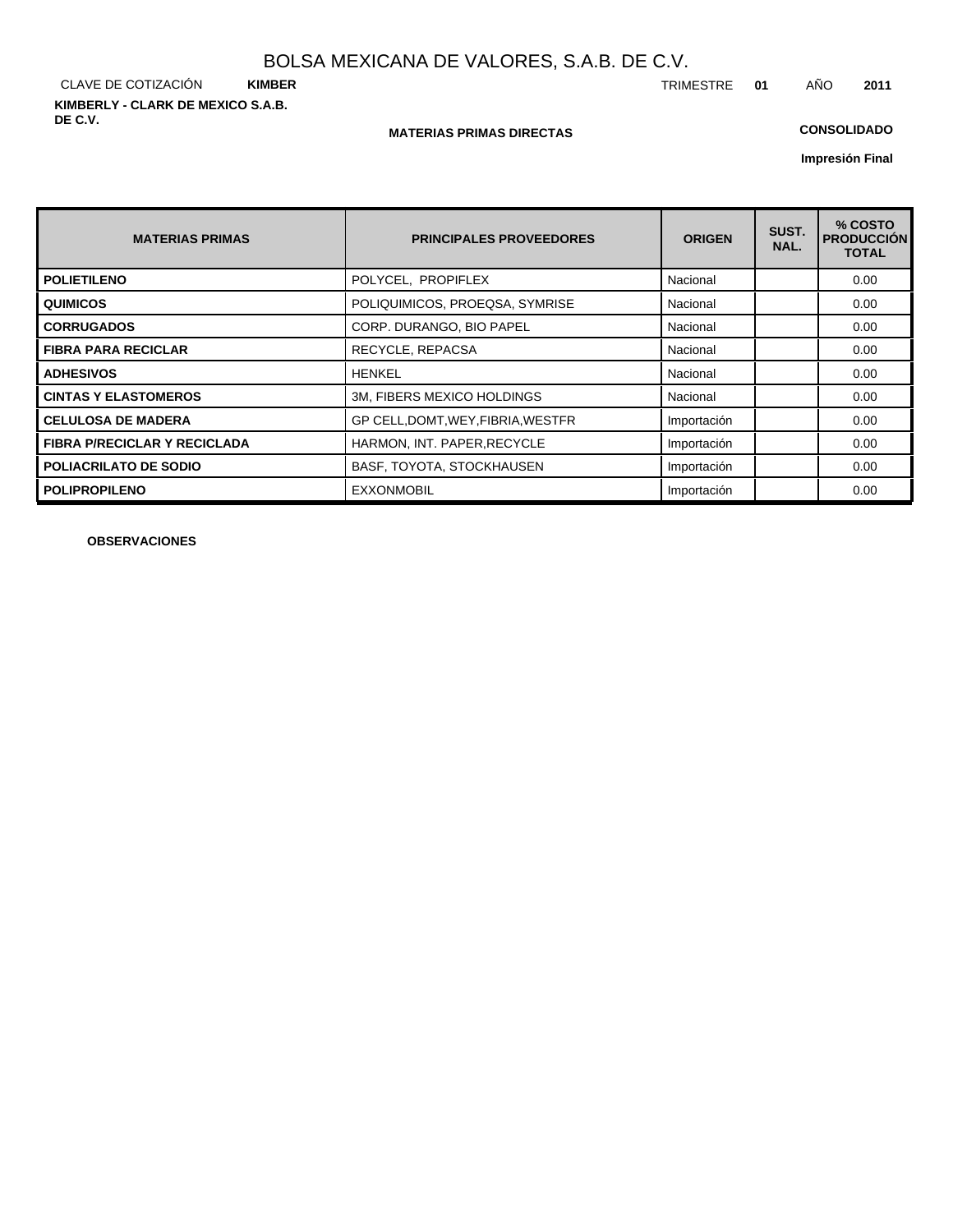CLAVE DE COTIZACIÓN TRIMESTRE **01** AÑO **2011 KIMBER**

**KIMBERLY - CLARK DE MEXICO S.A.B. DE C.V.**

# **DISTRIBUCIÓN DE VENTAS POR PRODUCTO**

## **CONSOLIDADO**

VENTAS TOTALES

| <b>PRINCIPALES</b>            | <b>VENTAS</b>  |                | % DE PART. | <b>PRINCIPALES</b> |                 |  |  |  |
|-------------------------------|----------------|----------------|------------|--------------------|-----------------|--|--|--|
|                               | <b>VOLUMEN</b> | <b>IMPORTE</b> | MDO.       | <b>MARCAS</b>      | <b>CLIENTES</b> |  |  |  |
| <b>NACIONALES</b>             |                |                |            |                    |                 |  |  |  |
| PROD. AL CONSUMIDOR           | 0              | 6,306,884      | 0.00       |                    |                 |  |  |  |
| <b>EXTRANJERAS</b>            |                |                |            |                    |                 |  |  |  |
| <b>INFORMACION TOTAL</b><br>0 |                | 342,727        | 0.00       |                    |                 |  |  |  |
| <b>TOTAL</b>                  |                | 6,649,611      |            |                    |                 |  |  |  |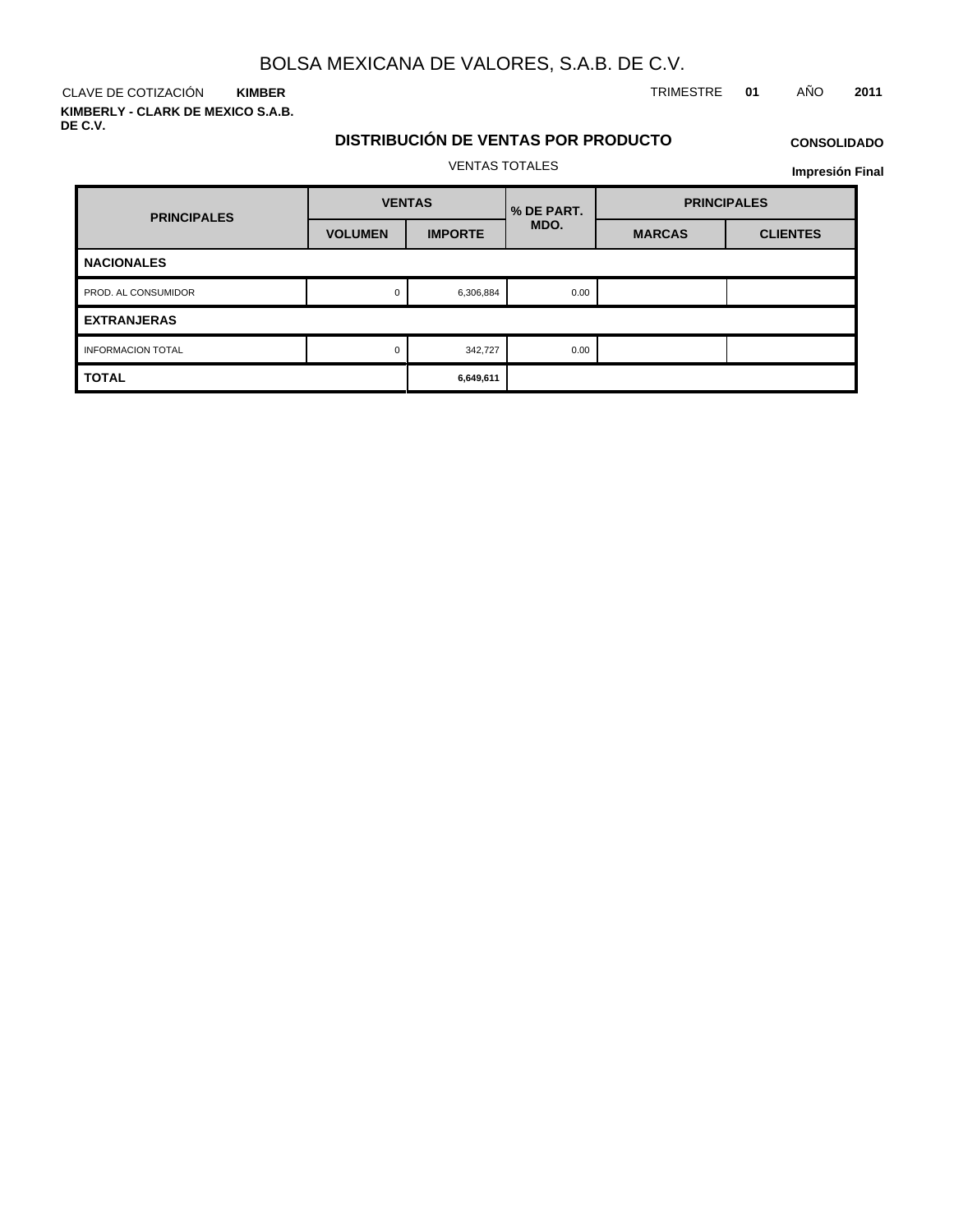CLAVE DE COTIZACIÓN TRIMESTRE **01** AÑO **2011 KIMBER KIMBERLY - CLARK DE MEXICO S.A.B.**

**DE C.V.**

## **DISTRIBUCIÓN DE VENTAS POR PRODUCTO** VENTAS EXTRANJERAS

**Impresión Final**

| <b>PRINCIPALES</b>                   | <b>VENTAS</b>  |                | <b>DESTINO</b> | <b>PRINCIPALES</b> |                 |  |  |
|--------------------------------------|----------------|----------------|----------------|--------------------|-----------------|--|--|
|                                      | <b>VOLUMEN</b> | <b>IMPORTE</b> |                | <b>MARCAS</b>      | <b>CLIENTES</b> |  |  |
| <b>EXPORTACIÓN</b>                   |                |                |                |                    |                 |  |  |
| <b>INFORMACION TOTAL</b>             | 0              | 342,727        |                |                    |                 |  |  |
| <b>SUBSIDIARIAS EN EL EXTRANJERO</b> |                |                |                |                    |                 |  |  |

| <b>TOTAL</b> | .<br>342.727 |  |  |
|--------------|--------------|--|--|
|              |              |  |  |

**OBSERVACIONES**

**CONSOLIDADO**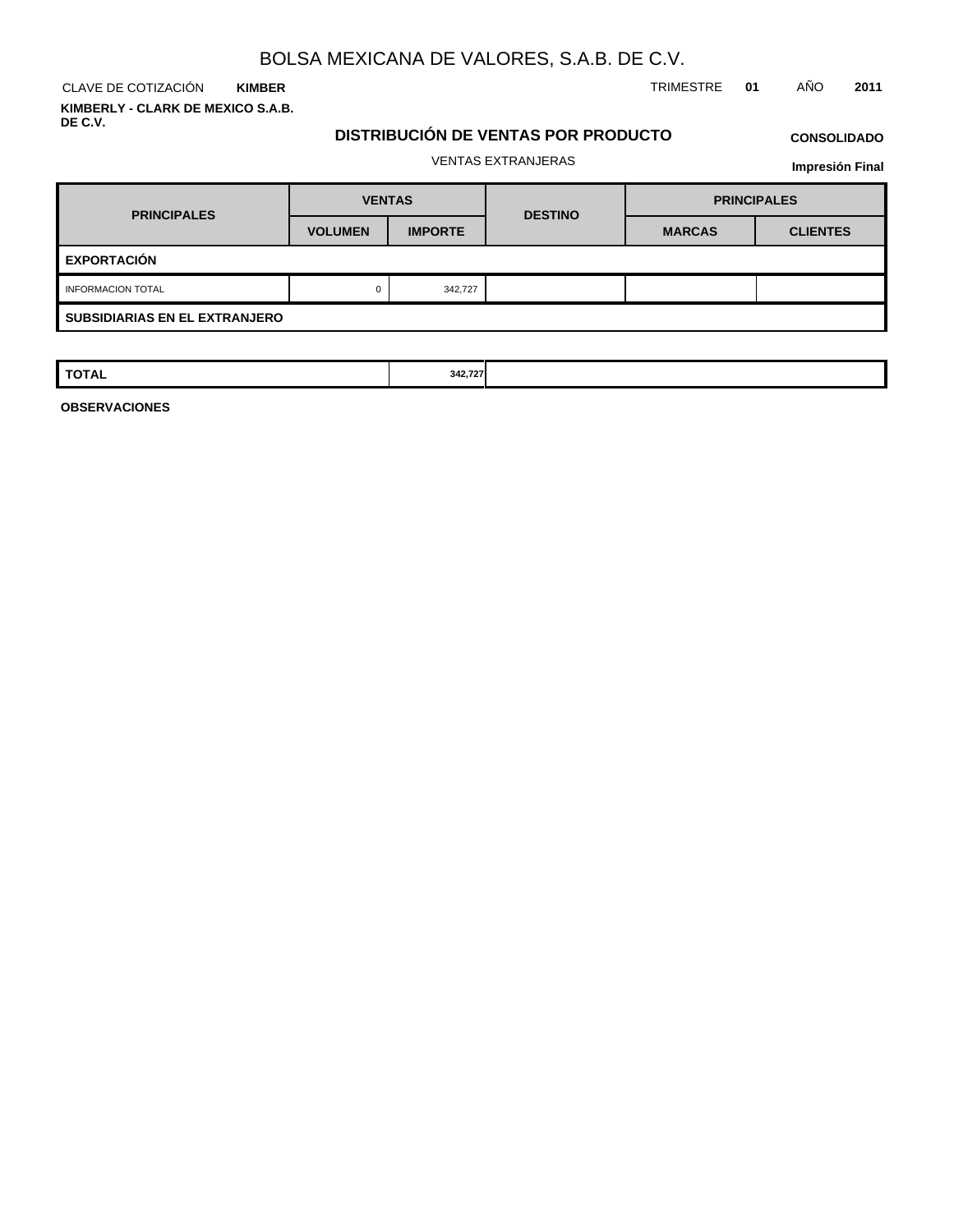| BOLSA MEXICANA DE VALORES, S.A.B. DE C.V. |  |  |  |
|-------------------------------------------|--|--|--|
|-------------------------------------------|--|--|--|

**INFORMACIÓN DE PROYECTOS (Proyecto, Monto DE C.V.** PAGINA 1 / 1**Ejercido y Porcentaje de Avance)** CLAVE DE COTIZACIÓN: TRIMESTRE: **01** AÑO: **2011 CONSOLIDADO Impresión Final KIMBER KIMBERLY - CLARK DE MEXICO S.A.B.**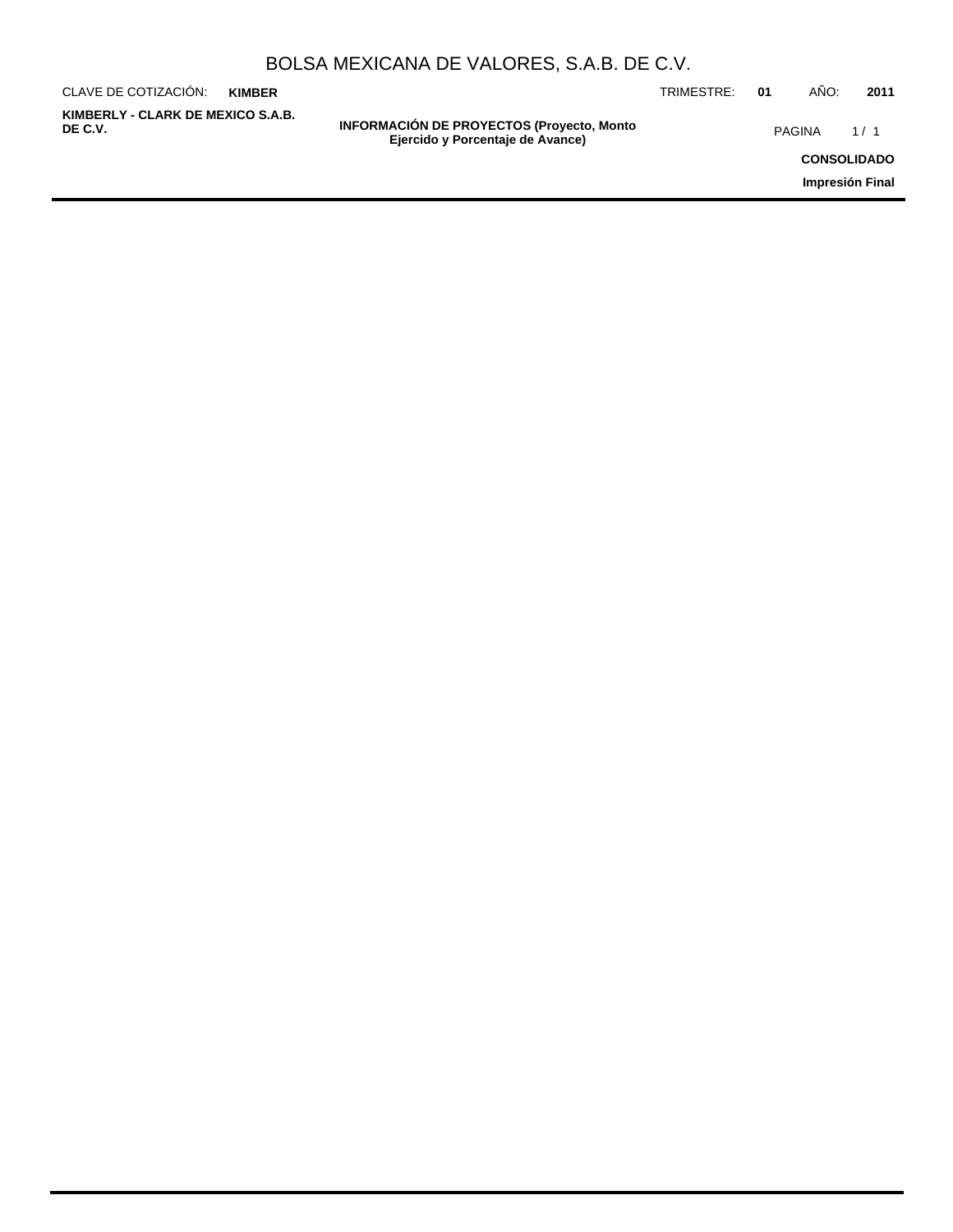**KIMBER**

**KIMBERLY - CLARK DE MEXICO S.A.B. DE C.V.**

**TRANSACCIONES EN MONEDA EXTRANJERA Y CONVERSIÓN DE ESTADOS FINANCIEROS DE OPERACIONES EXTRANJERAS (Información relacionada al Boletín B-15)**

CLAVE DE COTIZACIÓN: TRIMESTRE: **01** AÑO: **2011**

PAGINA 1/1

**CONSOLIDADO**

**Impresión Final**

EN 2010 FUE LIQUIDADA PAPER PRODUCTS TRADE CORPORATION, COMERCIALIZADORA ESTABLECIDA EN EL EXTERIOR PARA PROMOVER LOS PRODUCTOS DE KIMBERLY-CLARK DE MÉXICO, S.A.B. DE C.V.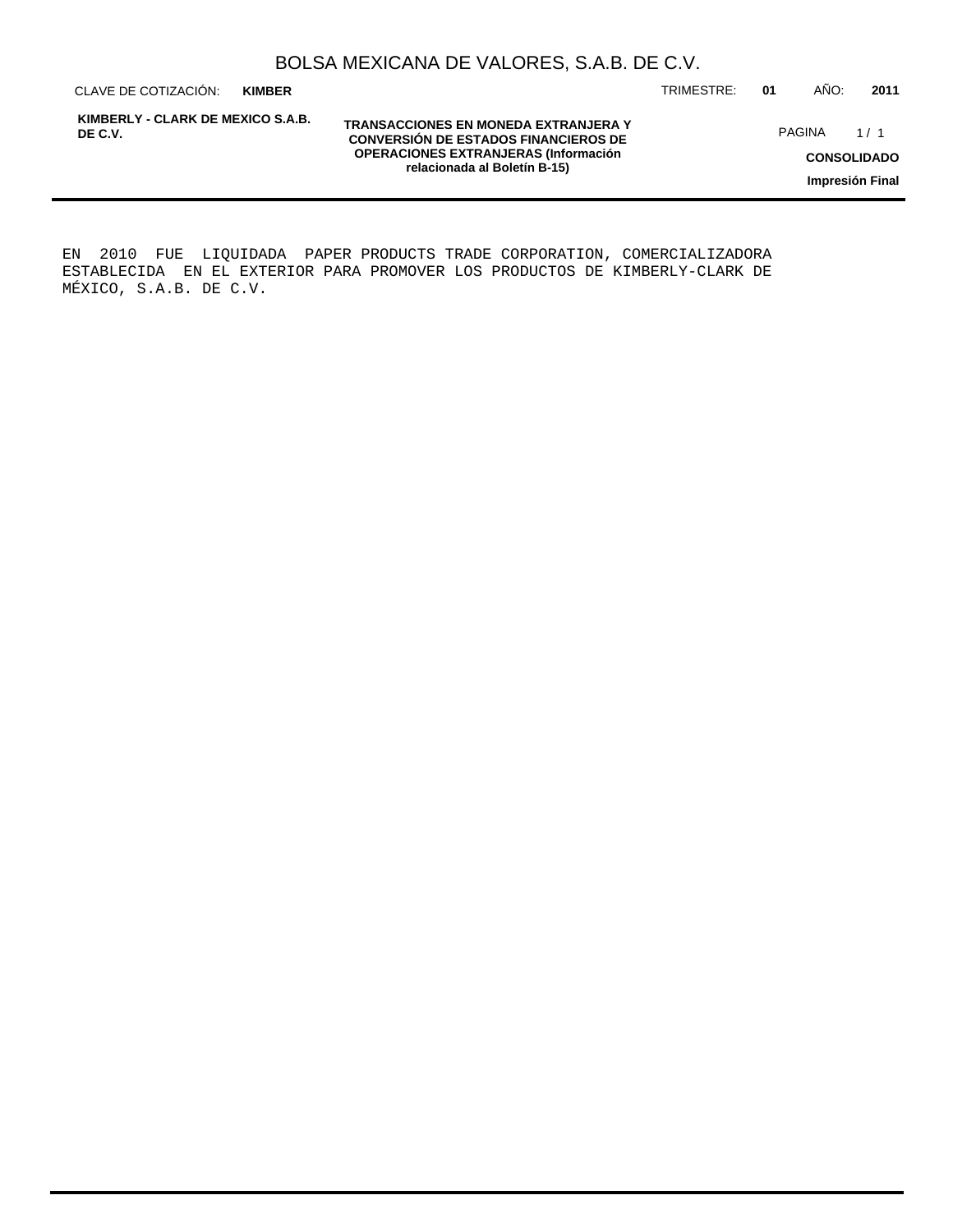TRIMESTRE **01** AÑO **2011**

**KIMBERLY - CLARK DE MEXICO S.A.B. DE C.V.** CLAVE DE COTIZACIÓN **KIMBER**

## **INTEGRACIÓN DEL CAPITAL SOCIAL PAGADO**

**CONSOLIDADO**

**Impresión Final**

| <b>SERIES</b> | VALOR NOMINAL(\$) VIGENTE | <b>CUPÓN</b>    | <b>NUMERO DE ACCIONES</b> |                         |                  |                          | <b>CAPITAL SOCIAL</b> |                 |
|---------------|---------------------------|-----------------|---------------------------|-------------------------|------------------|--------------------------|-----------------------|-----------------|
|               |                           |                 | <b>PORCIÓN FIJA</b>       | <b>PORCIÓN VARIABLE</b> | <b>MEXICANOS</b> | <b>LIBRE SUSCRIPCIÓN</b> | <b>FIJO</b>           | <b>VARIABLE</b> |
| А             | 0.00000                   | 29 <sub>l</sub> | 551,273,175               | 0                       | 551,273,175      |                          | 4,519                 | $\mathbf{0}$    |
| B             | 0.00000                   | 29              | 508,588,540               | 0                       | 01               | 508,588,540              | 4,170                 | $\mathbf{0}$    |
| <b>TOTAL</b>  |                           |                 | 1,059,861,715             |                         | 551,273,175      | 508,588,540              | 8,689                 | $\Omega$        |

TOTAL DE ACCIONES QUE REPRESENTAN EL CAPITAL SOCIAL PAGADO A LA FECHA DE ENVIO DE LA INFORMACIÓN: 1999,861,715

**OBSERVACIONES**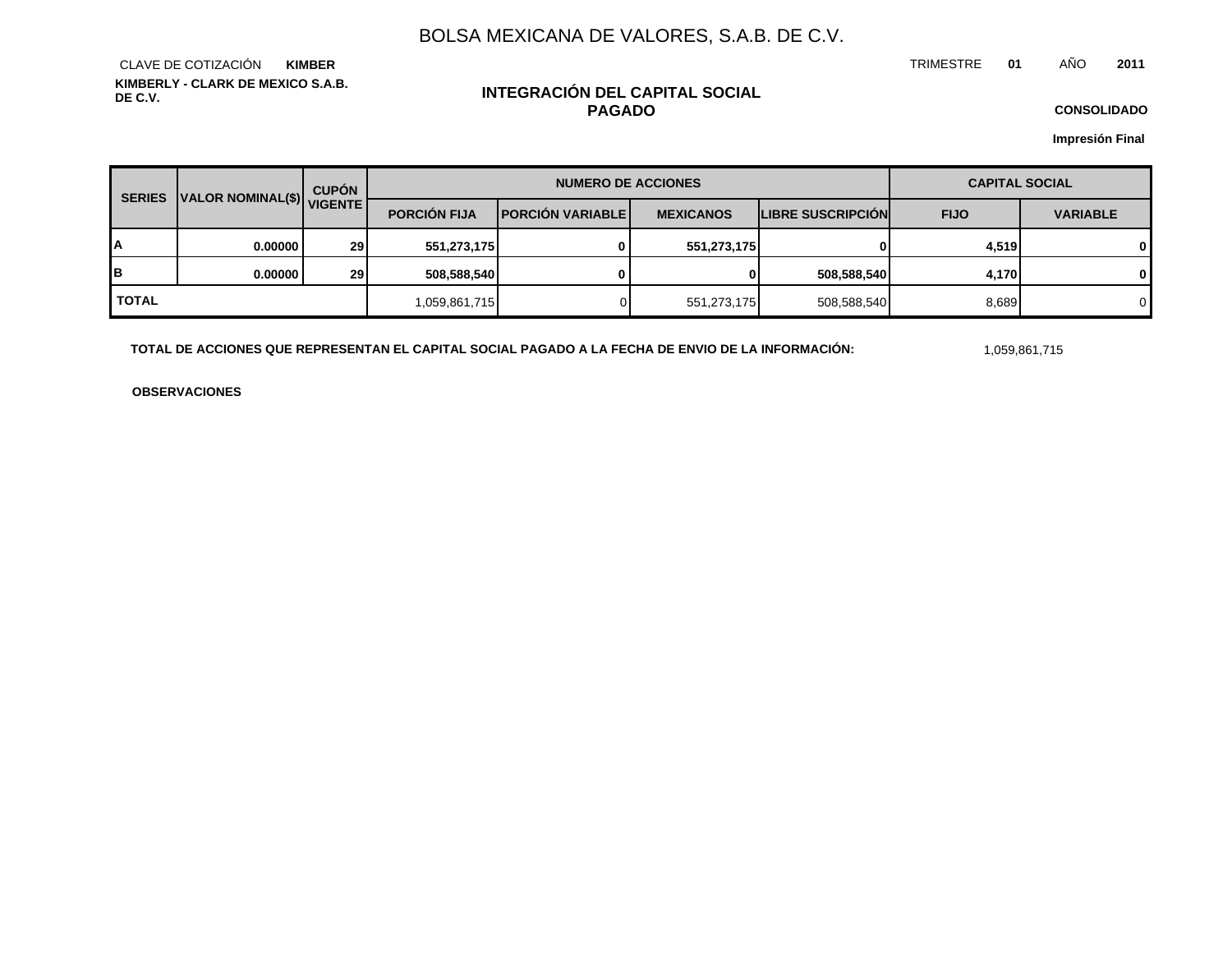**KIMBERLY - CLARK DE MEXICO S.A.B. DE C.V. PAGINA 1999** 

**INSTRUMENTOS FINANCIEROS DERIVADOS**

TRIMESTRE: **01** AÑO: **2011**

 $1/4$ 

**CONSOLIDADO**

**Impresión Final**

INFORMACIÓN CUALITATIVA =======================

KIMBER MANTIENE LA POLÍTICA DE QUE EL USO DE DERIVADOS OBEDEZCA EXCLUSIVAMENTE A FINES DE COBERTURA. LA EMPRESA CUENTA CON PROCEDIMIENTOS INTERNOS Y CONTROLES QUE VERIFICAN QUE DICHOS INSTRUMENTOS FINANCIEROS CUMPLAN CON ESE FIN.

EL PROCEDIMIENTO QUE SIGUE LA COMPAÑÍA PARA LA CONTRATACIÓN DE UN INSTRUMENTO FINANCIERO DERIVADO ES EL SIGUIENTE:

EL TESORERO DE LA COMPAÑÍA REALIZA UN ANÁLISIS DE LOS RIESGOS (VALOR EN RIESGO), LIQUIDEZ Y ALTERNATIVAS DE COBERTURA QUE EXISTEN EN EL MERCADO Y QUE HAN SIDO EXPUESTOS POR LAS DISTINTAS INSTITUCIONES FINANCIERAS CON LAS QUE LA EMPRESA TRABAJA. EL TESORERO LE PRESENTA DICHO ESTUDIO Y SU RECOMENDACIÓN AL DIRECTOR DE FINANZAS EL CUAL ANALIZA Y POSTERIORMENTE SOMETE A CONSIDERACIÓN DEL DIRECTOR GENERAL UNA RECOMENDACIÓN. FINALMENTE, TAL RECOMENDACIÓN ES PRESENTADA AL PRESIDENTE DEL CONSEJO QUIEN DA LA APROBACIÓN O NEGATIVA SOBRE LA CONTRATACIÓN DEL INSTRUMENTO FINANCIERO DERIVADO EN CUESTIÓN.

CUANDO UN DERIVADO HA SIDO CONTRATADO, EL ESQUEMA DE COBERTURA A QUE SE REFIERE, SE PRESENTA AL COMITÉ DE AUDITORÍA INTEGRADO POR CONSEJEROS INDEPENDIENTES Y FINALMENTE SE EXPONE AL CONSEJO DE ADMINISTRACIÓN EN LA SESIÓN INMEDIATA SIGUIENTE, CON EL FIN DE MANTENER DEBIDAMENTE INFORMADOS A LOS CONSEJEROS.

RIESGOS SUJETOS DE COBERTURA ============================

DENTRO DE LA ESTRUCTURA DE COSTOS DE LA COMPAÑÍA, LAS PULPAS Y CELULOSAS, ASÍ COMO EL GAS NATURAL TIENEN UN PAPEL IMPORTANTE; ESTOS DOS COMPONENTES DEL COSTO PUEDEN FUNCIONAR COMO SUBYACENTES EN LA CONTRATACIÓN DE ALGÚN INSTRUMENTO FINANCIERO DERIVADO QUE DE CERTIDUMBRE A LA ADMINISTRACIÓN DE LA COMPAÑÍA SOBRE SU VALOR FUTURO. AL 31 DE MARZO DE 2011, LA COMPAÑÍA NO CUENTA CON NINGÚN DERIVADO DE COBERTURA SOBRE ESTOS INSUMOS NI SOBRE NINGÚN OTRO COMPONENTE DEL COSTO DE PRODUCCIÓN.

UNA PARTE IMPORTANTE DEL COSTO DE PRODUCCIÓN ESTÁ DENOMINADA EN DÓLARES AMERICANOS. EN EL PASADO LA EMPRESA REALIZÓ OPERACIONES DE COBERTURA SOBRE ESTA DIVISA CON EL FIN DE CUBRIR LA EXPOSICIÓN A FLUCTUACIONES CAMBIARIAS. AL 31 DE MARZO DE 2011, LA EMPRESA NO CUENTA CON NINGÚN DERIVADO SOBRE EL TIPO DE CAMBIO.

EL 99% DE LA DEUDA DE KIMBER ESTÁ DENOMINADA EN PESOS BAJO LA MODALIDAD DE CERTIFICADOS BURSÁTILES DE LARGO PLAZO CON TASAS FIJAS Y VARIABLES. LA ADMINISTRACIÓN DE LA COMPAÑÍA SE HA PREOCUPADO POR REDUCIR LA EXPOSICIÓN EN VARIACIONES DE TASAS DE INTERÉS SOBRE DICHOS CERTIFICADOS BURSÁTILES BUSCANDO UN EQUILIBRIO ENTRE TASAS. CUANDO EN EL MERCADO MEXICANO SE HAN GENERADO OPORTUNIDADES PARA MANTENER DICHO BALANCE, LA EMPRESA HA RECURRIDO A INSTRUMENTOS FINANCIEROS DERIVADOS PARA LOGRAR DICHO FIN.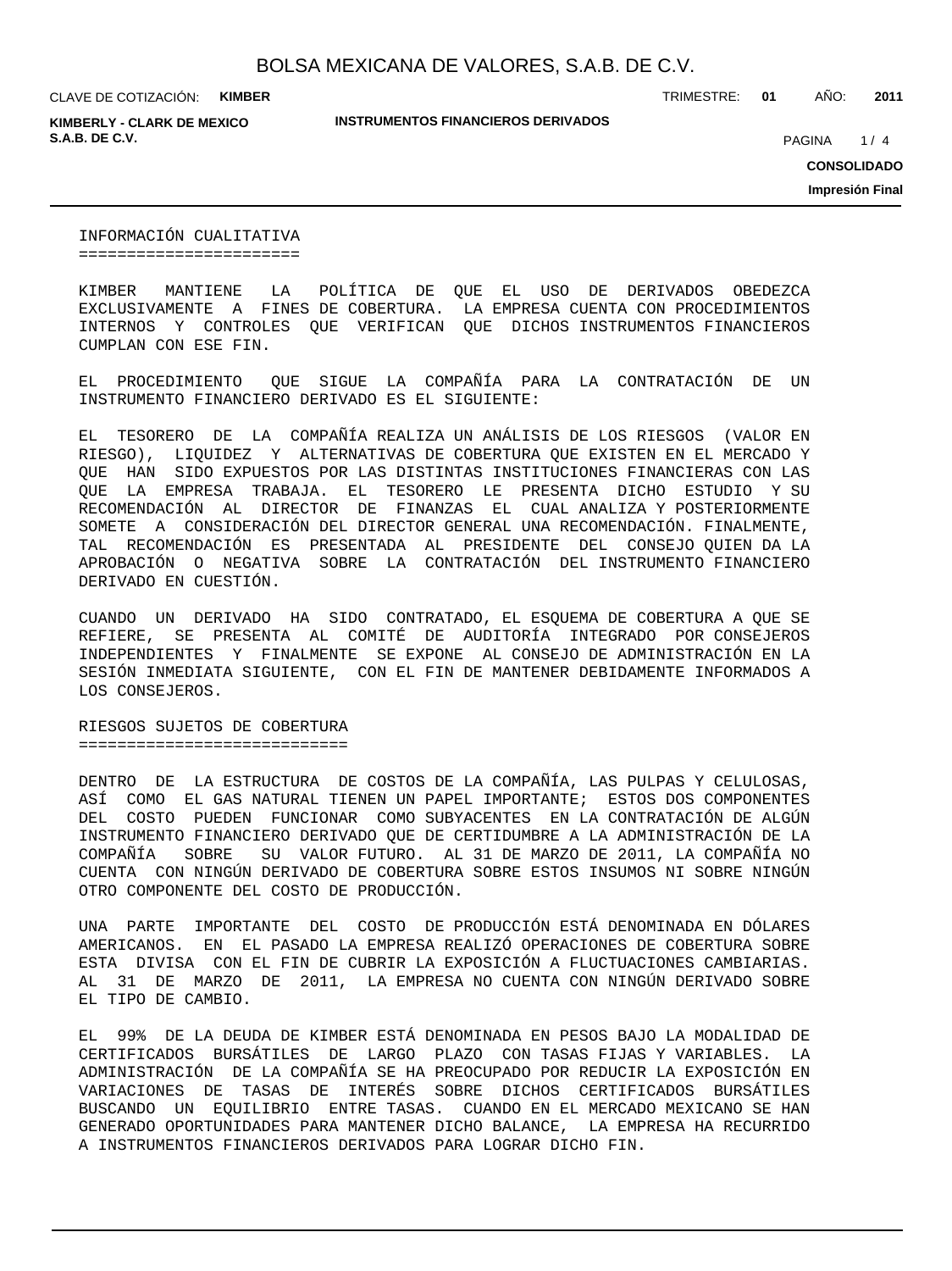TRIMESTRE: **01** AÑO: **2011**

**KIMBERLY - CLARK DE MEXICO S.A.B. DE C.V.** 2/4

#### **INSTRUMENTOS FINANCIEROS DERIVADOS**

 $2/4$ 

**CONSOLIDADO**

**Impresión Final**

LA EMPRESA NO TIENE RESTRICCIONES SOBRE LOS MERCADOS DE NEGOCIACIÓN DONDE SE LLEVEN A CABO DICHOS INSTRUMENTOS FINANCIEROS DERIVADOS, ESTOS ESTARÁN EN FUNCIÓN DE LAS CARACTERÍSTICAS DEL DERIVADO.

KIMBER NO MANTIENE UNA POLÍTICA SOBRE LLAMADAS DE MARGEN NI COLATERALES, ESTAS SE DECIDEN DEPENDIENDO DEL INSTRUMENTO FINANCIERO DERIVADO QUE SE TRATE EN CUESTIÓN.

LOS PROCEDIMIENTOS INTERNOS SON AUDITADOS POR EL AUDITOR INTERNO DE LA COMPAÑÍA Y LAS CIFRAS REFLEJADAS EN LOS ESTADOS FINANCIEROS PRODUCTO DE LAS OPERACIONES CON INSTRUMENTOS FINANCIEROS DERIVADOS SON AUDITADAS POR EL DESPACHO DE AUDITORÍA EXTERNO CON EL QUE CUENTA LA COMPAÑÍA.

SWAP DE TASAS DE INTERÉS POR CRÉDITOS EN MONEDA NACIONAL ========================================================

AL 31 DE MARZO DE 2011, KIMBER TIENE FINANCIAMIENTOS EN CERTIFICADOS BURSÁTILES POR \$11,250 MILLONES DE PESOS. DE DICHO TOTAL, \$6,300 ESTÁN CONTRATADOS A TASA VARIABLE.

CON LA FINALIDAD DE REDUCIR EL RIESGO EN LAS VARIACIONES EN TASAS DE INTERÉS EL 9 DE JULIO DE 2007 SE REALIZÓ CON EL BANCO NACIONAL DE MÉXICO, S.A. UN CONTRATO DE INTERCAMBIO DE TASAS DE INTERÉS POR UN MONTO DE \$1,500 MILLONES DE PESOS PARA CONVERTIR EL PERFIL DE PAGO DE INTERÉS VARIABLE A TASA FIJA DE 8.01% ANUAL Y CON VENCIMIENTOS MENSUALES. LA FECHA DE VENCIMIENTO DE ESTE CONTRATO ES EL 26 DE JUNIO DE 2017. ESTOS 1,500 MILLONES FORMAN PARTE DE UNA EMISIÓN DE CERTIFICADOS BURSÁTILES POR 2,500 MILLONES EMITIDOS EN 2007, LOS CUALES PAGAN INTERESES A TIIE – 10 PUNTOS BASE.

DEBIDO A QUE TANTO EL IMPORTE COMO LOS VENCIMIENTOS DEL CAPITAL Y LOS PAGOS DE INTERÉS SON IGUALES A LA PORCIÓN DEL CRÉDITO, SE DESIGNÓ A ESTE CONTRATO COMO INSTRUMENTO DE COBERTURA DE FLUJOS DE EFECTIVO. EL PORCENTAJE DE COBERTURA SOBRE LA PARTE DE DEUDA EN TASA VARIABLE ES DEL 24%.

KIMBER HA MANTENIDO LA POLÍTICA DE USAR A LA MISMA INSTITUCIÓN FINANCIERA CON LA QUE SE CONTRATA EL INSTRUMENTO FINANCIERO DERIVADO COMO AGENTE DE CÁLCULO O VALUADOR, EN ESE SENTIDO LA COMPAÑÍA RECIBE INFORMACIÓN MENSUAL SOBRE EL VALOR RAZONABLE DE DICHO INSTRUMENTO.

LA COMPAÑÍA CUENTA CON LÍNEAS DE CRÉDITO SUFICIENTES QUE REDUCEN LA POSIBILIDAD DE UNA LLAMADA DE MARGEN POR LA CONTRAPARTE, DE LA MISMA MANERA DICHAS LÍNEAS DE CRÉDITO PUEDEN FUNCIONAR COMO COLATERAL EN CASO DE SER NECESARIO. AL 31 DE MARZO DE 2011, LA COMPAÑÍA NO HA OTORGADO GARANTÍA ALGUNA EN RELACIÓN AL INSTRUMENTO FINANCIERO DERIVADO.

LA COMPAÑÍA RECONOCE TODOS LOS ACTIVOS O PASIVOS QUE SURGEN DE LAS OPERACIONES CON INSTRUMENTOS FINANCIEROS DERIVADOS EN EL BALANCE GENERAL A VALOR RAZONABLE, INDEPENDIENTEMENTE DEL PROPÓSITO DE SU TENENCIA. EL VALOR RAZONABLE SE DETERMINA CON PRECIOS DE MERCADO RECONOCIDOS Y CON BASE EN TÉCNICAS DE VALUACIÓN ACEPTADAS EN EL ÁMBITO FINANCIERO.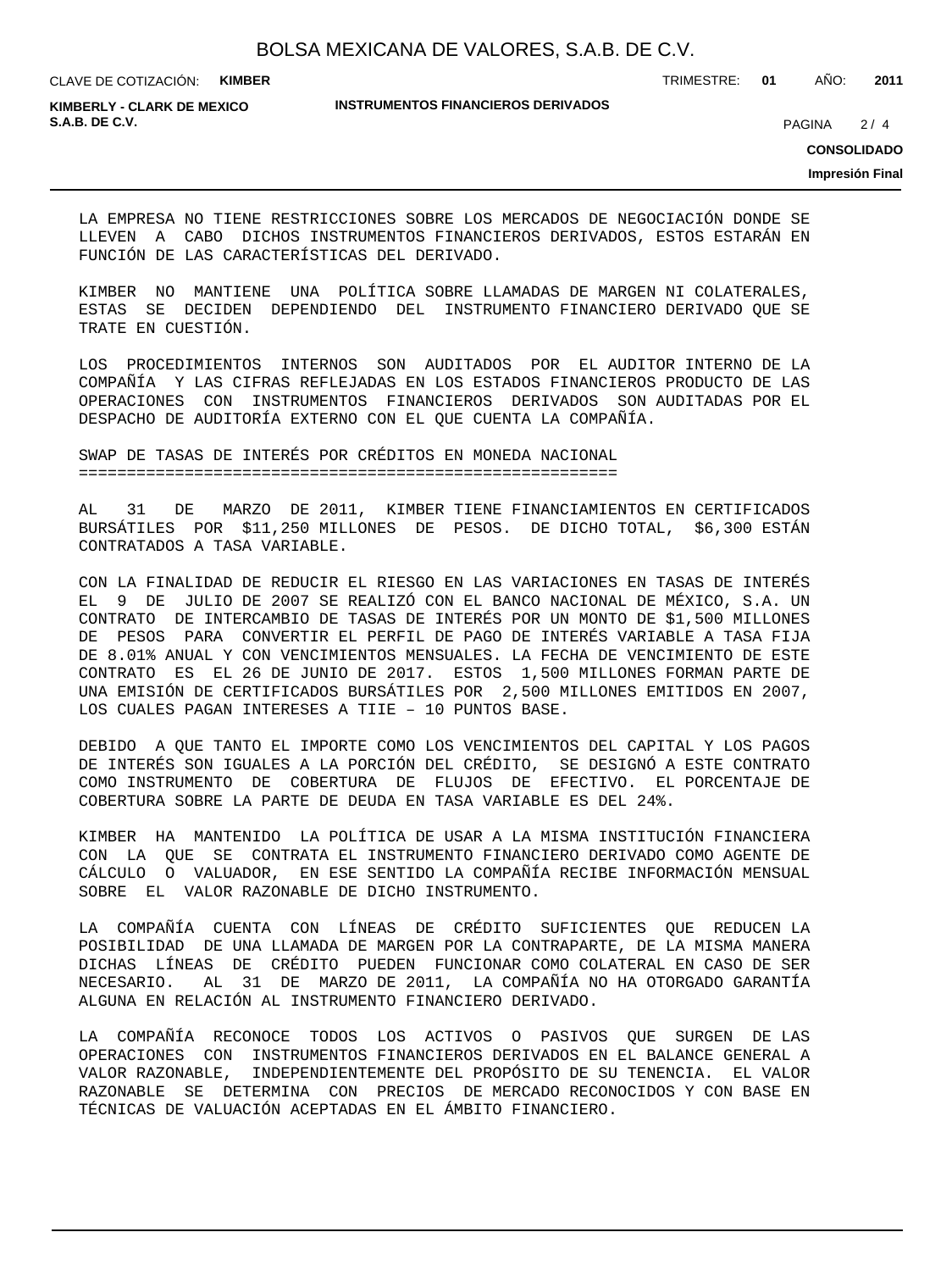**KIMBERLY - CLARK DE MEXICO S.A.B. DE C.V.** 2004 **PAGINA 2006** 2006 **PAGINA** 2006 2007 **PAGINA** 2006 2007 **PAGINA** 2007 2008 2014

**INSTRUMENTOS FINANCIEROS DERIVADOS**

TRIMESTRE: **01** AÑO: **2011**

 $3/4$ 

**CONSOLIDADO**

**Impresión Final**

INFORMACIÓN DE RIESGOS EN EL USO DE DERIVADOS E INFORMACIÓN CUANTITATIVA ========================================================================

LA COMPAÑÍA CUENTA CON RECURSOS PROPIOS Y LÍNEAS DE CRÉDITO NO COMPROMETIDAS CON DIVERSAS INSTITUCIONES FINANCIERAS LAS CUALES PUDIERA ACCESAR PARA ATENDER CUALQUIER NECESIDAD DERIVADA DE REQUERIMIENTOS POR EL USO DE DERIVADOS. AL 31 DE MARZO DE 2011, LA POSICIÓN DE EFECTIVO DE LA COMPAÑÍA ES DE \$6,039 MILLONES DE PESOS.

A LA FECHA DE ESTE REPORTE NO SE HA IDENTIFICADO NINGÚN RIESGO O CONTINGENCIA FUTURA EN LA POSICIÓN DEL INSTRUMENTO FINANCIERO DERIVADO, DE LA MISMA MANERA NO EXISTE NINGUNA EVENTUALIDAD O CAMBIO EN EL VALOR DEL SUBYACENTE QUE IMPLIQUE QUE EL USO DEL DERIVADO ACTUALMENTE CONTRATADO DIFIERA DEL ORIGINALMENTE CONTRATADO NI QUE IMPLIQUE LA PÉRDIDA PARCIAL O TOTAL DE LA COBERTURA, POR LO TANTO, LA COMPAÑÍA ESTIMA NO ASUMIR NUEVAS OBLIGACIONES CON RELACIÓN A ESTE DERIVADO.

EL VALOR RAZONABLE DE ESTE CONTRATO ES UN PASIVO A LARGO PLAZO POR \$56.0 MILLONES DE PESOS Y LA CONTRAPARTIDA NETA DE IMPUESTOS SE PRESENTA COMO PARTE DEL RESULTADO INTEGRAL EN EL CAPITAL CONTABLE. DURANTE 2011 SE RECONOCIÓ UN EFECTO NETO DESFAVORABLE EN EL RESULTADO INTEGRAL DE FINANCIAMIENTO POR \$12.2 MILLONES DE PESOS.

DURANTE EL TRIMESTRE, NO SE VENCIÓ NI SE CERRÓ NINGÚN INSTRUMENTO FINANCIERO DERIVADO. DE LA MISMA MANERA, NINGUNA LLAMADA DE MARGEN FUE RECIBIDA DURANTE DICHO PERIODO.

AL 31 DE MARZO DE 2011, NO SE HA PRESENTADO NINGÚN INCUMPLIMIENTO CON RELACIÓN A ESTE INSTRUMENTO FINANCIERO DERIVADO.

AUN CUANDO DICHO INSTRUMENTO FINANCIERO DERIVADO NO ESTÁ NI REMOTAMENTE CERCANO A LOS LÍMITES IMPUESTOS POR LA CNBV PARA PRESENTAR LA TABLA 1, ESTÁ SE ADJUNTA EN ARAS DE ACLARAR AÚN MÁS LA INFORMACIÓN A NUESTROS INVERSIONISTAS.

(CIFRAS EN MILLONES DE PESOS)

| TIPO            | FINES     | MONTO    |                     | VALOR DEL ACTIVO | VALOR         |       | MONTOS     | COLATERAL  |
|-----------------|-----------|----------|---------------------|------------------|---------------|-------|------------|------------|
| DE              | DE        | NOCIONAL |                     | SUBYACENTE/      | RAZONABLE     |       | DE         | /LINEAS DE |
| DERIVADO,       | COBERT.   | /VALOR   |                     | VARIABLE DE      |               |       | VENC.      | CREDITO/   |
| VALOR           | U OTROS   | NOMINAL  |                     | REFERENCIA       |               |       | <b>POR</b> | VALORES    |
| $\Omega$        | FINES     |          | TRIM.               | TRIM.            | TRIM.         | TRIM. | AÑO        | DADOS EN   |
| <b>CONTRATO</b> | TALES     |          | ACTUAL              | ANT.             | ACTUAL        | ANT.  |            | GARANTÍA   |
|                 | COMO      |          |                     |                  |               |       |            |            |
|                 | NEGOCIAC. |          |                     |                  |               |       |            |            |
|                 |           |          |                     |                  |               |       |            |            |
| SWAP            | $COBER-$  | \$1,500  | TIEE                | TIIE             | \$56.0\$102.6 |       | N/A        | N/A        |
| DE              | TURA      |          | $-0.10$ % $-0.10$ % |                  |               |       |            |            |
| TASA            |           |          |                     |                  |               |       |            |            |
| DE              |           |          |                     |                  |               |       |            |            |
| INTERÉS         |           |          |                     |                  |               |       |            |            |